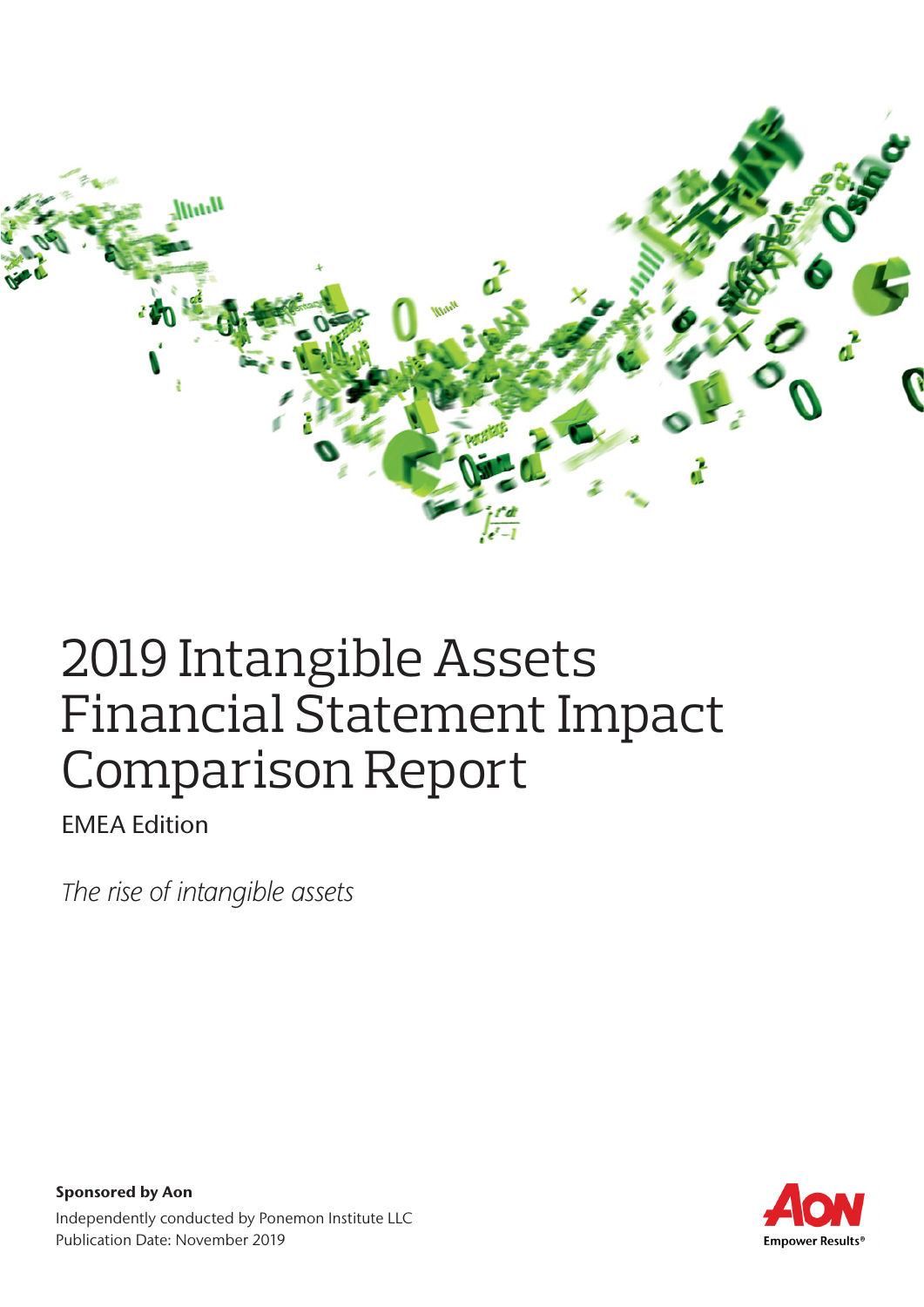# Table of Contents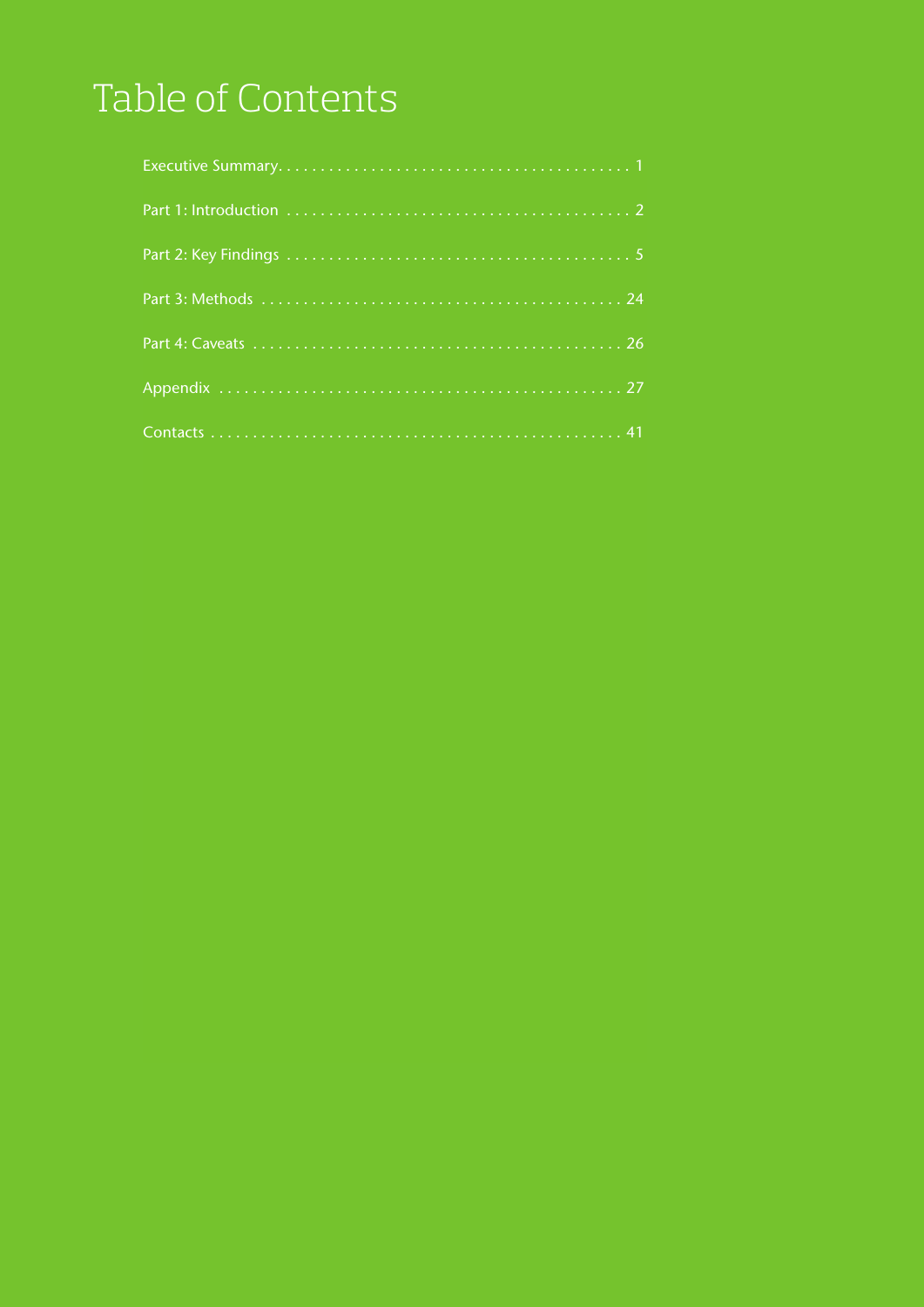# Executive Summary

Barely a week passes without the fallout of a cyber attack on a major corporation hitting the headlines. In July 2019, the data breach at Capital One exposed the records of almost 106 million people in the United States and Canada.1 In Europe, Norsk Hydro was forced to halt production following a cyber attack in March 2019, which is expected to cost the firm around \$60-71 million.<sup>2</sup>

Organisations are starting to see the significant financial impact of non-compliance with data privacy and the General Data Protection Regulation (EU) 2016/679 ("GDPR"). Two recent examples are: the UK Information Commissioner's Office (ICO)'s notification of intention to impose an £183 million fine on British Airways in July 2019,3 and the US Federal Trade Commission (FTC)'s \$5 billion civil penalty against Facebook for violations of an earlier FTC order, announced in the same month, is "record-breaking and history-making" in July 2019.<sup>4</sup>

Despite such high profile losses related to cybersecurity breaches or attacks, this latest research conducted by Ponemon Institute and sponsored by Aon, reveals that across Europe, the Middle East and Africa (EMEA), there continues to be a significant difference between the amount of insurance bought for Property Plant and Equipment (PP&E), compared to insurance bought for information assets despite organisations valuing those information assets higher than they do their PP&E.

### **Key findings in the report include:**

- More than two thirds of companies (67 percent) expect their cyber risk exposure to increase over the next 24 months
- 41 percent reported a material or significantly disruptive cyber security incident or data breach one or more times in the past 24 months, with the average total financial impact of these incidents at \$5.5 million
- Businesses think they are more likely to experience a loss in relation to their information assets, than they are in relation to their PP&E. And the value of a probable maximum loss for information assets is higher at an average of just over \$1 billion compared to \$686 million for PP&E
- Despite this vulnerability, an average of only 18 percent of information assets are insured compared to an average of 59 percent of PP&E assets
- Nearly a third (29 percent) of the survey's respondents experienced a material Intellectual Property (IP) event involving trade secrets (36 percent), copyright (30 percent) and patents (24 percent)

#### **The rise of intangible assets5**

With 67% of EMEA organisations expecting their cyber risk exposure to increase over the next two years, risk transfer options are continuously evolving with insurance policies coming to market to meet this demand. When businesses suffer a cybersecurity attack against their computer systems and related digital assets, there are some very real losses they face, such as: legal costs and damages from claims alleging a privacy breach or network security failure. Potentially more costly losses may result from business interruption and increased working costs. These costs can be quantified through financial modelling by professional cybersecurity risk consultants. However, losses associated with dilution of brand and reputational losses are much more difficult to quantify and ultimately to insure.

We see that in instances where pure financial gain by theft of funds or theft of customer data are not the principal aim, theft of trade secrets and other intellectual property is often the primary or secondary purpose of the attack. Businesses are only just beginning to come to terms with the true long-term costs of a cybersecurity attack beyond the immediate financial losses and focus on safeguarding their intangible assets.

<sup>1</sup> https://www.capitalone.com/facts2019/

<sup>2</sup> https://www.hydro.com/Document/Index?name=Report%20Q3%202019.pdf&id=252245

³ https://ico.org.uk/about-the-ico/news-and-events/news-and-blogs/2019/07/ico-announces-intention-to-fine-british-airways/

⁴ https://www.ftc.gov/news-events/blogs/business-blog/2019/07/ftcs-5-billion-facebook-settlement-record-breaking-history

⁵ Tangible assets are Property, Plant & Equipment ("PP&E"). Intangible assets include computer systems and related digital assets, but also brand and reputation, as well as intellectual property values.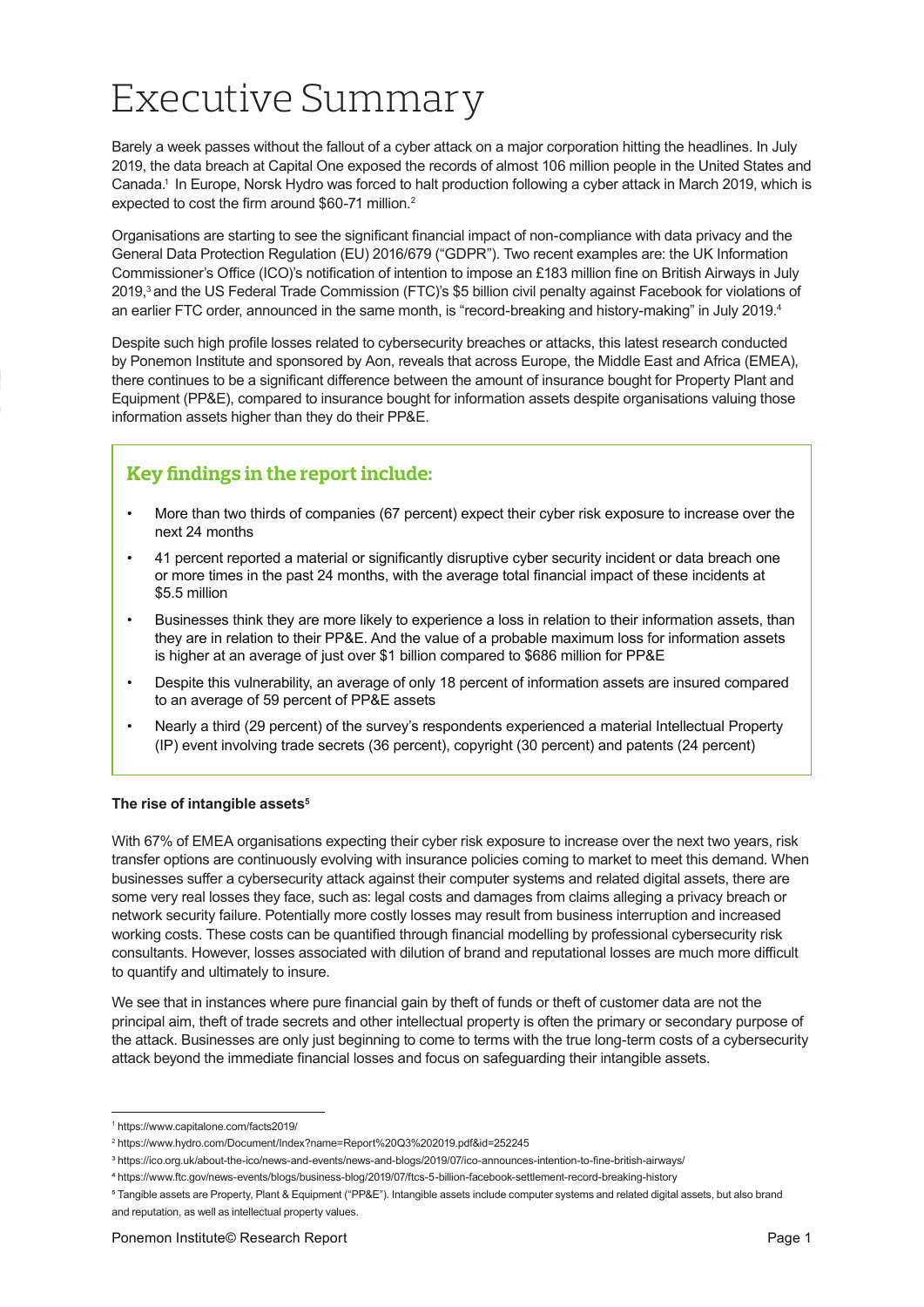## Part 1: Introduction

The purpose of this research is to compare the relative insurance protection of certain  $t$ angible<sup>[6](#page-3-0)</sup> versus intangible<sup>[7](#page-3-1)</sup> assets. How do cyber asset values and potential losses compare to tangible asset values and potential losses from an organisation's other perils, such as fires and weather?

Since 2015, Aon and Ponemon Institute have studied the financial statement impact of tangible property and network risk exposures. In this year's research, we have added the cyber threats to intellectual property and what organisations are doing to manage the risk. A better understanding of the relative financial statement impact will assist organisations in allocating resources and determining the appropriate amount of risk transfer (insurance) resources to allocate to the mitigation of the financial statement impact of network risk exposures.

Network risk exposures can broadly include breach of privacy and security of personally identifiable information, stealing an organisation's intellectual property, confiscating online bank accounts, creating and distributing viruses on computers, posting confidential business information on the Internet, robotic malfunctions and disrupting a country's critical national infrastructure.<sup>[8](#page-3-2)</sup>

We surveyed 563 individuals in Europe, the Middle East and Africa (EMEA) who are involved in their company's cyber risk management as well as enterprise risk management activities.

Most respondents are either in finance, treasury and accounting (33 percent of respondents) or risk management (29 percent of respondents). Other respondents are in corporate compliance/audit (16 percent of respondents) and general management (9 percent of respondents).

As shown in Figure 1, despite the greater average potential loss to information assets (\$1,006 million) compared to property, plant & equipment ("PP&E) (\$686 million), the latter has much higher insurance coverage (59 percent vs. 18 percent).



<span id="page-3-0"></span><sup>6</sup> Property, Plant & Equipment ("PP&E")

<span id="page-3-1"></span> $^7$  Computer systems and related digital assets. Most other cyber incident studies include damage estimates of subjective intangible assets that are difficult to quantify and almost impossible to insure, such as brand and reputation. Furthermore, the value of trade secrets and patent infringement are typically excluded from cyber insurance, although there are new models being developed to quantify intangible intellectual property values, which could eventual lead to viable insurance in the near future.

<span id="page-3-2"></span> $8$  Even though some network risks, also known as cyber risks, are not yet fully insurable via traditional insurance markets (e.g. the *value* of trade secrets) and other cyber risks may be insurable under legacy policies (e.g. property, general liability, crime, etc.), it is useful to understand the relative risks in in terms of enterprise management financial statement impact.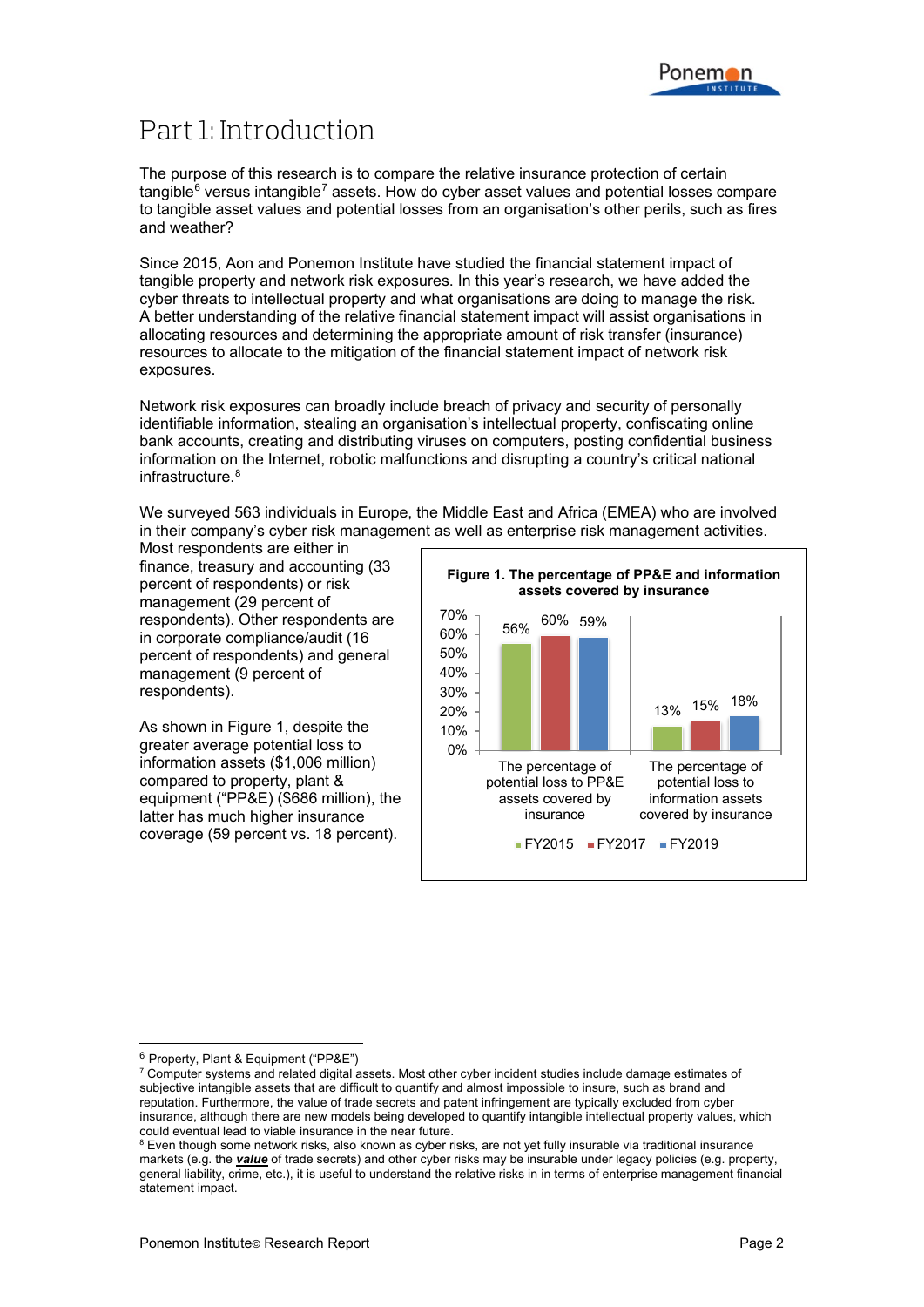#### **Following are some of the key takeaways from this research:**

**Companies value information assets slightly higher than they do PP&E[9](#page-4-0).** On average, the total value of PP&E, including all fixed assets plus SCADA and industrial control systems is approximately \$1,064 million. The average total value of information assets, which includes customer records, employee records, financial reports, analytical data, source code, models, methods and other intellectual properties, is less than PP&E at \$931 million.

**The value of PML[10](#page-4-1) is higher for information assets than for PP&E.** Companies estimate the PML if information assets are stolen or destroyed at an average of approximately \$1,006 million.

In contrast, the value of the largest loss that could result from damage or total destruction of PP&E is approximately \$686 million on average.

**There is a significant difference between the insurance coverage of PP&E and information assets**. On average, approximately 59 percent of PP&E assets are covered by insurance and approximately 30 percent of PP&E assets are self-insured (Figure  $6$ )<sup>11</sup>. Only an average of 18 percent of information assets are covered by insurance. Self-insurance is higher for information assets at 63 percent.

**The likelihood of a loss is higher for information assets than for PP&E.** Companies estimate the likelihood that they will sustain a loss to information assets totaling no more than 50 percent of PML over the next 12 months at 5.4 percent and 100 percent of PML at 3 percent. The likelihood of a loss to PP&E totaling no more than 50 percent of PML over the next 12 months is an average of 1.8 percent and at 100 percent of PML it is 0.38 percent.

**More than one-third of respondents believe no disclosure of a material loss to information assets is required.** Forty-two percent of respondents say their company would disclose a material loss to PP&E assets that is not covered by insurance in its financial statements as a footnote disclosure in the financial statement, followed by a disclosure as a contingent liability on the balance sheet, such as FASB 5, (24 percent of respondents). Fortyone percent say they would disclose a material loss to information assets as a footnote disclosure in the financial statements, but 34 percent of respondents do not believe disclosure is necessary.

**The majority of companies had a material[12](#page-4-3) or significantly disruptive security exploit or data breach one or more times in the past 24 months.** Forty-one percent of respondents report their company had such a security incident. The average total financial impact of these incidents was \$5.5 million.<sup>[13](#page-4-4)</sup> Sixty-nine percent of these respondents say the incident increased their company's concerns over cyber liability.

**Companies' exposure to cyber risk is expected to increase**. However, 41 percent of respondents say there is no plan to purchase cyber insurance. Sixty-seven percent of respondents believe their company's exposure to cyber risk will increase and 22 percent of respondents say it will stay the same. Only 11 percent of respondents expect it to actually decrease.

<span id="page-4-0"></span> $^9$  Respondents were asked to assume, with respect to PP&E assets, the root causes of loss (a.k.a. perils) include fire, flooding, weather events, earthquakes and other natural or man-made disasters.

<span id="page-4-1"></span> $10$  Probable Maximum Loss (PML) is defined as the value of the largest loss that could result from a disaster, assuming the normal functioning of passive protective features (i.e., firewalls, nonflammable materials, etc.) and proper functioning of most (perhaps not all) active suppression systems (i.e., sprinklers).

<span id="page-4-2"></span><sup>&</sup>lt;sup>11</sup> The percentages do not add up to 100 percent because they are extrapolated values from questions 3,4,10 and 11. These results are shown in the complete audited findings in the appendix of the report.

<span id="page-4-3"></span><sup>12</sup> In the context of this study, the term materiality takes into consideration monies expended for first-party losses, potential third-party liabilities, value of lost time, litigation costs, reputation damages and revenue losses. This term is broader than materiality as defined by GAAP and SEC requirements.

<span id="page-4-4"></span><sup>&</sup>lt;sup>13</sup> This included all costs, including out-of-pocket expenditures such as consultant and legal fees, indirect business costs such as productivity losses, diminished revenues, legal actions, customer turnover and reputation damages.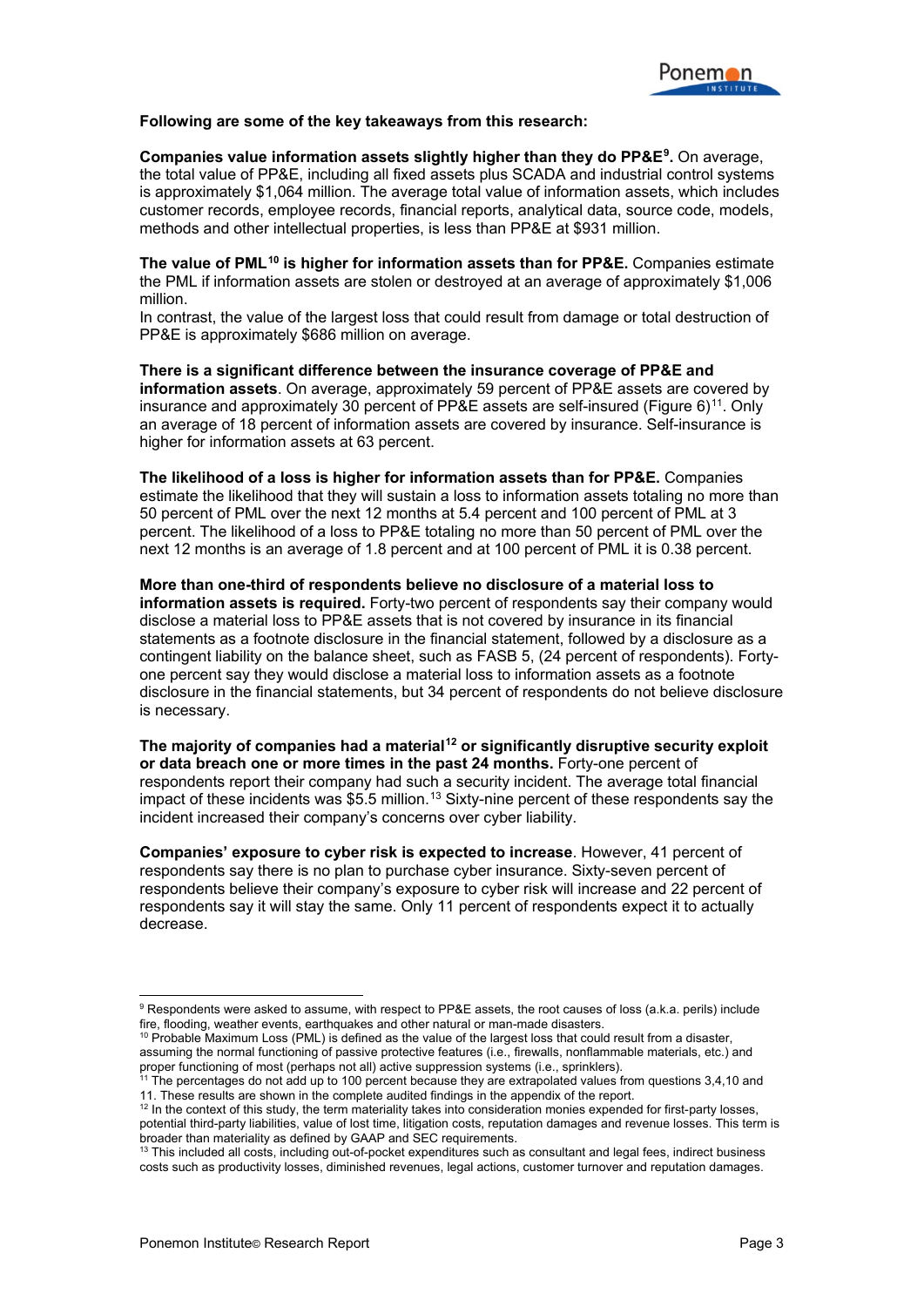

**Despite the extent of cyber risk, which exceeds that of PP&E risk, only 30 percent of respondents say their companies currently have cyber insurance coverage with an average limit of \$17 million.** Fifty-eight percent of these respondents believe this insurance is sufficient with respect to coverage terms and conditions, exclusions, retentions, limits and insurance carrier financial security.

**Cyber liability and IP risks rank in the top 10 of all business risks facing companies**. Ninety percent of respondents consider a cyber risk as the number one or two business risk (21 percent of respondents), in the top five (40 percent of respondents) and in the top 10 (29 percent of respondents). Similarly, 80 percent of respondents rate the risk to their company's intellectual property (IP) in the top 10 of all business risks.

**In the past two years, 29 percent of respondents say their company experienced a material IP event.** Most of these incidents involved trade secrets (36 percent of respondents). Fewer events involved copyrights and patents (30 percent and 24 percent of respondents, respectively).

**Most companies' insurance policy does not cover all the consequences of an IP event.**  Fifty-one percent of respondent say the policy covers third-party infringement of their company's IP assets and 45 percent of respondents say it covers a challenge to their company's IP assets. Thirty-eight percent of respondents say their existing policy does not cover IP events.

**As a complement to a cyber risk policy, few companies have a trade secret theft insurance policy and/or an intellectual property liability policy.** Only 25 percent of respondents say they have a trade secret theft insurance policy and 33 percent of respondents say their company has an intellectual property liability policy.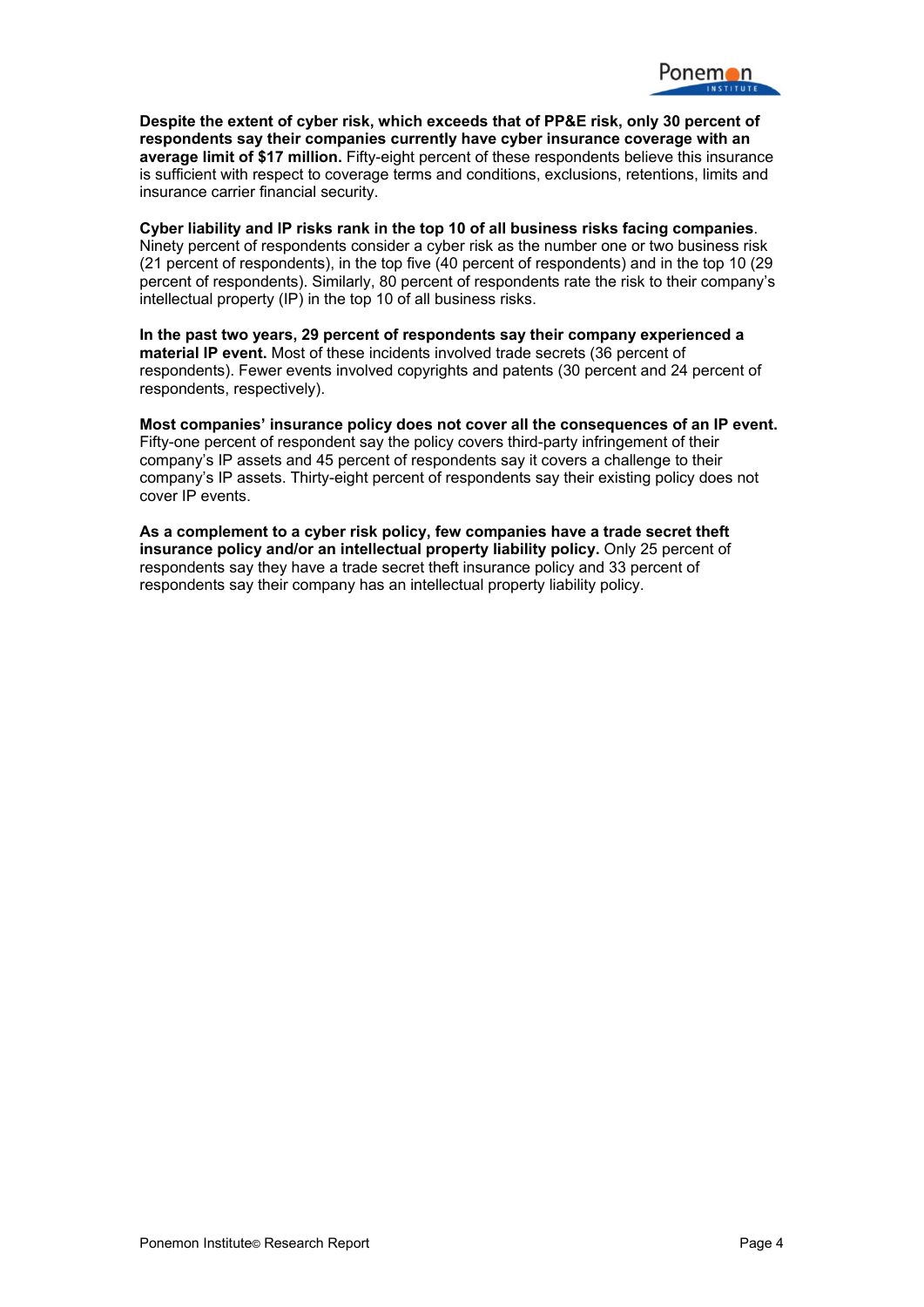

# Part 2: Key findings

This report features the EMEA<sup>[14](#page-6-0)</sup> findings since the study was conducted in 2015. All respondents are familiar with the cyber risks facing their company. In the context of this research, cyber risk means any risk of financial loss, disruption or damage to the reputation of an organisation from some sort of failure of its information technology systems.[15](#page-6-1) The complete audited findings are presented in the Appendix of this report. We have organised the report according to the following topics**:**

- Differences between the valuation and PML of PP&E and information assets
- The cyber risk experience of companies
- **Perceptions about the financial impact of cyber exposures**
- Cyber risks to intellectual property

#### **Differences between the valuation and PML of PP&E and information assets**

**Companies value information assets slightly higher than they do PP&E.** According to Figure 2, on average, the total value of PP&E, including all fixed assets plus SCADA and industrial control systems is approximately \$1,064 million for the companies represented in this research. The average total value of information assets, which includes customer records, employee records, financial reports, analytical data, source code, models, methods and other intellectual properties, is less than PP&E at \$931 million.



#### **Figure 2. The total value of PP&E and information assets**

<span id="page-6-0"></span> <sup>14</sup> The *2019 Global Cyber Risk Transfer Report* presents the consolidated findings for the following regions: NA, EMEA, APJ and LATAM (2,348 respondents).

<span id="page-6-1"></span><sup>15</sup> Source: Institute of Risk Management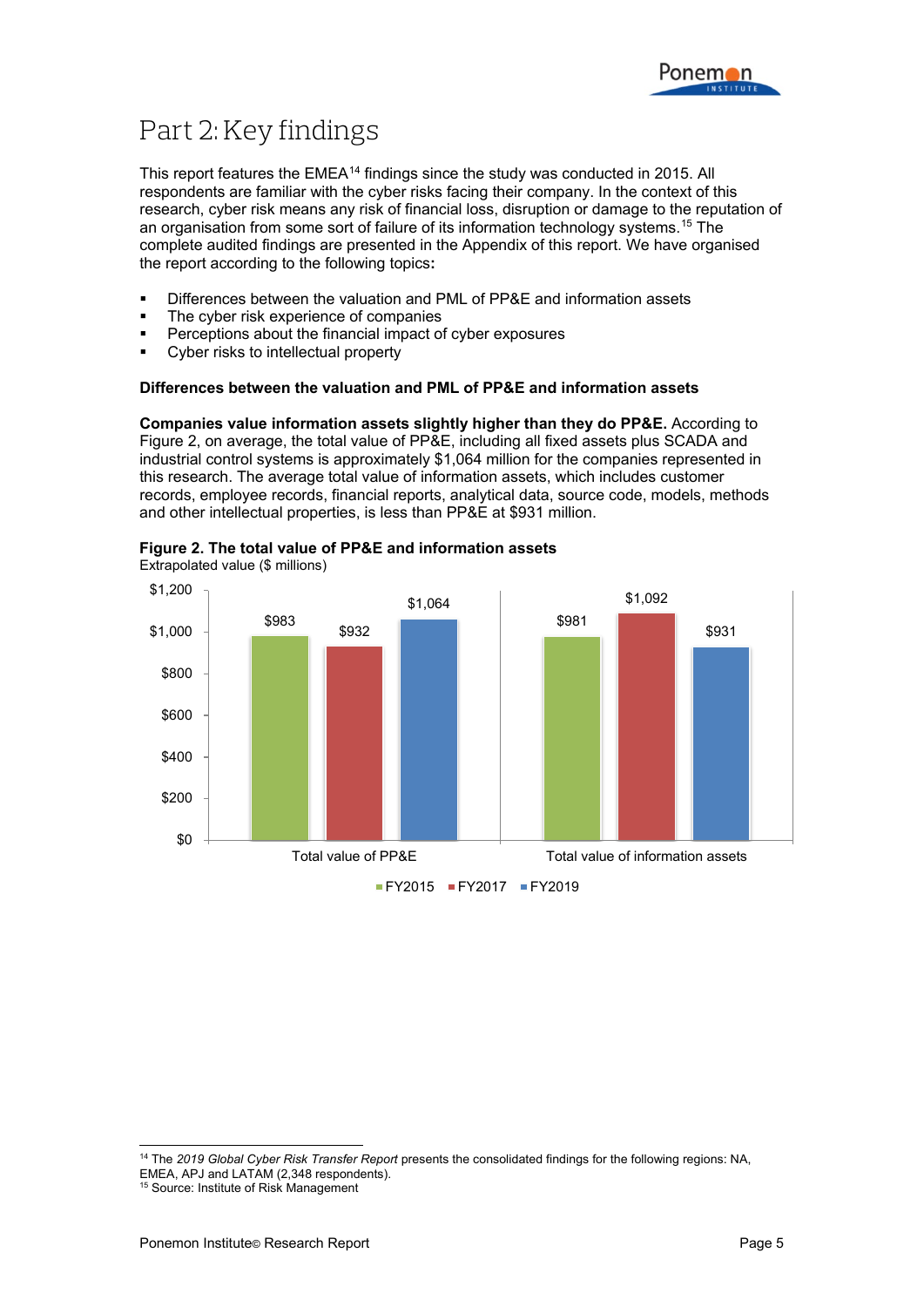

**The value of PML is higher for information assets than for PP&E.** Companies estimate the PML if information assets are stolen or destroyed at an average of approximately \$1,006 million, according to Figure 3. This assumes the normal functioning of passive protective cybersecurity solutions such as perimeter controls, data loss prevention tools, data encryption, identity and access management systems and more.

In contrast, the value of the largest loss that could result from damage or total destruction of PP&E is approximately \$686 million on average. This also assumes the normal functioning of passive protective features such as firewalls, nonflammable materials, proper functioning of active suppression systems, fire sprinklers, raised flooring and more.



Extrapolated value (\$ millions)

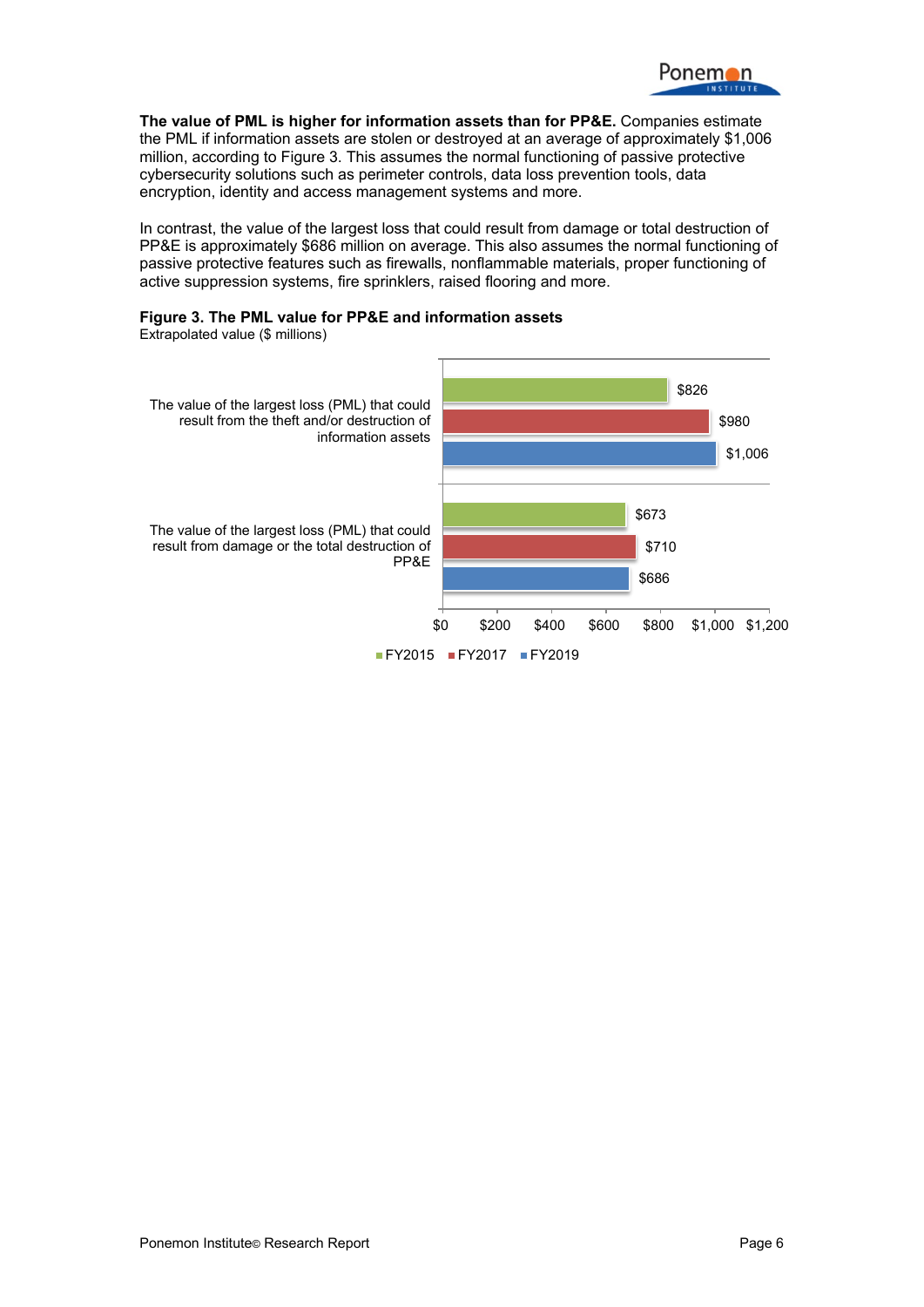**What is the impact of business disruption to PP&E and information asset losses?** According to Figure 4, business disruption has a greater impact on information assets (\$268 million)<sup>[16](#page-8-0)</sup> than on PP&E (\$158 million).



**Figure 4. The impact of business disruption to information assets and PP&E** Extrapolated value (\$ millions)

FY2015 FY2017 FY2019

**There is a significant difference between the insurance coverage of PP&E and information assets**. On average, approximately 59 percent of PP&E assets are covered by insurance and approximately 30 percent of PP&E assets are self-insured (Figure 5). Only an average of 18 percent of information assets are covered by insurance. Self-insurance is higher for information assets at 63 percent.





<span id="page-8-0"></span> $16$  While the survey results suggest Probable Maximum Loss in the neighborhood of \$268 million, a growing number of companies are using Risk Decision Platform Analysis and Cyber Modeling to suggest potential losses in excess of \$500 million to over \$1 billion and seek cyber insurance limit premium quotes and policy terms for such amounts.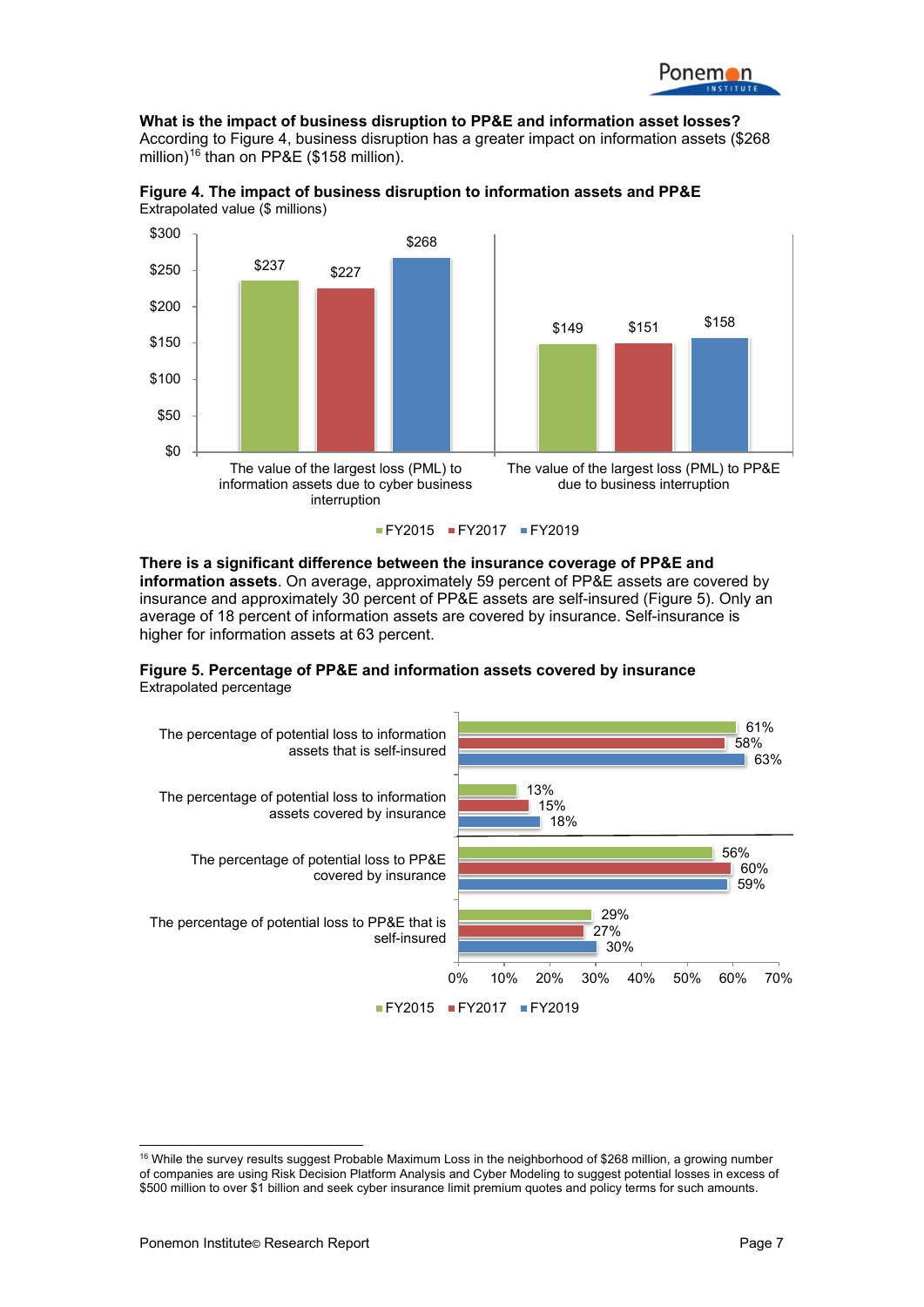

**The likelihood of a loss is higher for information assets than for PP&E.** Companies estimate the likelihood that they will sustain a loss to information assets totaling no more than 50 percent of PML over the next 12 months at 5.4 percent and 100 percent of PML at 3 percent, as shown in Figure 6. The likelihood of a loss to PP&E totaling no more than 50 percent of PML over the next 12 months is an average of 1.8 percent and at 100 percent of PML it is 0.38 percent.

#### **Figure 6. Likelihood of loss to PP&E and information assets totaling more than 50 percent and 100 percent of PML over the next 12 months**  Extrapolated percentage

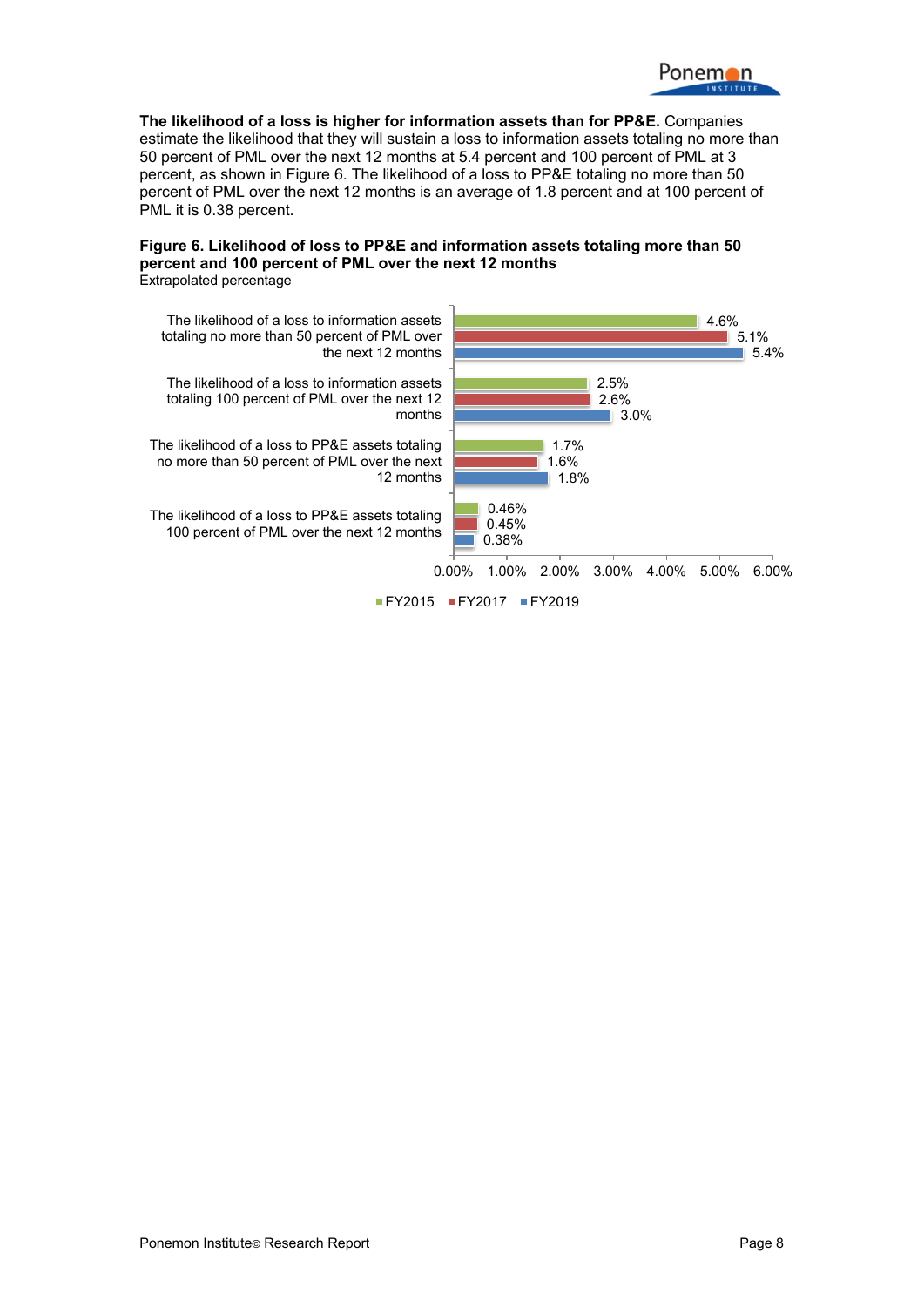

**More than one-third of respondents believe no disclosure of a material loss to information assets is required.** Figure 7 focuses on how companies would disclose a material loss. Forty-two percent of respondents say their company would disclose a material loss to PP&E assets that is not covered by insurance in its financial statements as a footnote disclosure, followed by a disclosure as a contingent liability on the balance sheet, such as FASB 5, (24 percent of respondents). Forty-one percent say they would disclose a material loss to information assets as a footnote disclosure in the financial statements, but 34 percent of respondents do not believe disclosure is necessary.

#### **Figure 7. How would your company disclose a material loss to PP&E and information assets?**



Methods to disclose a material loss to PP&E assets not covered by insurance

Methods to disclose a material loss to information assets not covered by insurance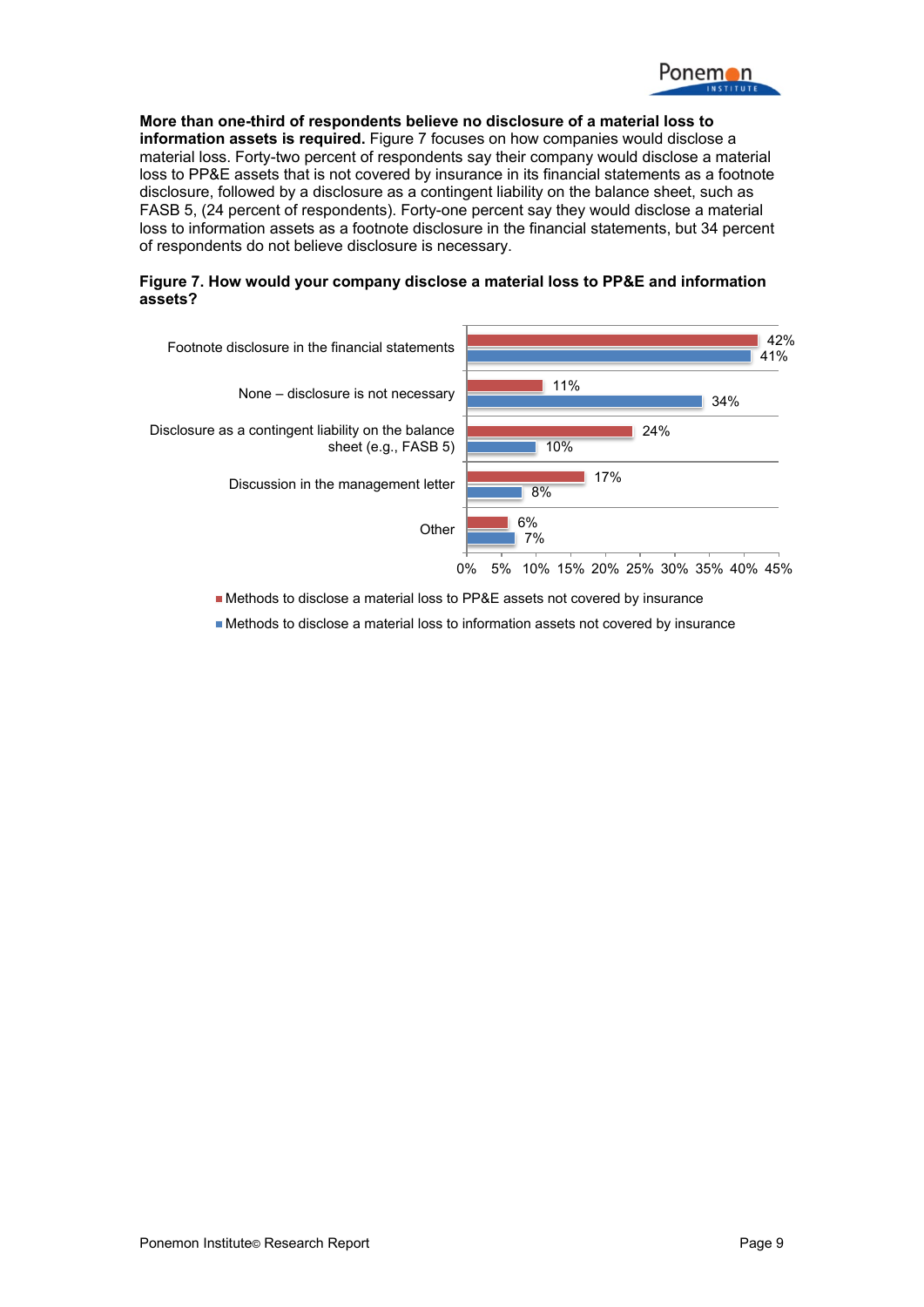

#### **The cyber risk experience of companies**

**Responsibility for cyber risk management is dispersed throughout the organisation.** As shown in Figure 8, no one function is clearly responsible for managing cyber risks in their organisations. The top two are business unit leaders (22 percent of respondents) and the chief information officer (21 percent of respondents). Since 2015, business unit leaders have increased their responsibility while the responsibility of CIOs has decreased.



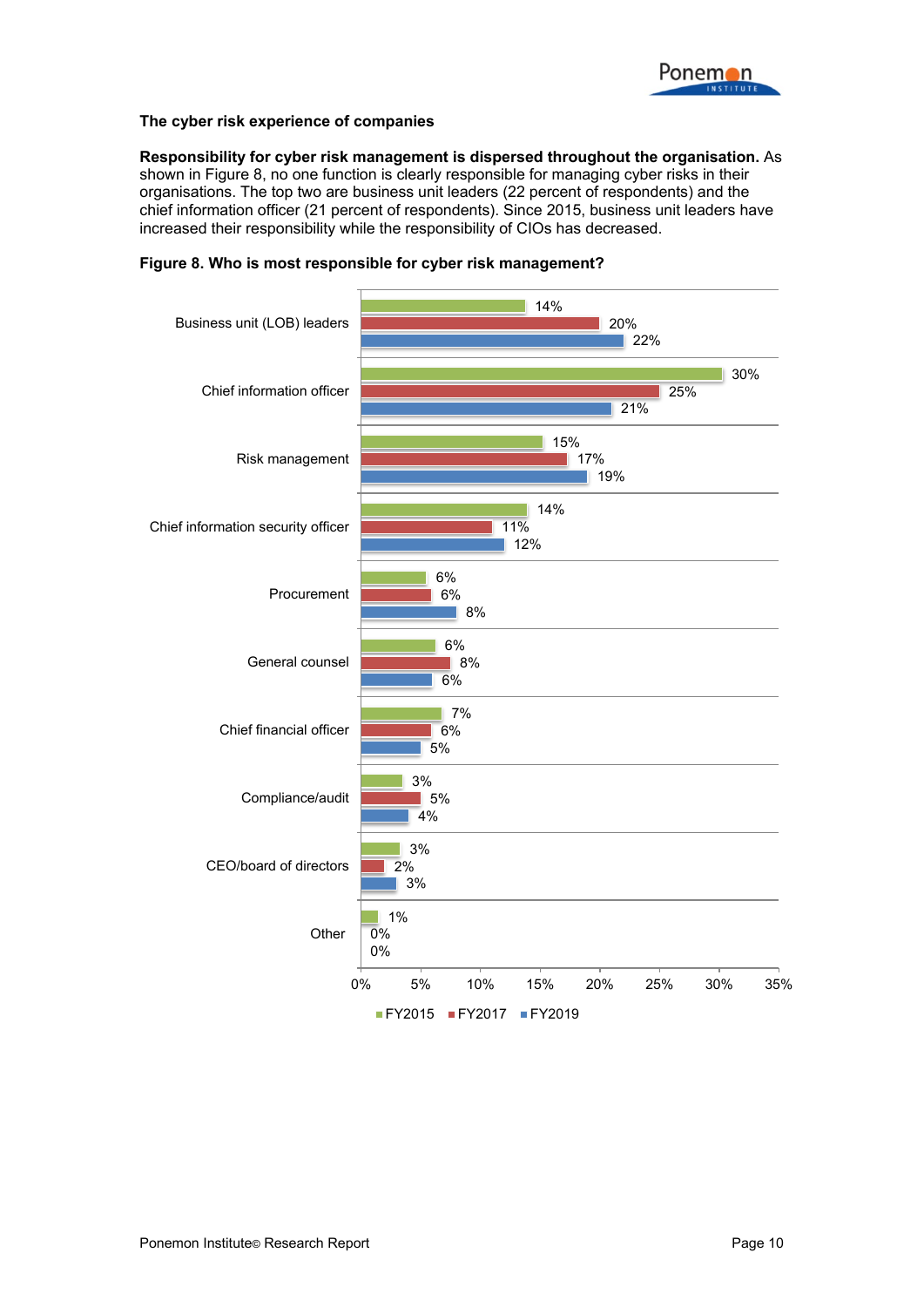

**Many companies had a material or significantly disruptive security exploit or data breach one or more times in the past 24 months.** Forty-one percent of respondents report their company had such a security incident. The average total financial impact of these incidents was \$5.5 million. According to Figure 9, 69 percent of these respondents say the incident increased their company's concerns over cyber liability.



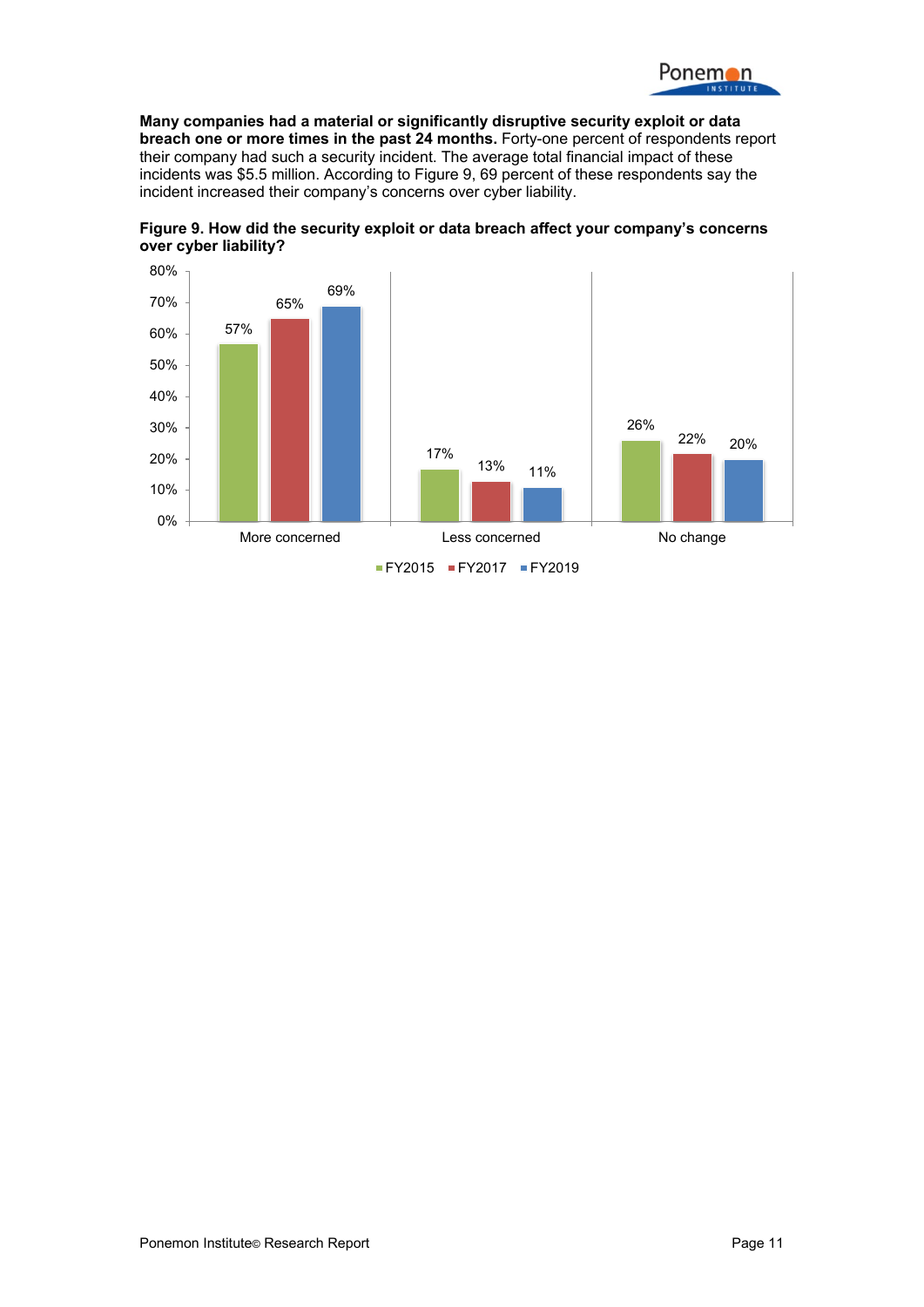

The types of security incidents that 41 percent of the companies in this research faced are displayed in Figure 10. The most frequent type of incident was one that caused disruption to business and IT operations (55 percent of respondents) or resulted in a system or business process failure that caused disruption to business operations (40 percent of respondents). This is followed by 36 percent of respondents who say the cyber attack was caused by negligence or mistakes that resulted in the loss of business confidential information.



**Figure 10. What type of data breach or security exploit did your company experience?**  More than one response permitted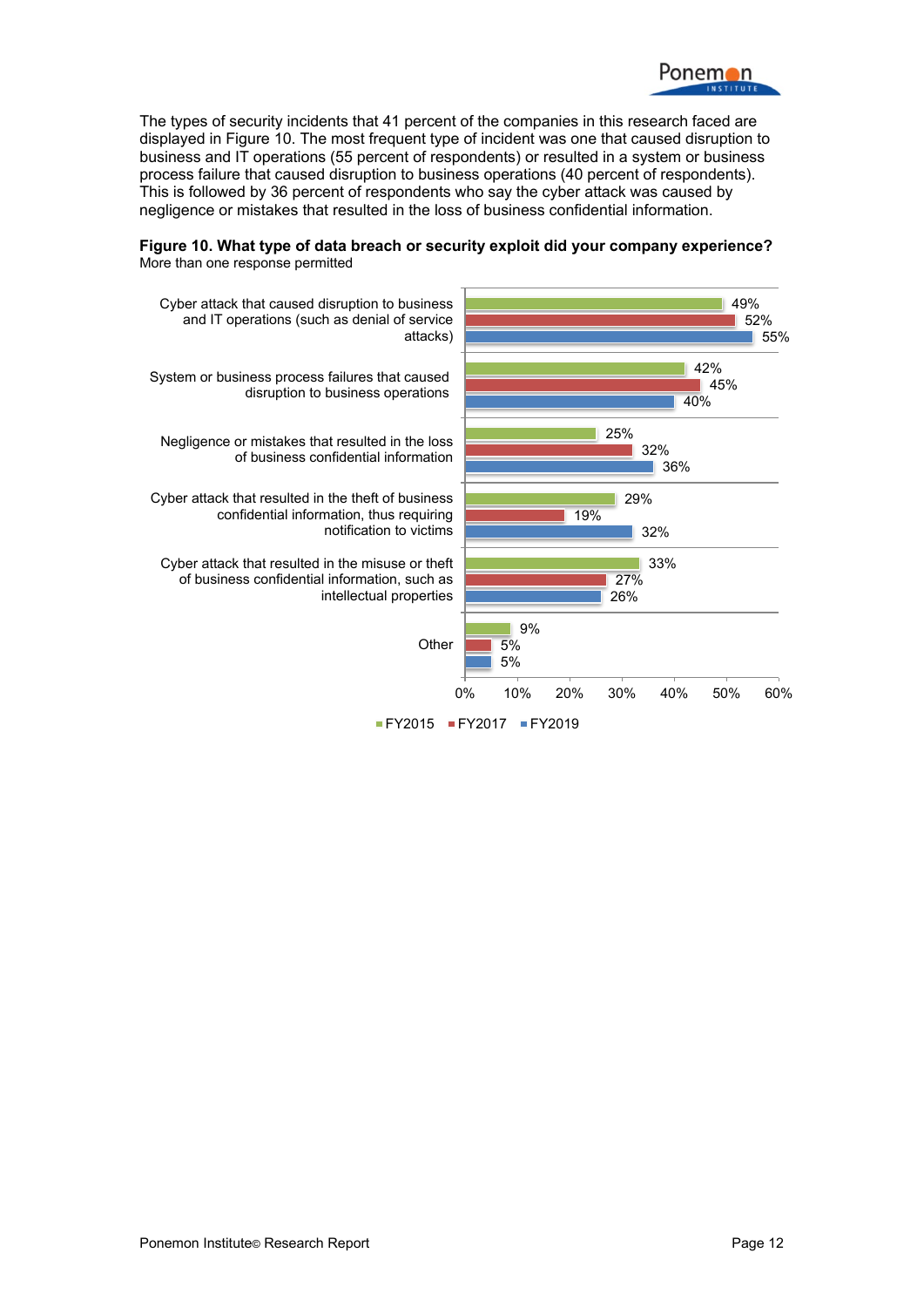#### **Perceptions about the financial impact of cyber exposures**

**Awareness of the economic and legal consequences from an international data breach or security exploit is low.** As revealed in Figure 11**,** only 40 percent of respondents are fully aware of the consequences that could result from a data breach or security exploit in other countries in which their company operates and 10 percent say they are not aware of the consequences.



**Figure 11. Awareness of the economic and legal consequences from an international data breach or security exploit** 

**Companies' exposure to cyber risk is expected to increase.** However, 41 percent of respondents say there is no plan to purchase cyber insurance. As the data in Figure 12 show, 67 percent of respondents believe their company's exposure to cyber risk will increase and 22 percent of respondents say it will stay the same. Only 11 percent of respondents expect it to actually decrease.



**Figure 12. Will your company's cyber risk exposure increase, decrease or stay the same over the next 24 months?** 

FY2015 FY2017 FY2019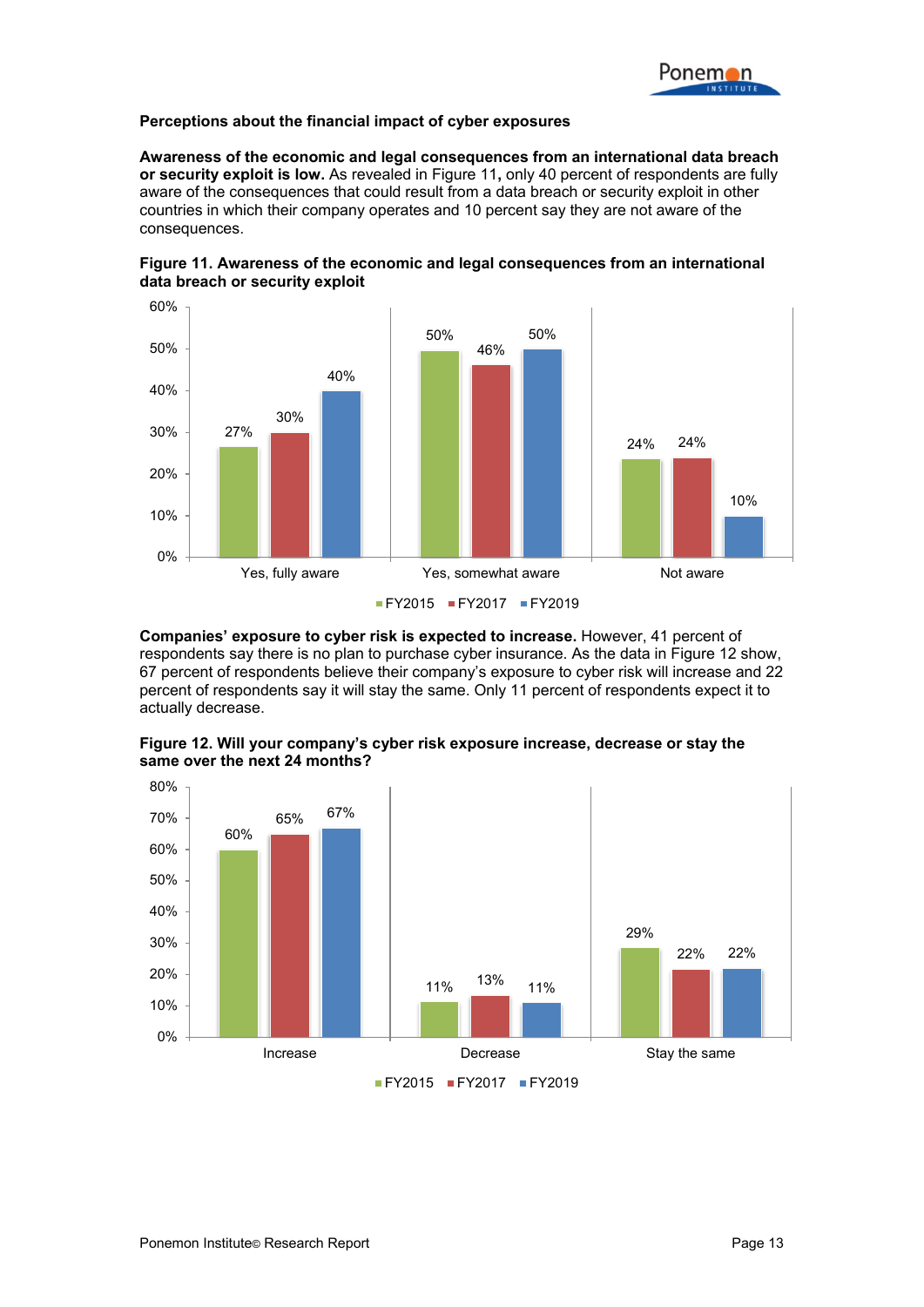

**Despite the extent of cyber risk, which exceeds that of PP&E risk, only 30 percent of respondents say their companies currently have cyber insurance coverage with an average limit of \$17 million.** As Figure 13 reveals, 58 percent of these respondents believe this insurance is sufficient with respect to coverage terms and conditions, exclusions, retentions, limits and insurance carrier financial security, a significant decrease since 2015.



**Figure 13. Is your company's cyber insurance coverage sufficient?**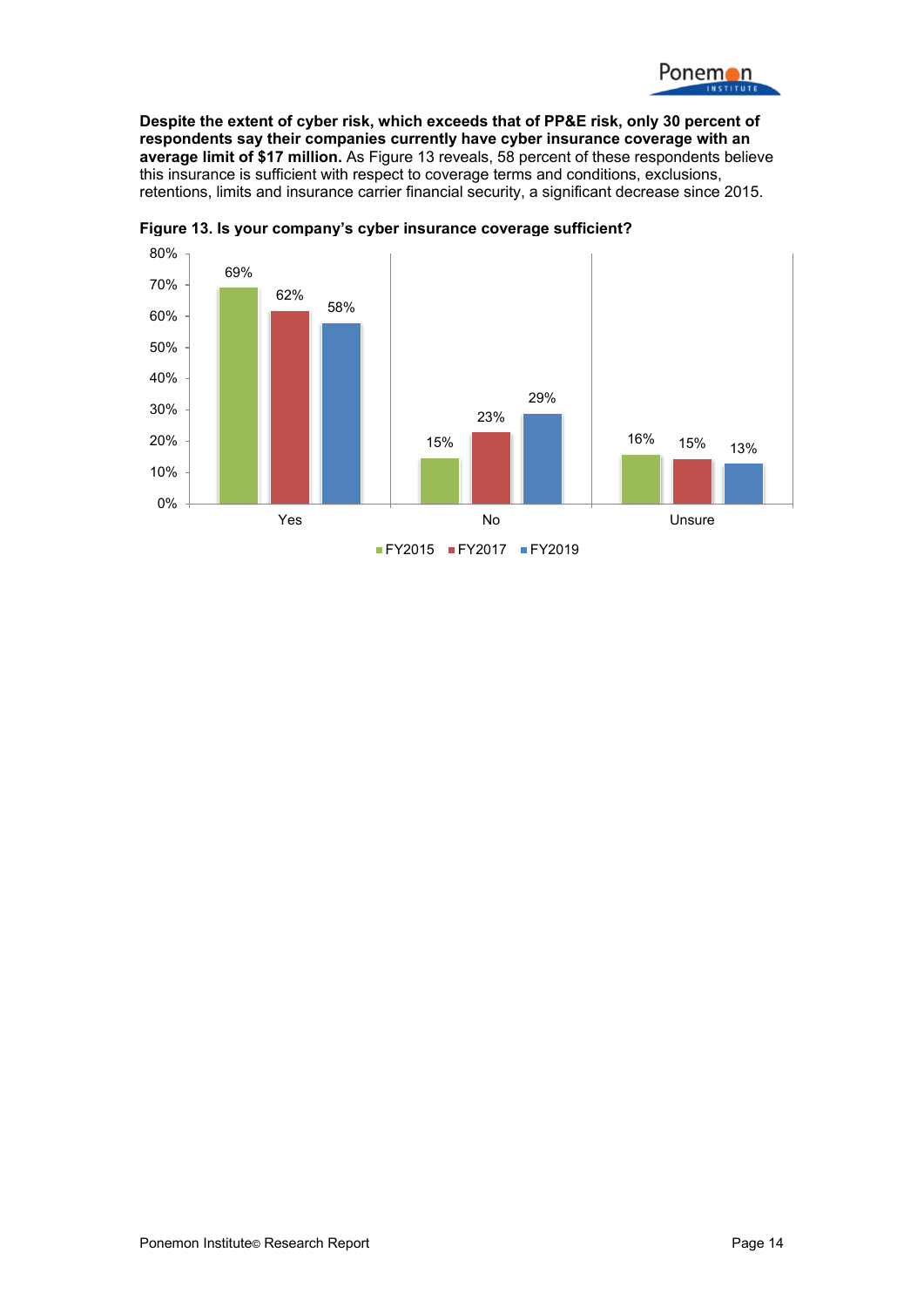

According to Figure 14, the adequacy of coverage is determined mainly by the maximum available from the insurance market or a formal risk assessment by a third party (both 20 percent of respondents). Only 16 percent of respondents say their companies have a formal risk assessment conducted by the insurer and only 14 percent have an assessment completed by in-house staff.



#### **Figure 14. How companies determine the adequacy of coverage**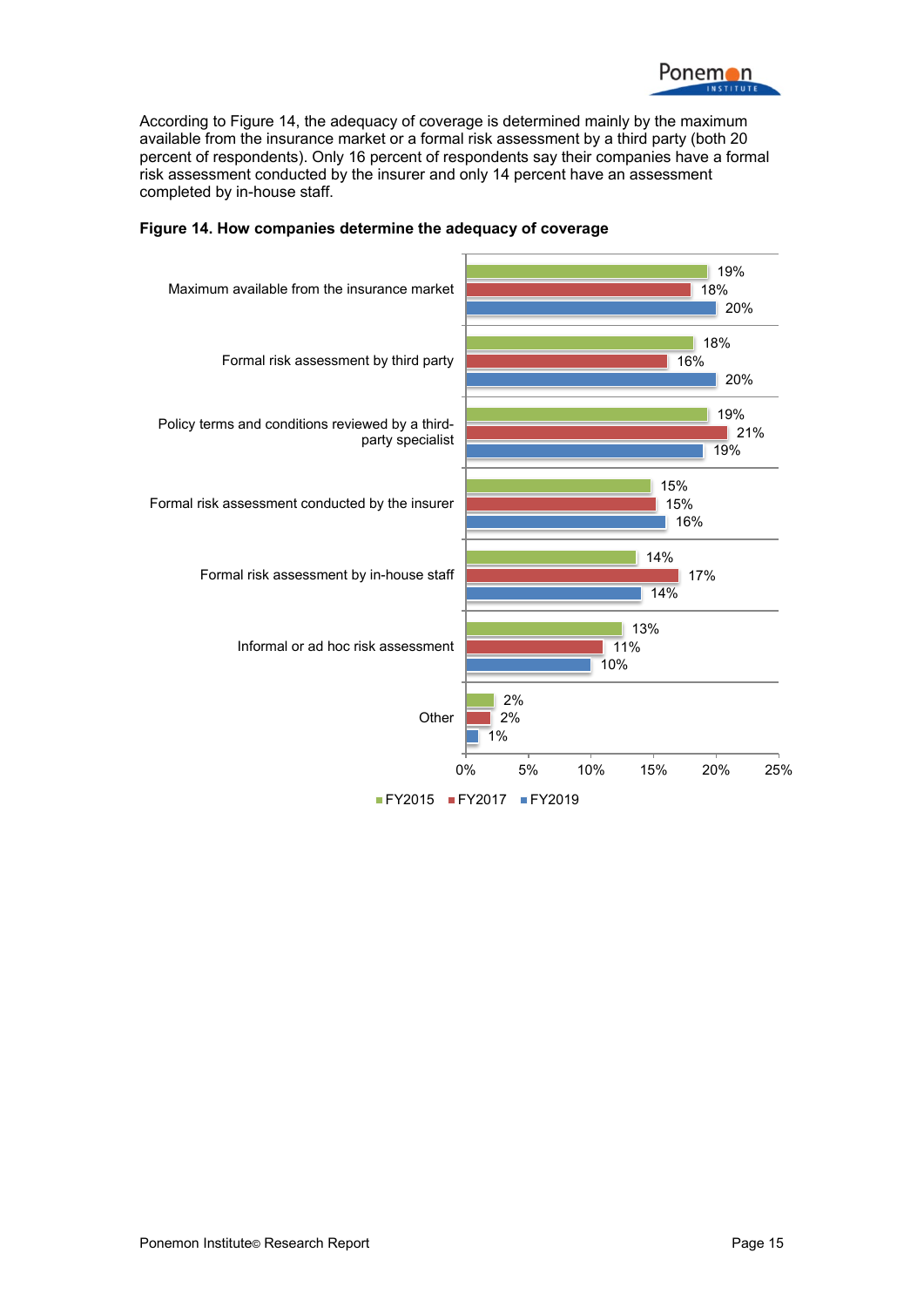

Figure 15 displays the incidents typically covered by cyber insurance. Most incidents covered are external attacks by cyber criminals (80 percent of respondents), malicious or criminal insiders (74 percent of respondents) and systems or business process failures (33 percent of respondents).



### **Figure 15. Types of incidents covered by cyber insurance**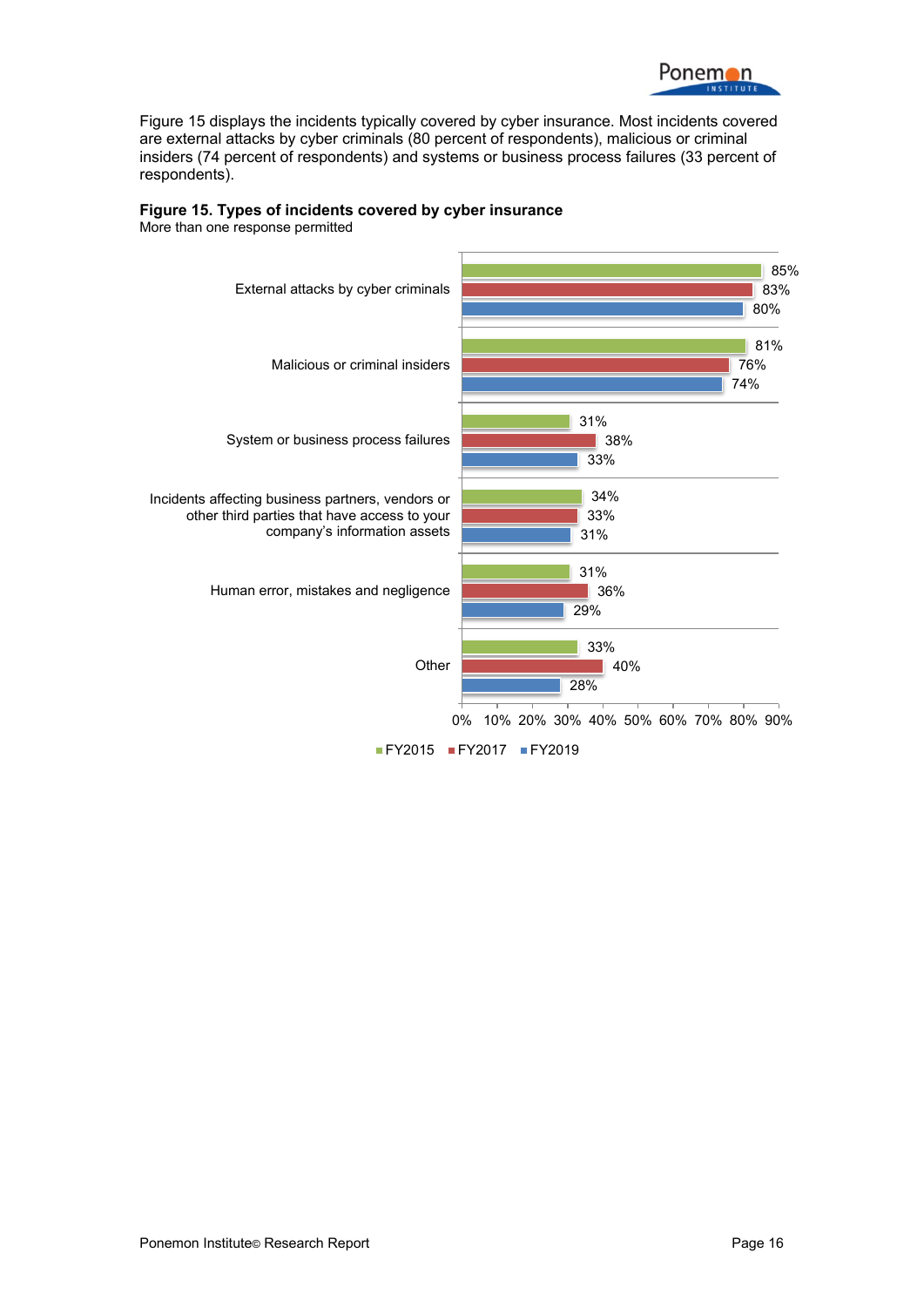

Figures 16 and 17 present the coverage and services provided by insurance companies. The top five costs covered are: replacement of lost or damaged equipment (58 percent of respondents), data breach notification costs (55 percent of respondents), third-party liability (53 percent of respondents), employee productivity losses (49 percent of respondents) and forensics and investigative costs (48 percent of respondents).



#### **Figure 16. Coverage provided by the insurance company**

In addition to this coverage, other services provided are access to cybersecurity forensic experts (87 percent of respondents), access to legal and regulatory experts (85 percent of respondents), assistance in the remediation of the incident (66 percent of respondents) access to specialised technologies and tools (50 percent of respondents) and assistance in reputation management activities (49 percent of respondents), as shown in Figure 17.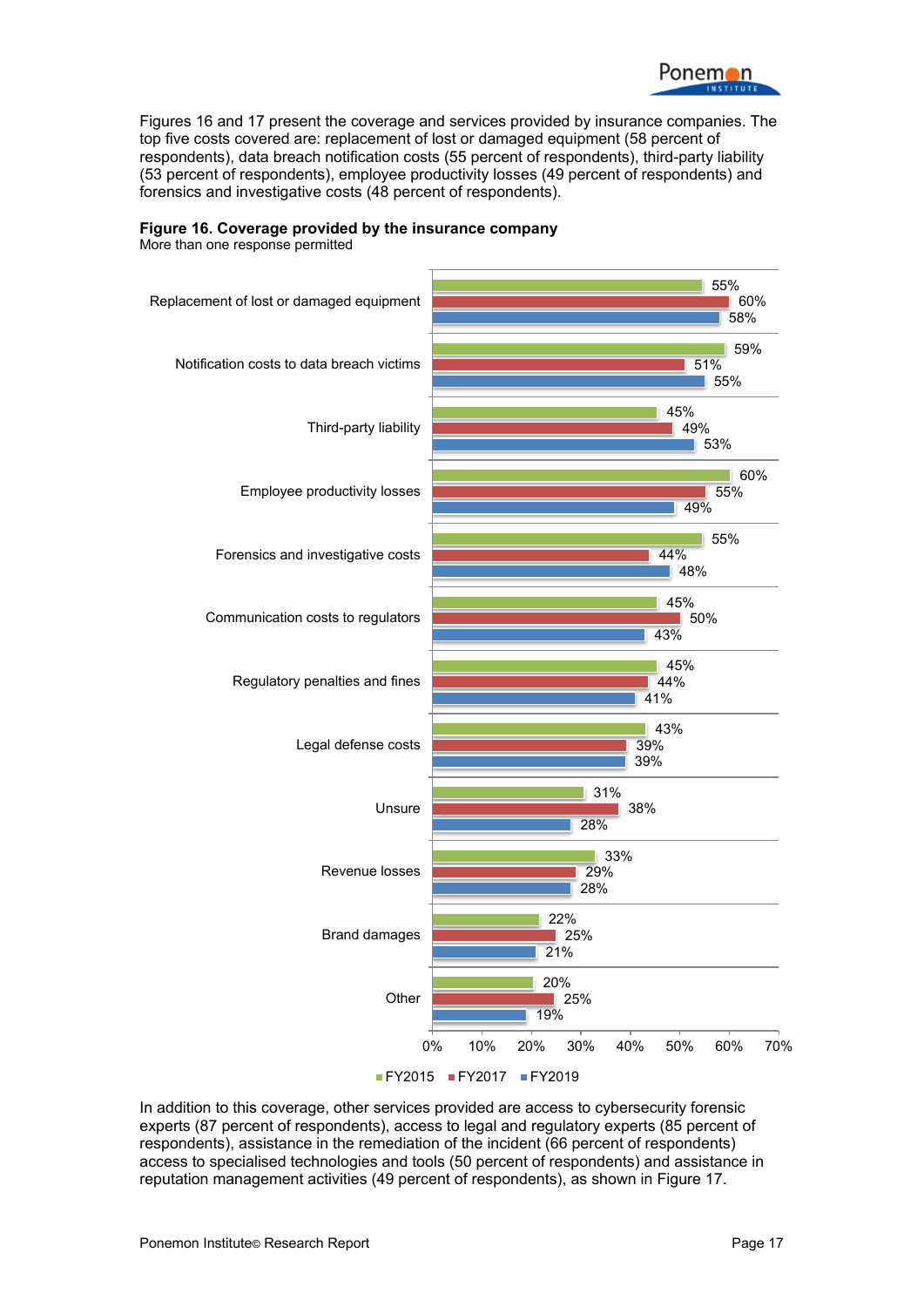

#### **Figure 17. Other services provided by the cyber insurer**

More than one response permitted



FY2015 FY2017 FY 2019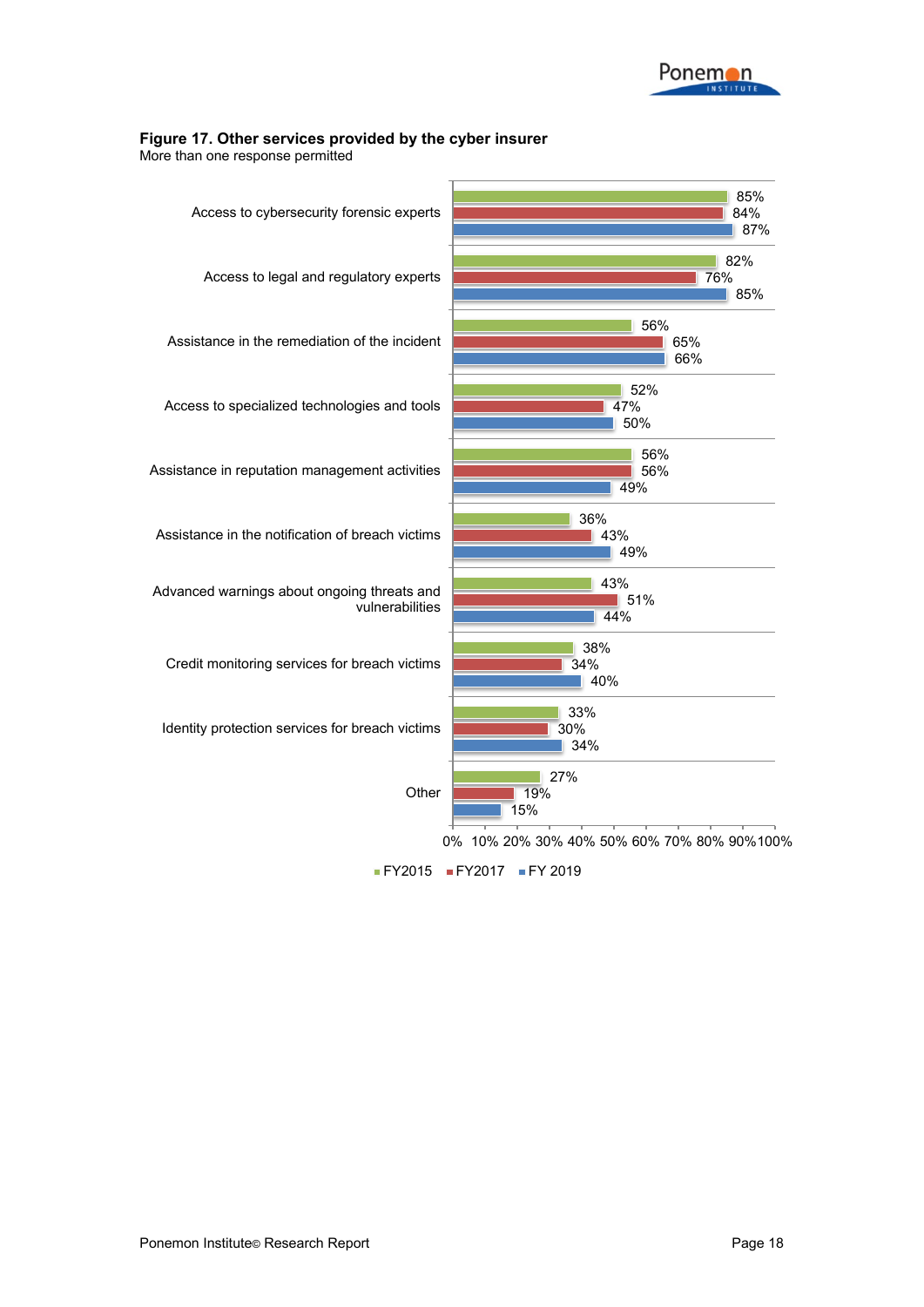

**Cyber liability and IP risks rank in the top 10 of all business risks facing companies**. Figure 18 shows that 90 percent of respondents consider a cyber risk as the number one or two business risk (21 percent of respondents), in the top five (40 percent of respondents) and in the top 10 (29 percent of respondents). Similarly, 80 percent of respondents rate the risk to their company's intellectual property (IP) in the top 10 of all business risks



**Figure 18. How do cyber and IP risks compare to other business risks?**

 $\blacksquare$  Cyber liability  $\blacksquare$  IP risk

To determine the cyber risk to their company, 34 percent of respondents say the company hired a third party to conduct an assessment or audit and 23 percent of respondents say it was a formal internal assessment (Figure 19). Only 9 percent of respondents say their company did not do any type of assessment.



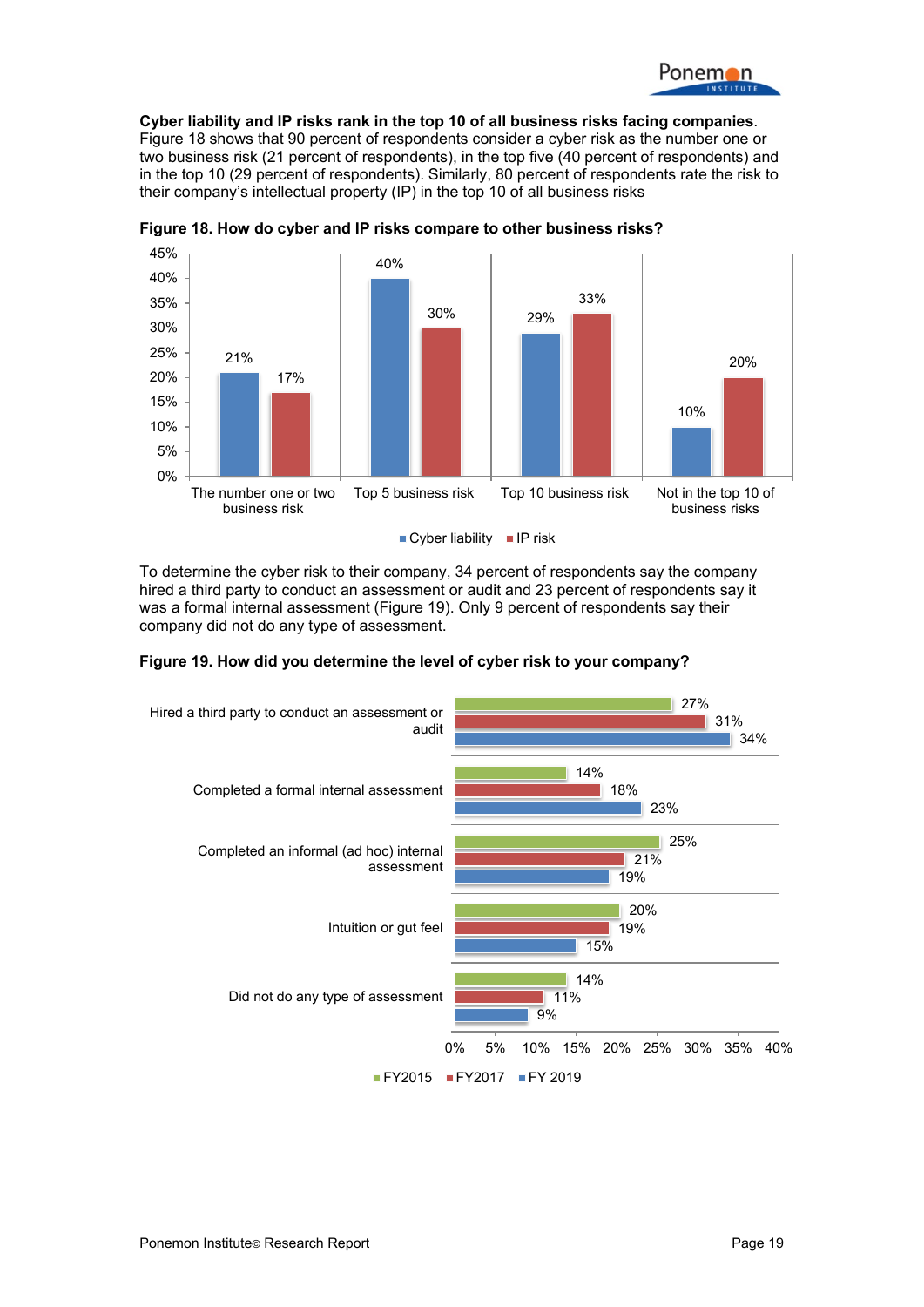

**Most companies are postponing the purchase of cyber insurance.** As discussed previously, 41 percent of respondents say their company has no plans to purchase cyber insurance. Only 17 of respondents say their company will purchase cyber insurance in the next 12 months. Almost half of respondents (42 percent) say they will purchase cyber insurance in the next 24 months (26 percent) or more than 24 months (16 percent).

According to Figure 20, the main reasons for not purchasing cybersecurity insurance are: coverage is inadequate based on their exposure (38 percent of respondents), premiums are too expensive (34 percent of respondents) and there are too many exclusions, restrictions and uninsurable risks (27 percent of respondents).

#### **Figure 20. What are the main reasons why your company will not purchase cyber security insurance?**

More than one response permitted

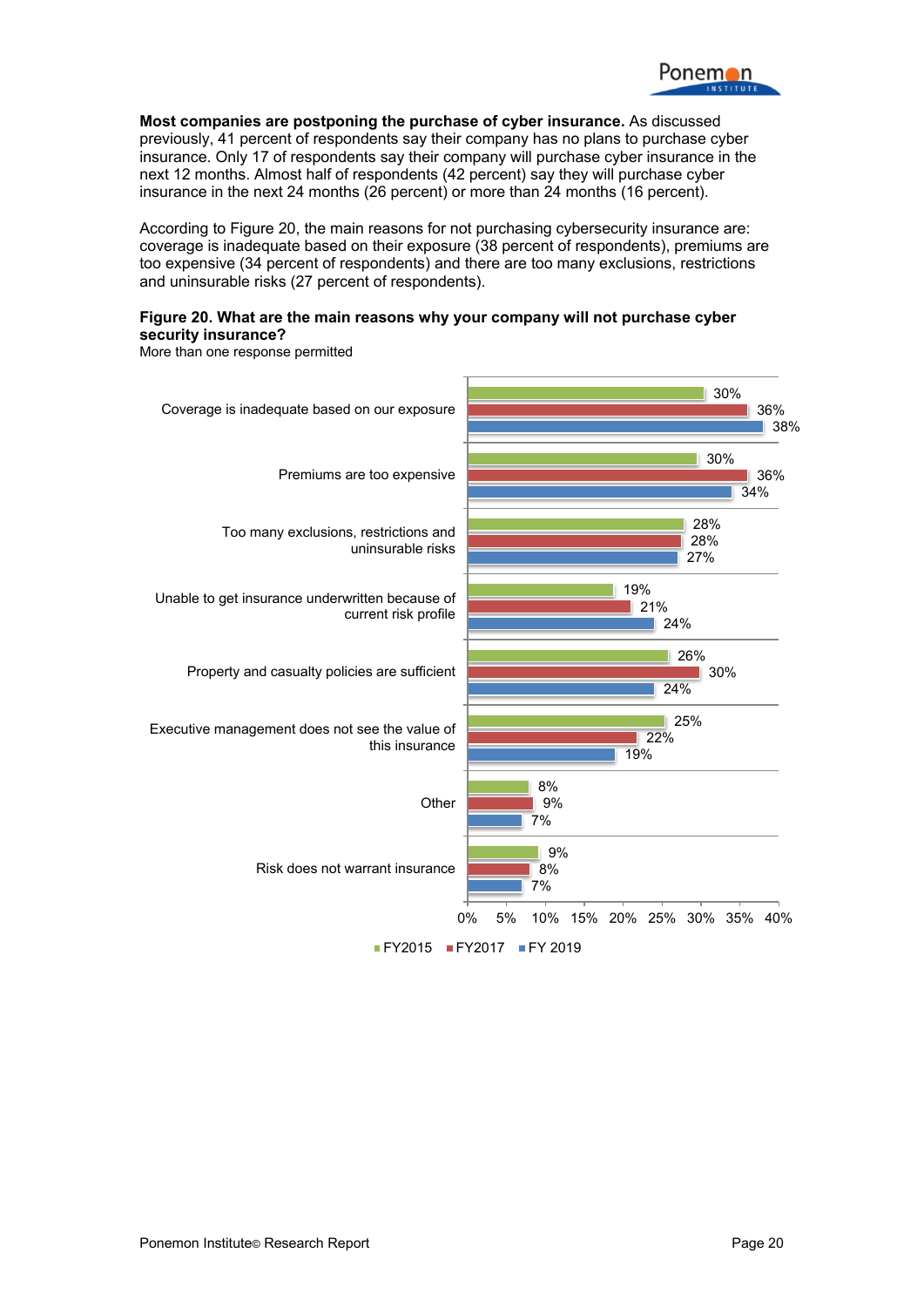

#### **Cyber risks to intellectual property (IP)**

**The majority of companies have a strategy to manage risks to IP.** Companies represented in this research estimate that the average total value of their IP assets such as trademarks, patents, copyrights, trade secrets and know-how is \$475 million. As shown in Figure 21, 60 percent of respondents say their enterprise risk management activities include risks to their IP.



**Figure 21. Do your company's enterprise risk management activities include risks to IP?** 

**In the past two years, 29 percent of respondents say their company experienced a material IP event.** According to Figure 22, most of these incidents involved trade secrets (37 percent of respondents). Fewer events involved copyrights and patents (30 percent and 24 percent of respondents, respectively).



**Figure 22. What type of IP assets were involved in a material IP event?**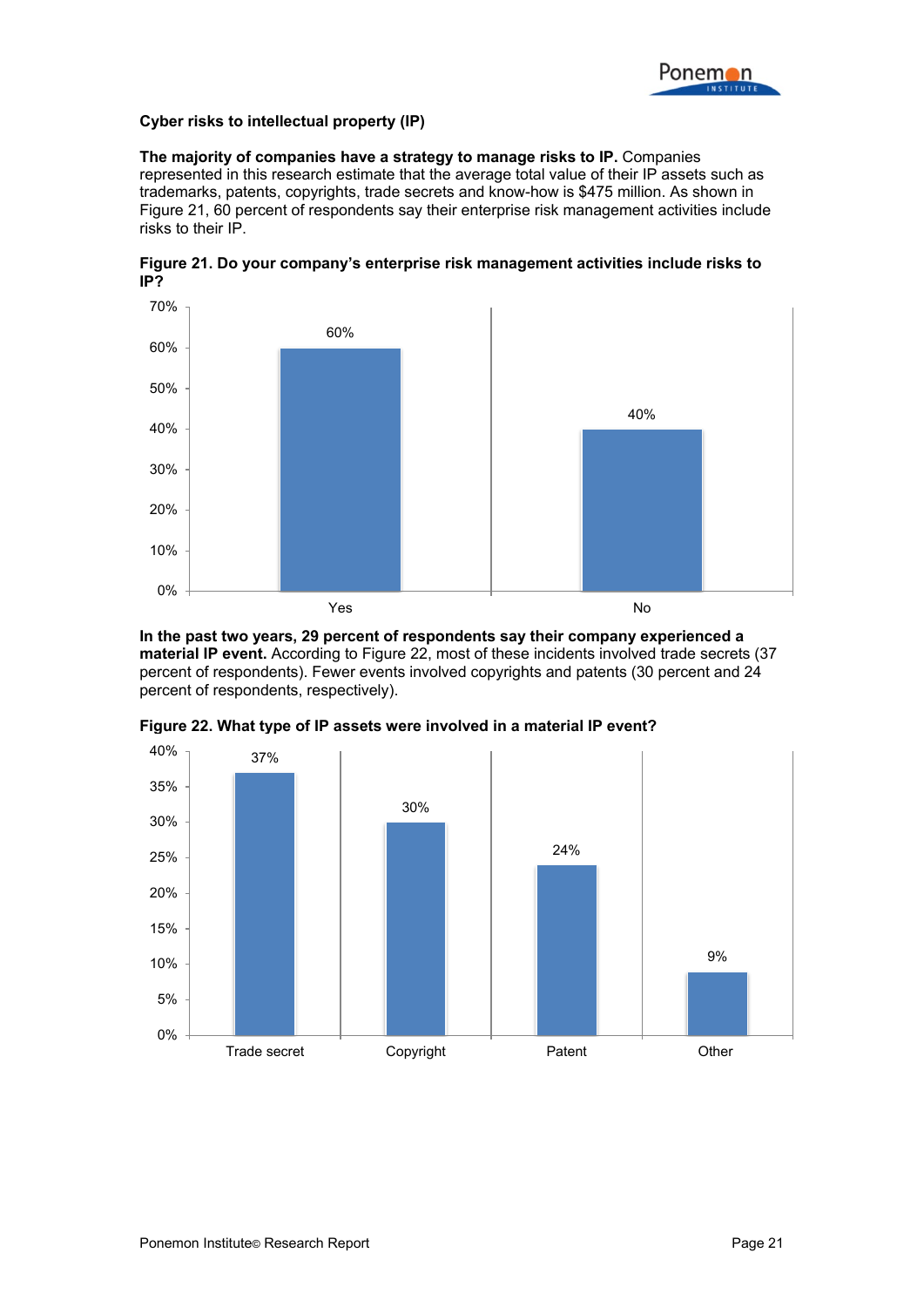

**In this section, respondents were asked to refer to the most recent IP event that occurred over the past 24 months.** According to Figure 23, the event can be described as an infringement of company rights (41 percent of respondents), allegation of company infringement of third-party rights (36 percent of respondents) or a challenge to company rights (23 percent of respondents).



Only one response permitted



**Many companies' insurance policy does not cover all the consequences of an IP event.**  According to Figure 24, 51 percent of respondent say the policy covers third-party infringement of their company's IP assets and 45 percent of respondents say it covers a challenge to their company's IP assets. Thirty-eight percent of respondents say their existing policy does not cover IP assets.

#### **Figure 24. Does your company's existing insurance policy cover any of the following IP events?**

38% 39% 45% 51% 0% 10% 20% 30% 40% 50% 60% Our existing policy does not cover IP events An allegation that your company is infringing third-party IP rights A challenge to your company's IP assets Third-party infringement of your company's IP assets

More than one response permitted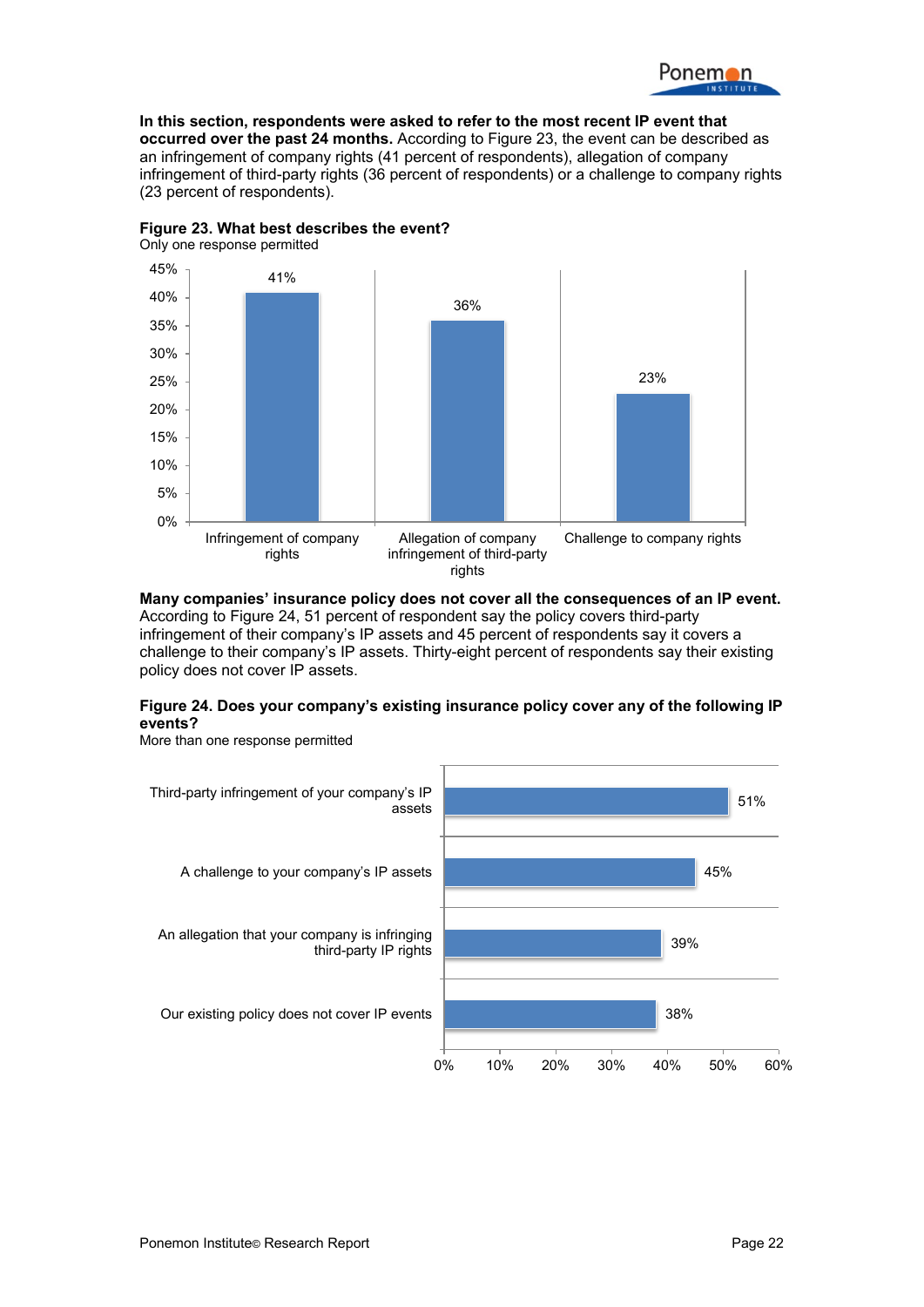

**As a complement to a cyber risk policy, few companies have a trade secret theft insurance policy and/or an intellectual property liability policy.** As shown in Figure 25, only 25 percent of respondents say they have a trade secret theft insurance policy and 33 percent of respondents say their company has an intellectual property liability policy.



**Figure 25. Does your company have a trade secret and/or IP liability policy?** 

**While most companies do not have specific IP insurance policies, there is significant interest in purchasing them.** According to Figure 26, 64 percent and 66 percent of respondents are very interested or interested in purchasing a trade secret and/or an IP liability policy, respectively.



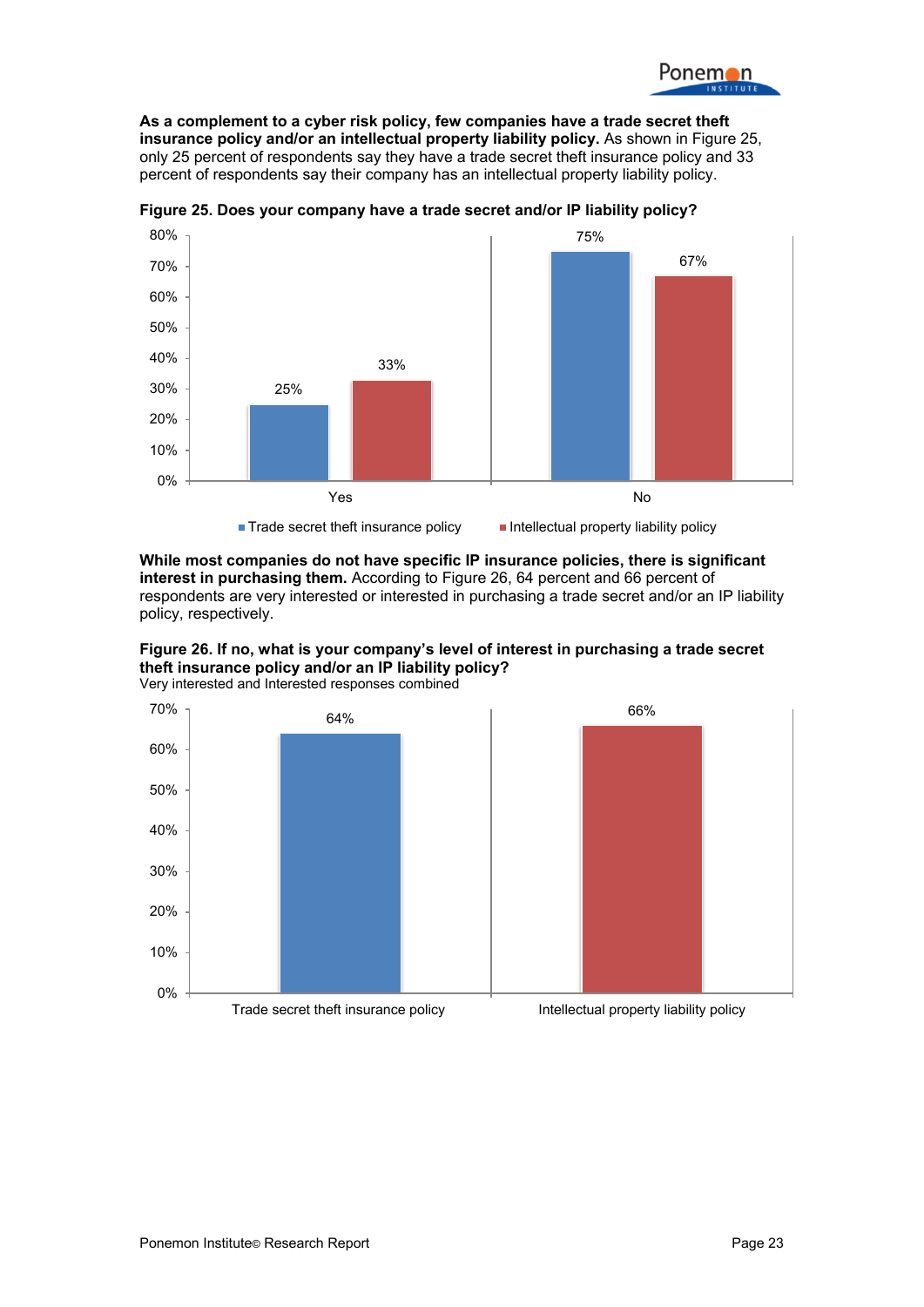

## Part 3: Methods

The EMEA sampling frame is composed of 14,842 individuals that are involved in their company's cyber risk and enterprise risk management activities. As Table 1 shows, 625 respondents completed the survey, of which 62 were rejected for reliability issues. The final sample consisted of 563 surveys, a 3.8 percent response rate.

| Table 1. Sample response     | <b>Freg</b> | Pct%   |
|------------------------------|-------------|--------|
| Total sampling frame         | 14,842      | 100.0% |
| Total returns                | 625         | 4.2%   |
| Rejected or screened surveys | 62          | 0.4%   |
| Final sample                 | 563         | 3.8%   |

Pie Chart 1 reports the current position or organisational level of the respondents. Half of the respondents (50 percent) reported their current position as supervisory level or above and 31 percent of respondents reported their current position level as technician.

#### **Pie Chart 1. Current position or organisational level**



- Senior executive
- Vice president
- **Director**
- Manager
- Supervisor
- Associate/staff
- Technician
- **Contractor/consultant**
- Other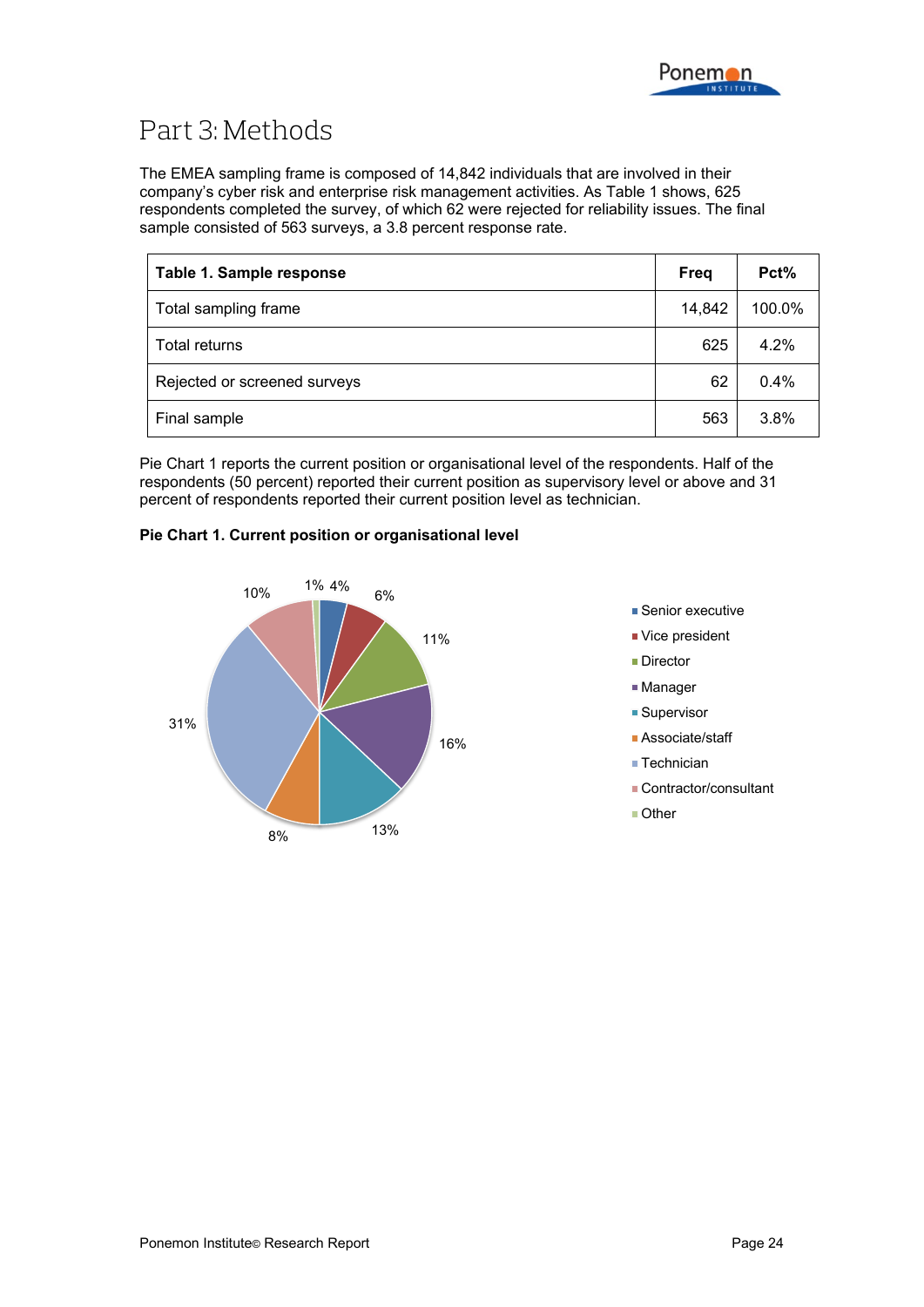As Pie Chart 2 reveals, 70 percent of the respondents are from organisations with a global headcount of more than 1,000 employees.



#### **Pie Chart 2. Worldwide headcount of the organisation**

Pie Chart 3 reports the primary industry classification of respondents' organisations. This chart identifies financial services (19 percent of respondents) as the largest segment, which includes banking, investment management, insurance, brokerage, payments and credit cards. This is followed by industrial sector (12 percent of respondents), health and pharmaceuticals (10 percent of respondents), services (10 percent of respondents), public sector (9 percent of respondents) and retailing (9 percent of respondents).



#### **Pie Chart 3. Primary industry focus**

- 
- **Industrial**
- **Health & pharmaceuticals**
- Services
- Public sector
- Retailing
- **Technology & software**
- Consumer products
- **Energy & utilities**
- **Education & research**
- **Transportation**
- Communications
- Hospitality
- Other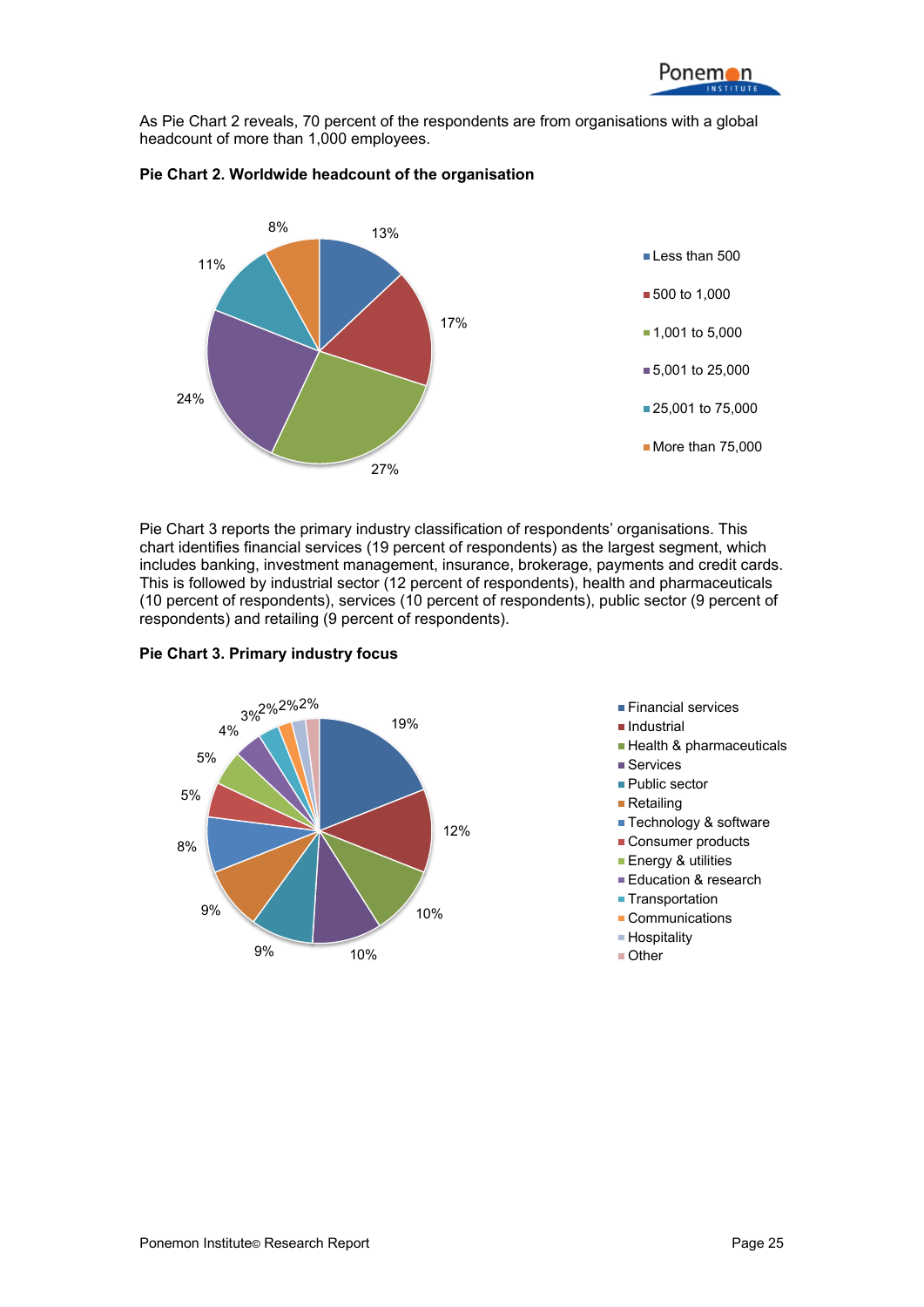

## Part 4: Caveats

There are inherent limitations to survey research that need to be carefully considered before drawing inferences from findings. The following items are specific limitations that are germane to most web-based surveys.

**Non-response bias**: The current findings are based on a sample of survey returns. We sent surveys to a representative sample of individuals, resulting in a large number of usable returned responses. Despite non-response tests, it is always possible that individuals who did not participate are substantially different in terms of underlying beliefs from those who completed the instrument.

**Sampling frame bias**: The accuracy is based on contact information and the degree to which the list is representative of individuals who are involved in their company's' cyber and enterprise risk management. We also acknowledge that the results may be biased by external events such as media coverage. We also acknowledge bias caused by compensating subjects to complete this research within a specified time period.

**Self-reported results**: The quality of survey research is based on the integrity of confidential responses received from subjects. While certain checks and balances can be incorporated into the survey process, there is always the possibility that a subject did not provide accurate responses.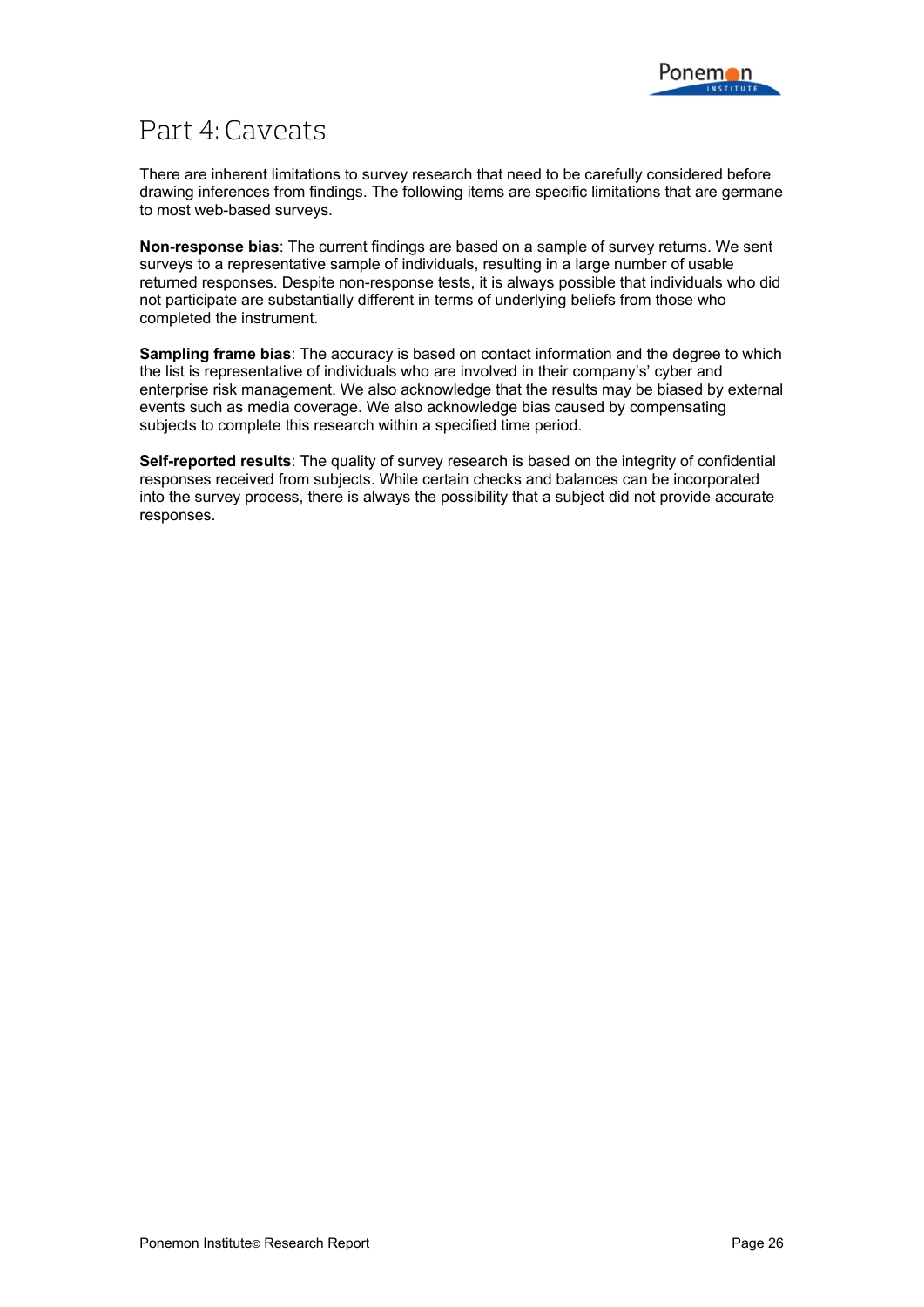# Appendix: Detailed Survey Results

Screening questions

The following EMEA tables provide the frequency or percentage frequency of responses to all survey questions contained in this study. All survey responses were captured in December 2018.

| <b>Survey response</b> | <b>EMEA 2019</b> |
|------------------------|------------------|
| Sampling frame         | 14,842           |
| Total returns          | 625              |
| Rejected surveys       | 62               |
| Final sample           | 563              |
| Response rate          | $3.8\%$          |

| S1. How familiar are you with cyber risks facing your company today? | <b>EMEA 2019</b> |
|----------------------------------------------------------------------|------------------|
| Very familiar                                                        | 25%              |
| Familiar                                                             | 33%              |
| Somewhat familiar                                                    | 42%              |
| Not familiar (stop)                                                  | 0%               |
| Total                                                                | 100%             |

| S2. Are you involved in your company's cyber risk management activities? | <b>EMEA 2019</b> |
|--------------------------------------------------------------------------|------------------|
| Yes, significant involvement                                             | 34%              |
| Yes, some involvement                                                    | 66%              |
| No involvement (stop)                                                    | 0%               |
| Гоtal                                                                    |                  |

| S3. What best defines your role? | <b>EMEA 2019</b> |
|----------------------------------|------------------|
| Risk management                  | 29%              |
| Finance, treasury & accounting   | 33%              |
| Corporate compliance/audit       | 16%              |
| Security/information security    | 6%               |
| General management               | 9%               |
| Legal (OGC)                      | 7%               |
| None of the above (stop)         | 0%               |
| Total                            | 100%             |

| S4. Are you involved in your company's enterprise risk management activities? | <b>EMEA 2019</b> |
|-------------------------------------------------------------------------------|------------------|
| Yes, significant involvement                                                  | 31%              |
| Yes, some involvement                                                         | 69%              |
| No involvement (stop)                                                         | 0%               |
| Total                                                                         | በበባ%             |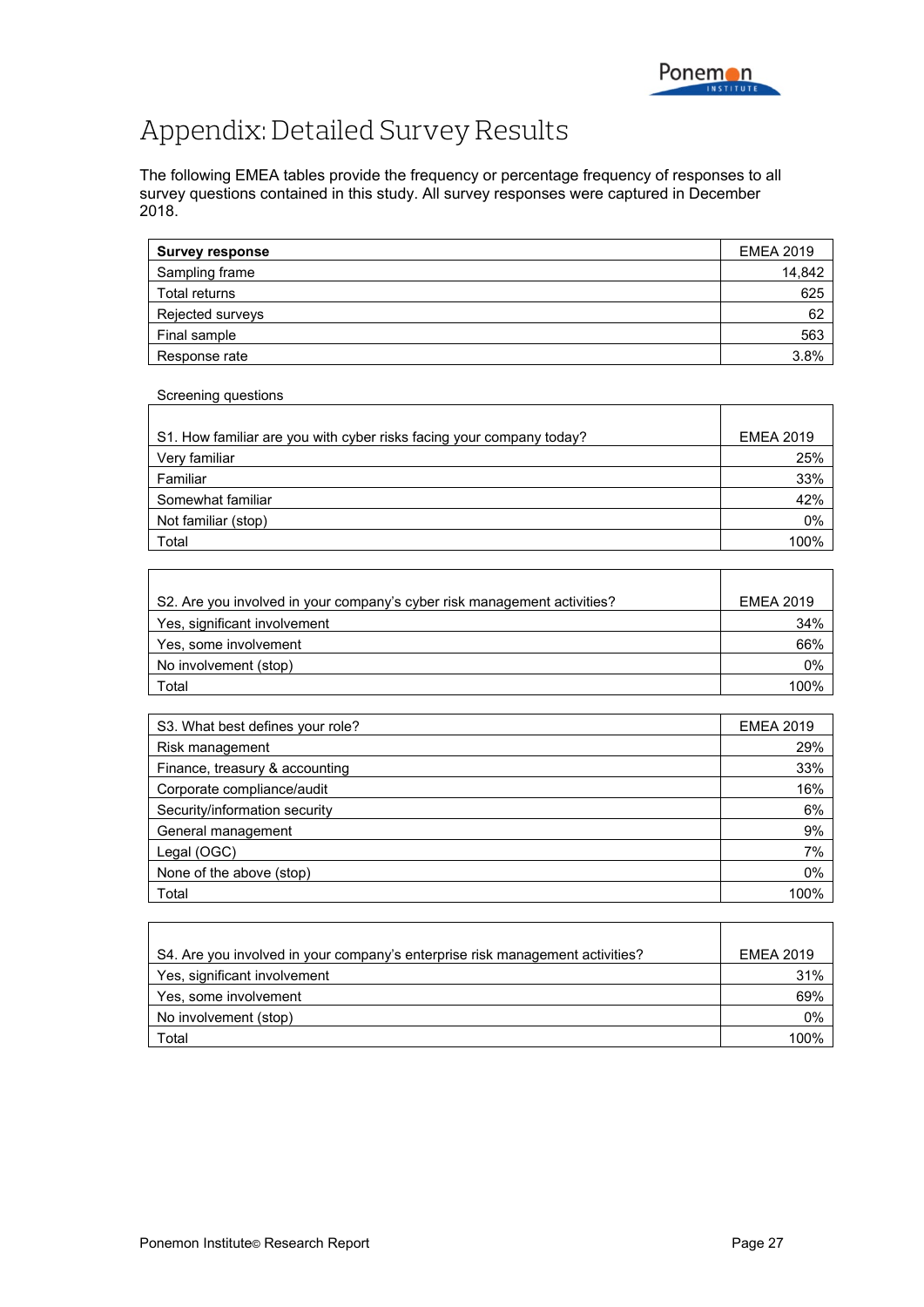

The following questions pertain to your company's property, plant and equipment (PP&E) **Part 1. Sizing the economic impact**

| Q1. What is the total value of your company's PP&E, including all fixed assets plus<br>SCADA and industrial control systems? Please exclude and assume a value based on full<br>replacement cost (and not historic cost). | <b>EMEA 2019</b> |
|---------------------------------------------------------------------------------------------------------------------------------------------------------------------------------------------------------------------------|------------------|
| Less than \$1 million                                                                                                                                                                                                     | 2%               |
| \$1 to 10 million                                                                                                                                                                                                         | 10%              |
| \$11 to 50 million                                                                                                                                                                                                        | 14%              |
| \$51 to 100 million                                                                                                                                                                                                       | 23%              |
| \$101 to 500 million                                                                                                                                                                                                      | 24%              |
| \$501 to 1 billion                                                                                                                                                                                                        | 16%              |
| \$1 to 10 billion                                                                                                                                                                                                         | 6%               |
| More than \$10 billion                                                                                                                                                                                                    | 5%               |
| Total                                                                                                                                                                                                                     | 100%             |
| <b>Extrapolated value</b>                                                                                                                                                                                                 | 1.063.97         |

| Q2a. What is the value of the largest loss (PML) that could result from damage or the total<br>destruction of PP&E. Please assume the normal functioning of passive protective features<br>- such as firewalls, nonflammable materials, proper functioning of active suppression |                  |
|----------------------------------------------------------------------------------------------------------------------------------------------------------------------------------------------------------------------------------------------------------------------------------|------------------|
| systems, fire sprinklers, raised flooring and more.                                                                                                                                                                                                                              | <b>EMEA 2019</b> |
| Less than \$1 million                                                                                                                                                                                                                                                            | 5%               |
| \$1 to 10 million                                                                                                                                                                                                                                                                | 14%              |
| \$11 to 50 million                                                                                                                                                                                                                                                               | 16%              |
| \$51 to 100 million                                                                                                                                                                                                                                                              | 23%              |
| \$101 to 500 million                                                                                                                                                                                                                                                             | 21%              |
| \$501 to 1 billion                                                                                                                                                                                                                                                               | 12%              |
| \$1 to 10 billion                                                                                                                                                                                                                                                                | 8%               |
| More than \$10 billion                                                                                                                                                                                                                                                           | 1%               |
| Total                                                                                                                                                                                                                                                                            | 100%             |
| <b>Extrapolated value</b>                                                                                                                                                                                                                                                        | 685.80           |

| Q2b. What is the value of your largest loss (PML) to PP&E due to business interruption?<br>Please assume the normal functioning of passive protective features – such as firewalls,<br>nonflammable materials, proper functioning of active suppression systems, fire sprinklers, |                  |
|-----------------------------------------------------------------------------------------------------------------------------------------------------------------------------------------------------------------------------------------------------------------------------------|------------------|
| raised flooring and more.                                                                                                                                                                                                                                                         | <b>EMEA 2019</b> |
| Less than \$1 million                                                                                                                                                                                                                                                             | 13%              |
| \$1 to 10 million                                                                                                                                                                                                                                                                 | 23%              |
| \$11 to 50 million                                                                                                                                                                                                                                                                | 22%              |
| \$51 to 100 million                                                                                                                                                                                                                                                               | 20%              |
| \$101 to 500 million                                                                                                                                                                                                                                                              | 16%              |
| \$501 to 1 billion                                                                                                                                                                                                                                                                | 5%               |
| \$1 to 10 billion                                                                                                                                                                                                                                                                 | 1%               |
| More than \$10 billion                                                                                                                                                                                                                                                            | 0%               |
| Total                                                                                                                                                                                                                                                                             | 100%             |
| Extrapolated value                                                                                                                                                                                                                                                                | 158.37           |

| Q3. What percentage of this potential loss to PP&E assets is covered by insurance,<br>including captives reinsured but not including captives not reinsured? | <b>EMEA 2019</b> |
|--------------------------------------------------------------------------------------------------------------------------------------------------------------|------------------|
| Less than 5%                                                                                                                                                 | 0%               |
| 5% to 10%                                                                                                                                                    | 1%               |
| 11%to 20%                                                                                                                                                    | 5%               |

 $\mathbf{r}$ 

 $\Gamma$ 

T

٦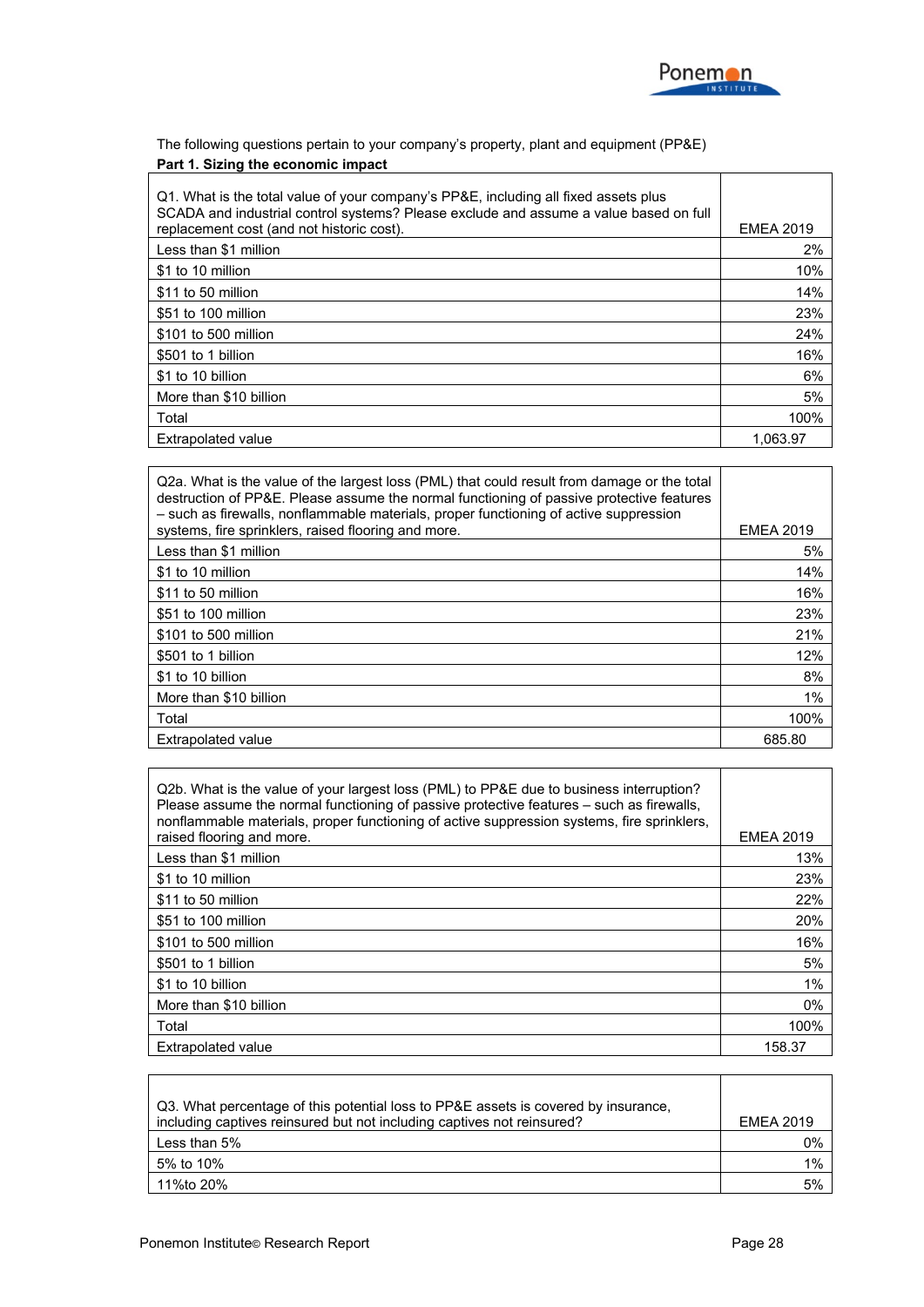

| 21% to 30%                | 6%   |
|---------------------------|------|
| 31% to 40%                | 9%   |
| 41% to 50%                | 12%  |
| 51% to 60%                | 19%  |
| 61% to 70%                | 15%  |
| 71% to 80%                | 12%  |
| 81% to 90%                | 11%  |
| 91% to 100%               | 10%  |
| Total                     | 100% |
| <b>Extrapolated value</b> | 59%  |

| Q4. What percentage of this potential loss to PP&E assets is self-insured, including |                  |
|--------------------------------------------------------------------------------------|------------------|
| captives not reinsured?                                                              | <b>EMEA 2019</b> |
| Less than 5%                                                                         | 9%               |
| 5% to 10%                                                                            | 14%              |
| 11% to 20%                                                                           | 15%              |
| 21% to 30%                                                                           | 17%              |
| 31% to 40%                                                                           | 12%              |
| 41% to 50%                                                                           | 14%              |
| 51% to 60%                                                                           | 8%               |
| 61% to 70%                                                                           | 9%               |
| 71% to 80%                                                                           | 1%               |
| 81% to 90%                                                                           | 1%               |
| 91% to 100%                                                                          | 0%               |
| Total                                                                                | 100%             |
| <b>Extrapolated value</b>                                                            | 30%              |

| Q5. What is the likelihood that your company will sustain a loss to PP&E assets totaling |                  |
|------------------------------------------------------------------------------------------|------------------|
| no more than 50 percent of PML over the next 12 months?                                  | <b>EMEA 2019</b> |
| Less than $0.1\%$                                                                        | 23%              |
| $0.1\%$ to $0.5\%$                                                                       | 15%              |
| $0.6\%$ to 1.0%                                                                          | 14%              |
| 1.1% to 2.0%                                                                             | 9%               |
| 2.1% to 3.0%                                                                             | 20%              |
| 3.1% to 4.0%                                                                             | 8%               |
| 4.1% to 5.0%                                                                             | 7%               |
| 5.1% to 10.0%                                                                            | 2%               |
| More than 10.0%                                                                          | 2%               |
| Total                                                                                    | 100%             |
| <b>Extrapolated value</b>                                                                | 1.8%             |

| Q6. What is the likelihood that your company will sustain a loss to PP&E assets totaling<br>100 percent of PML over the next 12 months? | <b>EMEA 2019</b> |
|-----------------------------------------------------------------------------------------------------------------------------------------|------------------|
| Less than $0.1\%$                                                                                                                       | 69%              |
| $0.1\%$ to $0.5\%$                                                                                                                      | 15%              |
| $0.6\%$ to 1.0%                                                                                                                         | 10%              |
| 1.1% to 2.0%                                                                                                                            | 2%               |
| 2.1% to 3.0%                                                                                                                            | 2%               |
| 3.1% to 4.0%                                                                                                                            | 1%               |
| 4.1% to 5.0%                                                                                                                            | 0%               |
| 5.1% to 10.0%                                                                                                                           | 1%               |

 $\Gamma$ 

٦

┯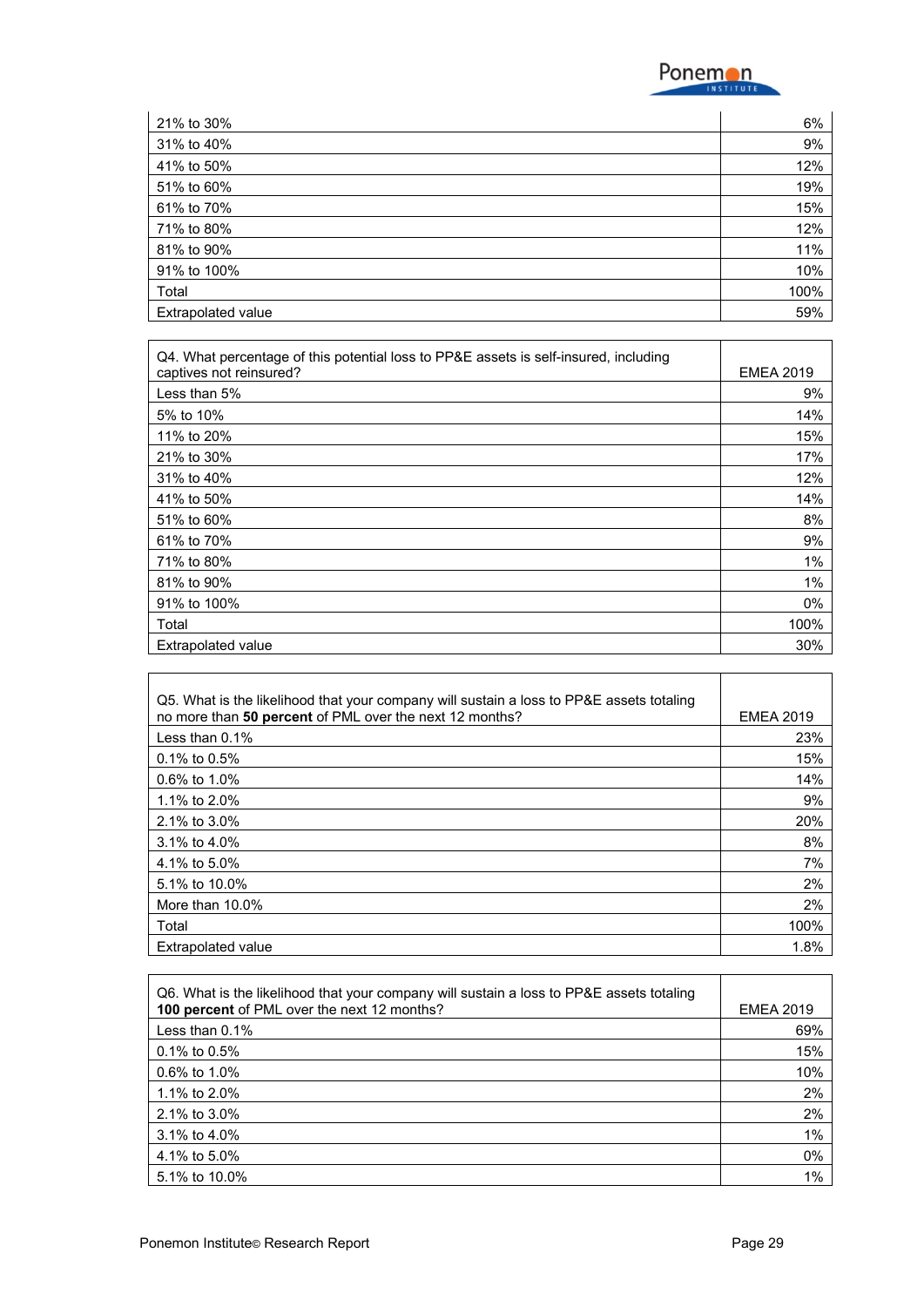

| More than 10.0%    | 0%    |
|--------------------|-------|
| Total              | 100%  |
| Extrapolated value | 0.38% |

| Q7. In your opinion, how would your company disclose a material loss to PP&E assets<br>that is not covered by insurance in its financial statements? | <b>EMEA 2019</b> |
|------------------------------------------------------------------------------------------------------------------------------------------------------|------------------|
| Disclosure as a contingent liability on the balance sheet (e.g., FASB 5)                                                                             | 24%              |
| Footnote disclosure in the financial statements                                                                                                      | 42%              |
| Discussion in the management letter                                                                                                                  | 17%              |
| None – disclosure is not necessary                                                                                                                   | 11%              |
| Other                                                                                                                                                | 6%               |
| Total                                                                                                                                                | 100%             |

The following questions pertain to your company's information assets.

| Q8. What is the total value of your company's <b>information assets</b> , including customer<br>records, employee records, financial reports, analytical data, source code, models,<br>methods and other intellectual properties? Please assume a value based on full<br>replacement cost (and not historic cost). Please note this value can be a precise |                  |
|------------------------------------------------------------------------------------------------------------------------------------------------------------------------------------------------------------------------------------------------------------------------------------------------------------------------------------------------------------|------------------|
| quantification or estimate.                                                                                                                                                                                                                                                                                                                                | <b>EMEA 2019</b> |
| Less than \$1 million                                                                                                                                                                                                                                                                                                                                      | 5%               |
| \$1 to 10 million                                                                                                                                                                                                                                                                                                                                          | 9%               |
| \$11 to 50 million                                                                                                                                                                                                                                                                                                                                         | 14%              |
| \$51 to 100 million                                                                                                                                                                                                                                                                                                                                        | 21%              |
| \$101 to 500 million                                                                                                                                                                                                                                                                                                                                       | 17%              |
| \$501 to 1 billion                                                                                                                                                                                                                                                                                                                                         | 16%              |
| \$1 to 10 billion                                                                                                                                                                                                                                                                                                                                          | 6%               |
| More than \$10 billion                                                                                                                                                                                                                                                                                                                                     | 4%               |
| Total                                                                                                                                                                                                                                                                                                                                                      | 92%              |
| <b>Extrapolated value</b>                                                                                                                                                                                                                                                                                                                                  | 931.45           |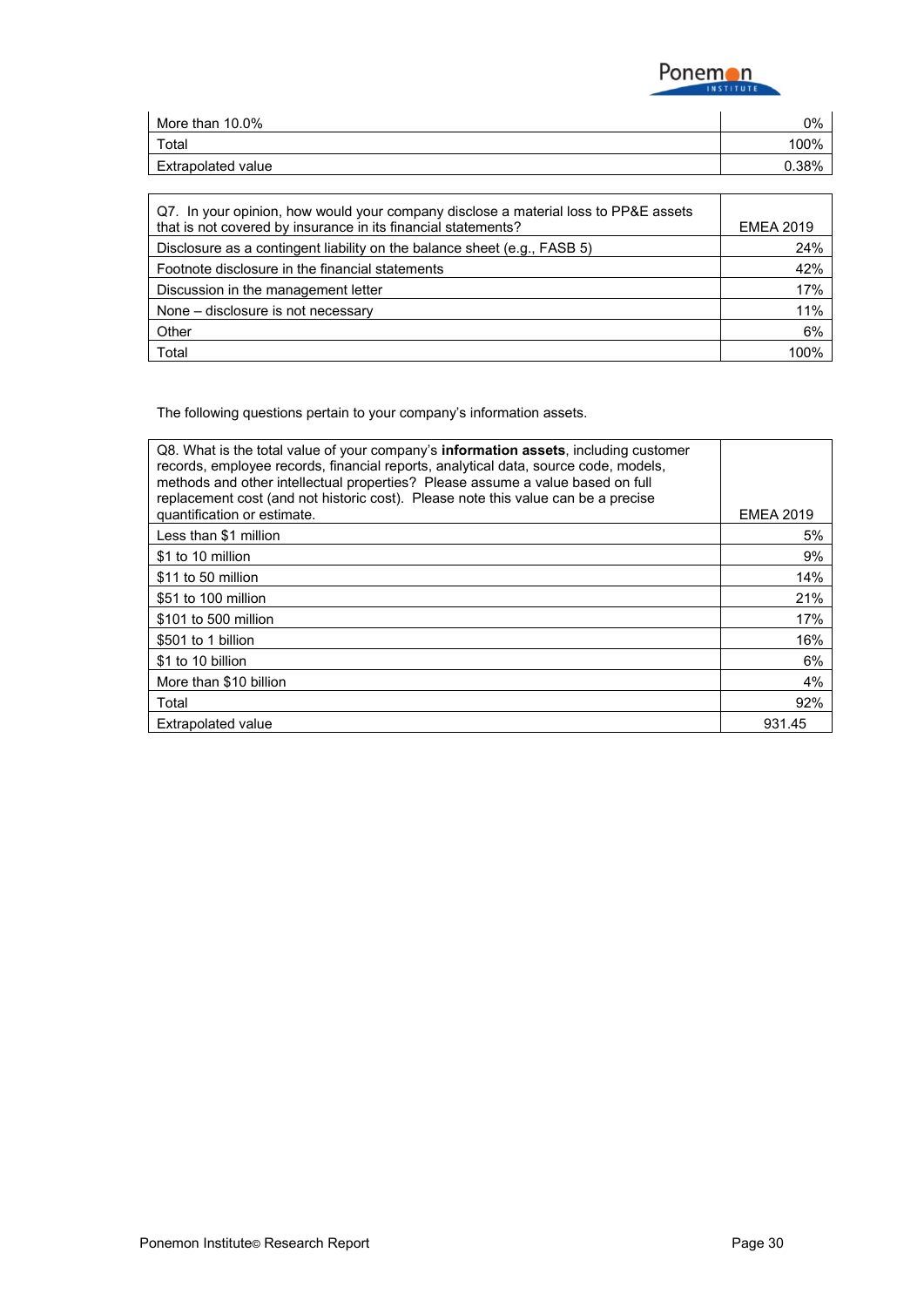

| Q9a. What is the value of the largest loss (PML) that could result from the theft and/or<br>destruction of information assets. Please assume the normal functioning of passive<br>protective cybersecurity features - such as perimeter controls, data loss prevention tools, |                  |
|-------------------------------------------------------------------------------------------------------------------------------------------------------------------------------------------------------------------------------------------------------------------------------|------------------|
| data encryption, identity and access management systems and more.                                                                                                                                                                                                             | <b>EMEA 2019</b> |
| Less than \$1 million                                                                                                                                                                                                                                                         | 8%               |
| \$1 to 10 million                                                                                                                                                                                                                                                             | 13%              |
| \$11 to 50 million                                                                                                                                                                                                                                                            | 15%              |
| \$51 to 100 million                                                                                                                                                                                                                                                           | 20%              |
| \$101 to 500 million                                                                                                                                                                                                                                                          | 17%              |
| \$501 to 1 billion                                                                                                                                                                                                                                                            | 14%              |
| \$1 to 10 billion                                                                                                                                                                                                                                                             | 10%              |
| More than \$10 billion                                                                                                                                                                                                                                                        | 3%               |
| Total                                                                                                                                                                                                                                                                         | 100%             |
| <b>Extrapolated value</b>                                                                                                                                                                                                                                                     | 1.006.22         |

| Q9b. What is the value of your largest loss (PML) to information assets due to cyber<br>business interruption? Please assume the normal functioning of passive protective<br>features - such as perimeter controls, data loss prevention tools, data encryption, identity |                  |
|---------------------------------------------------------------------------------------------------------------------------------------------------------------------------------------------------------------------------------------------------------------------------|------------------|
| and access management systems and more.                                                                                                                                                                                                                                   | <b>EMEA 2019</b> |
| Less than \$1 million                                                                                                                                                                                                                                                     | 20%              |
| \$1 to 10 million                                                                                                                                                                                                                                                         | 23%              |
| \$11 to 50 million                                                                                                                                                                                                                                                        | 20%              |
| \$51 to 100 million                                                                                                                                                                                                                                                       | 12%              |
| \$101 to 500 million                                                                                                                                                                                                                                                      | 14%              |
| \$501 to 1 billion                                                                                                                                                                                                                                                        | 8%               |
| \$1 to 10 billion                                                                                                                                                                                                                                                         | 3%               |
| More than \$10 billion                                                                                                                                                                                                                                                    | $0\%$            |
| Total                                                                                                                                                                                                                                                                     | 100%             |
| <b>Extrapolated value</b>                                                                                                                                                                                                                                                 | 268.33           |

| Q10. What percentage of this potential loss to information assets is covered by insurance, |                  |
|--------------------------------------------------------------------------------------------|------------------|
| including captives reinsured but not including captives not reinsured?                     | <b>EMEA 2019</b> |
| Less than $5%$                                                                             | 18%              |
| 5% to 10%                                                                                  | 35%              |
| 11% to 20%                                                                                 | 18%              |
| 21% to 30%                                                                                 | 11%              |
| 31% to 40%                                                                                 | 6%               |
| 41% to 50%                                                                                 | 4%               |
| 51% to 60%                                                                                 | 4%               |
| 61% to 70%                                                                                 | 1%               |
| 71% to 80%                                                                                 | 2%               |
| 81% to 90%                                                                                 | 1%               |
| 91% to 100%                                                                                | 0%               |
| Total                                                                                      | 100%             |
| Extrapolated value                                                                         | 18%              |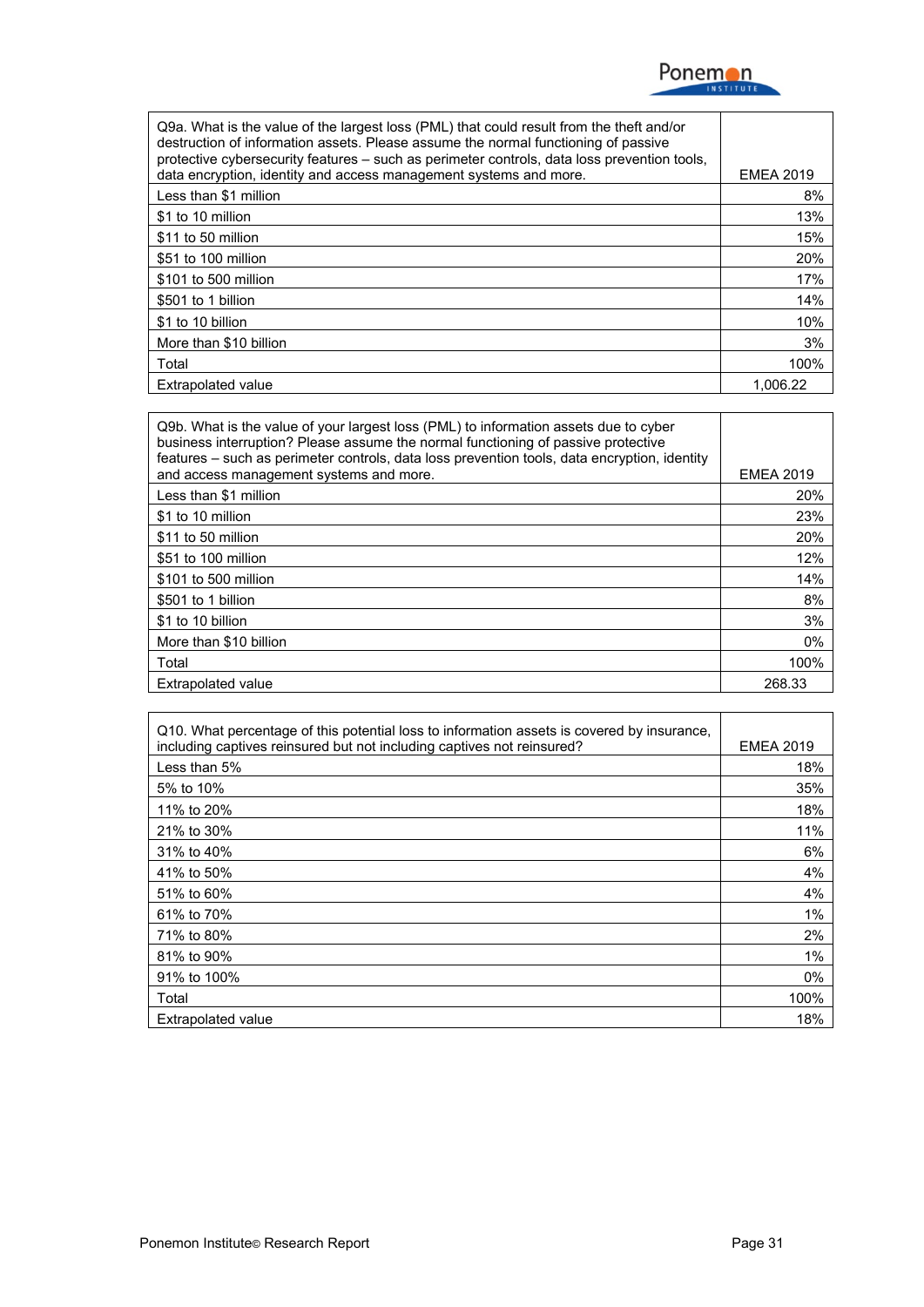

| Q11. What percentage of this potential loss to information assets is self-insured, including |                  |
|----------------------------------------------------------------------------------------------|------------------|
| captives not reinsured?                                                                      | <b>EMEA 2019</b> |
| Less than 5%                                                                                 | $0\%$            |
| 5% to 10%                                                                                    | 1%               |
| 11% to 20%                                                                                   | 4%               |
| 21% to 30%                                                                                   | 3%               |
| 31% to 40%                                                                                   | 4%               |
| 41% to 50%                                                                                   | 10%              |
| 51% to 60%                                                                                   | 17%              |
| 61% to 70%                                                                                   | 21%              |
| 71% to 80%                                                                                   | 22%              |
| 81% to 90%                                                                                   | 13%              |
| 91% to 100%                                                                                  | 5%               |
| Total                                                                                        | 100%             |
| <b>Extrapolated value</b>                                                                    | 63%              |

| Q12. What is the likelihood your company will sustain a loss to information assets totaling<br>no more than 50 percent of PML over the next 12 months? | <b>EMEA 2019</b> |
|--------------------------------------------------------------------------------------------------------------------------------------------------------|------------------|
| Less than $0.1\%$                                                                                                                                      | $1\%$            |
| $0.1\%$ to $0.5\%$                                                                                                                                     | 3%               |
| $0.6\%$ to 1.0%                                                                                                                                        | 7%               |
| 1.1% to 2.0%                                                                                                                                           | 10%              |
| 2.1% to 3.0%                                                                                                                                           | 9%               |
| $3.1\%$ to 4.0%                                                                                                                                        | 12%              |
| 4.1% to 5.0%                                                                                                                                           | 18%              |
| 5.1% to 10.0%                                                                                                                                          | 18%              |
| More than 10.0%                                                                                                                                        | 22%              |
| Total                                                                                                                                                  | 100%             |
| <b>Extrapolated value</b>                                                                                                                              | 5.4%             |

| Q13. What is the likelihood your company will sustain a loss to information assets totaling |                  |
|---------------------------------------------------------------------------------------------|------------------|
| 100 percent of PML over the next 12 months?                                                 | <b>EMEA 2019</b> |
| Less than $0.1\%$                                                                           | 8%               |
| 0.1% to 0.5%                                                                                | 11%              |
| $0.6\%$ to 1.0%                                                                             | 9%               |
| 1.1% to 2.0%                                                                                | 14%              |
| 2.1% to 3.0%                                                                                | 13%              |
| $3.1\%$ to 4.0%                                                                             | 14%              |
| 4.1% to 5.0%                                                                                | 19%              |
| 5.1% to 10.0%                                                                               | 10%              |
| More than 10.0%                                                                             | 2%               |
| Total                                                                                       | 100%             |
| <b>Extrapolated value</b>                                                                   | 3.0%             |

 $\mathbf{r}$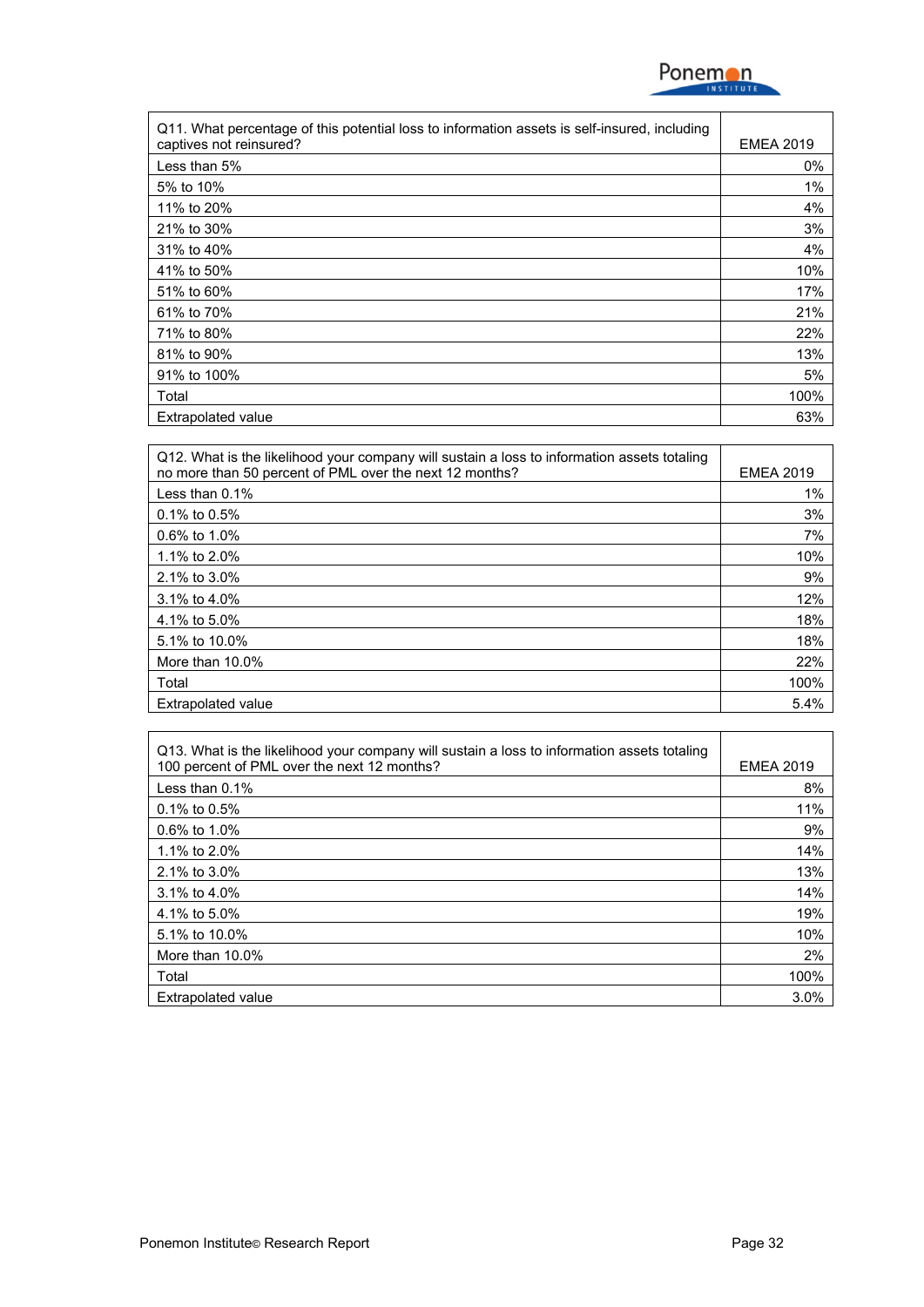

| Q14. In your opinion, how would your company disclose a material loss to information<br>assets that is not covered by insurance in its financial statements? | <b>EMEA 2019</b> |
|--------------------------------------------------------------------------------------------------------------------------------------------------------------|------------------|
| Disclosure as a contingent liability on the balance sheet (FASB 5)                                                                                           | 10%              |
| Footnote disclosure in the financial statements                                                                                                              | 41%              |
| Discussion in the management letter                                                                                                                          | 8%               |
| None - disclosure is not necessary                                                                                                                           | 34%              |
| Other                                                                                                                                                        | 7%               |
| Total                                                                                                                                                        | 100%             |

## **Part 2. Other Questions**

| Q15. Are you aware of the economic and legal consequences resulting from a data<br>breach or security exploit in other countries in which your company operates, such as the<br>European Union's General Data Protection Regulation (GDPR), which may issue a fine of |                  |
|-----------------------------------------------------------------------------------------------------------------------------------------------------------------------------------------------------------------------------------------------------------------------|------------------|
| up to 4 percent of an organisation's worldwide revenue?                                                                                                                                                                                                               | <b>EMEA 2019</b> |
| Yes, fully aware                                                                                                                                                                                                                                                      | 40%              |
| Yes, somewhat aware                                                                                                                                                                                                                                                   | 50%              |
| Not aware                                                                                                                                                                                                                                                             | 10%              |
| Total                                                                                                                                                                                                                                                                 | 100%             |

| Q16a. Has your company experienced a material or significantly disruptive security<br>exploit or data breach one or more times over the past 24 months? Please refer to the |                  |
|-----------------------------------------------------------------------------------------------------------------------------------------------------------------------------|------------------|
| definition of materiality provided above.                                                                                                                                   | <b>EMEA 2019</b> |
| Yes                                                                                                                                                                         | 41%              |
| No [skip to Q17]                                                                                                                                                            | 59%              |
| Total                                                                                                                                                                       | 100%             |

| Q16b. If yes, what best describes the data breaches or security exploits experienced by<br>your company over the past 24 months? Please select all that apply. | <b>EMEA 2019</b> |
|----------------------------------------------------------------------------------------------------------------------------------------------------------------|------------------|
| Cyber attack that caused disruption to business and IT operations (such as denial of<br>service attacks)                                                       | 55%              |
| Cyber attack that resulted in the theft of business confidential information, thus requiring<br>notification to victims                                        | 32%              |
| Cyber attack that resulted in the misuse or theft of business confidential information, such<br>as intellectual properties                                     | 26%              |
| Negligence or mistakes that resulted in the loss of business confidential information                                                                          | 36%              |
| System or business process failures that caused disruption to business operations (e.g.<br>software updates)                                                   | 40%              |
| Other                                                                                                                                                          | 5%               |
| Total                                                                                                                                                          | 194%             |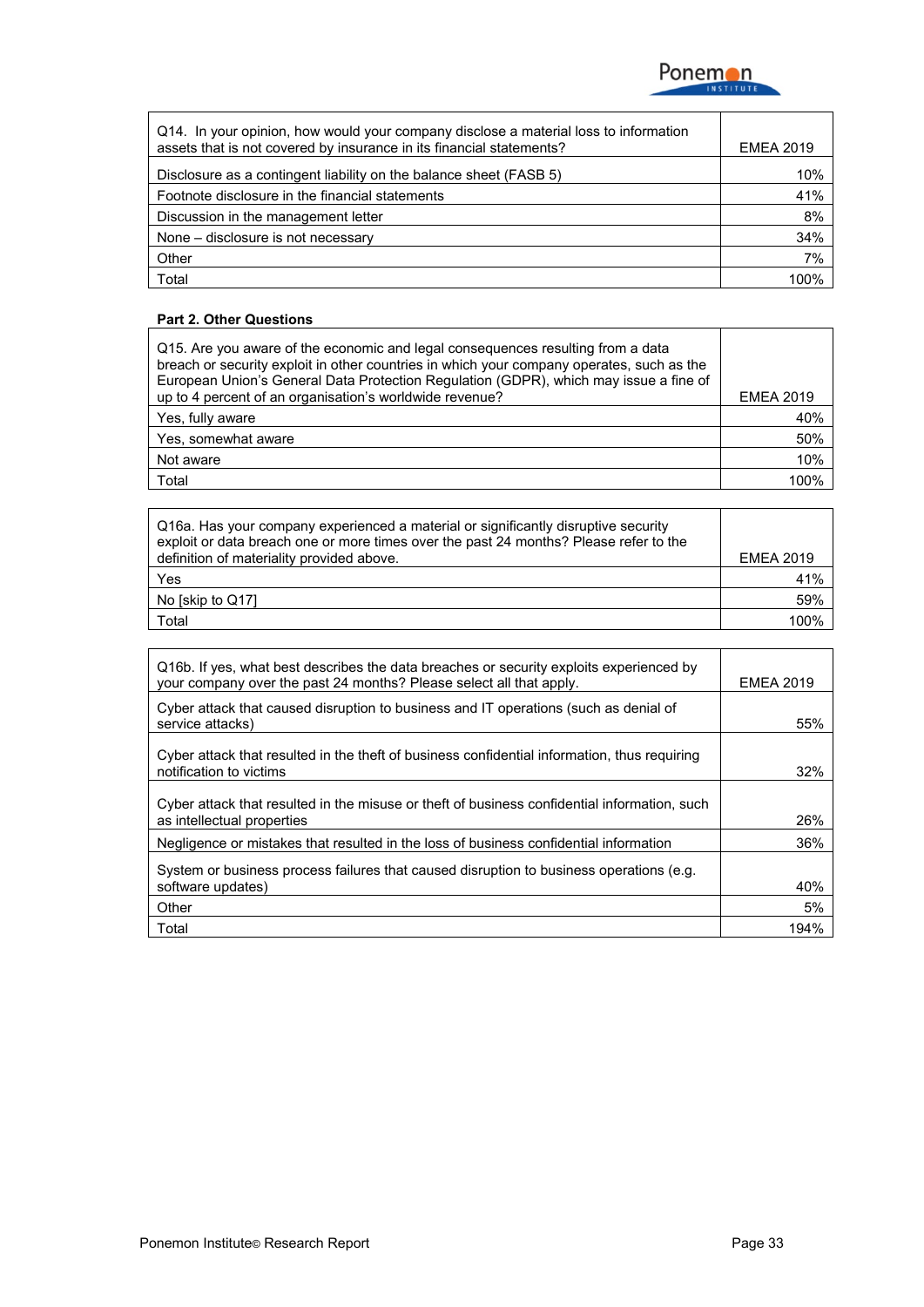

| Q16c. If yes, what was the <b>total financial impact</b> of security exploits and data breaches<br>experienced by your company over the past 24 months. Please include all costs including<br>out-of-pocket expenditures such as consultant and legal fees, indirect business costs<br>such as productivity losses, diminished revenues, legal actions, customer turnover and |                  |
|-------------------------------------------------------------------------------------------------------------------------------------------------------------------------------------------------------------------------------------------------------------------------------------------------------------------------------------------------------------------------------|------------------|
| reputation damages.                                                                                                                                                                                                                                                                                                                                                           | <b>EMEA 2019</b> |
| Zero                                                                                                                                                                                                                                                                                                                                                                          | 0%               |
| Less than $$10,000$                                                                                                                                                                                                                                                                                                                                                           | 8%               |
| \$10,001 to \$100,000                                                                                                                                                                                                                                                                                                                                                         | 7%               |
| \$100,001 to \$250,000                                                                                                                                                                                                                                                                                                                                                        | 19%              |
| \$250,001 to \$500,000                                                                                                                                                                                                                                                                                                                                                        | 24%              |
| \$500,001 to \$1,000,000                                                                                                                                                                                                                                                                                                                                                      | 13%              |
| \$1,000,001 to \$5,000,000                                                                                                                                                                                                                                                                                                                                                    | 8%               |
| \$5,000,001 to \$10,000,000                                                                                                                                                                                                                                                                                                                                                   | 9%               |
| \$10,000,001 to \$25,000,000                                                                                                                                                                                                                                                                                                                                                  | 6%               |
| \$25,000,001 to \$50,000,000                                                                                                                                                                                                                                                                                                                                                  | 3%               |
| \$50,00,001 to \$100,000,000                                                                                                                                                                                                                                                                                                                                                  | 3%               |
| More than \$100,000,000                                                                                                                                                                                                                                                                                                                                                       | 0%               |
| Total                                                                                                                                                                                                                                                                                                                                                                         | 100%             |
| Extrapolated value                                                                                                                                                                                                                                                                                                                                                            | 5,525,320        |

| Q16d. If yes, how has the above security exploit or data breach changed your company's<br>concerns about cyber liability? | <b>EMEA 2019</b> |
|---------------------------------------------------------------------------------------------------------------------------|------------------|
| More concerned                                                                                                            | 69%              |
| Less concerned                                                                                                            | 11%              |
| No change                                                                                                                 | 20%              |
| Total                                                                                                                     | 100%             |

| Q17. Do you believe your company's exposure to cyber risk will increase, decrease or<br>stay the same over the next 24 months? | <b>EMEA 2019</b> |
|--------------------------------------------------------------------------------------------------------------------------------|------------------|
| Increase                                                                                                                       | 67%              |
| Decrease                                                                                                                       | 11%              |
| Stay the same                                                                                                                  | 22%              |
| Total                                                                                                                          | 100%             |

| Q18a. From a business risk perspective, how do cyber risks compare to other business<br>risks. Please select one best choice. | <b>EMEA 2019</b> |
|-------------------------------------------------------------------------------------------------------------------------------|------------------|
| Cyber liability is the number one or two business risk for my company                                                         | 21%              |
| Cyber liability is a top 5 business risk for my company                                                                       | 40%              |
| Cyber liability is a top 10 business risk for my company                                                                      | 29%              |
| Cyber liability is not in the top 10 of business risks for my company                                                         | 10%              |
| Total                                                                                                                         | 100%             |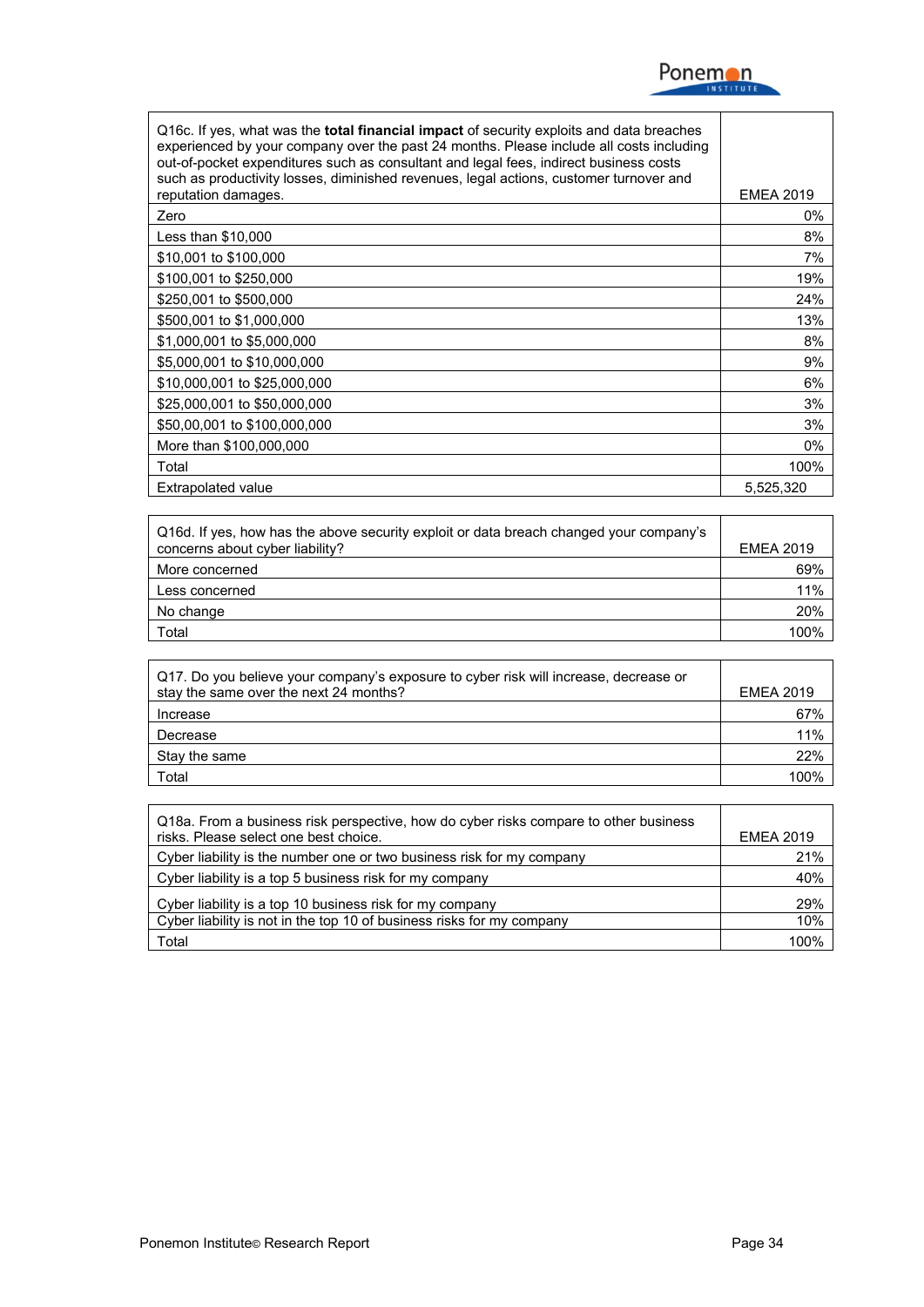

| Q18b. How did you determine the level of cyber risk to your company? | <b>EMEA 2019</b> |
|----------------------------------------------------------------------|------------------|
| Completed a formal internal assessment                               | 23%              |
| Completed an informal (ad hoc) internal assessment                   | 19%              |
| Hired a third party to conduct an assessment or audit                | 34%              |
| Intuition or gut feel                                                | 15%              |
| Did not do any type of assessment                                    | 9%               |
| Total                                                                | 100%             |

| Q19a. Does your company have cyber insurance coverage, including within a technology<br>Errors & Omission or similar policy not including Property, General Liability or Crime |                  |
|--------------------------------------------------------------------------------------------------------------------------------------------------------------------------------|------------------|
| policy?                                                                                                                                                                        | <b>EMEA 2019</b> |
| Yes                                                                                                                                                                            | 30%              |
| No [skip to Q20a]                                                                                                                                                              | 70%              |
| Total                                                                                                                                                                          | 1በበ%             |

| Q19b. If yes, what limits do you purchase | <b>EMEA 2019</b> |
|-------------------------------------------|------------------|
| Less than \$1 million                     | 7%               |
| \$1 million to \$5 million                | 23%              |
| \$6 million to \$20 million               | 60%              |
| \$21 million to \$100 million             | 6%               |
| More than \$100 million                   | 4%               |
| Total                                     | 100%             |
| <b>Extrapolated value</b>                 | 16.95            |

| Q19c. Is your company's cyber insurance coverage sufficient with respect to coverage<br>terms and conditions, exclusions, retentions, limits and insurance carrier financial |                  |
|------------------------------------------------------------------------------------------------------------------------------------------------------------------------------|------------------|
| security?                                                                                                                                                                    | <b>EMEA 2019</b> |
| Yes                                                                                                                                                                          | 58%              |
| No                                                                                                                                                                           | 29%              |
| Unsure                                                                                                                                                                       | 13%              |
| Гоtal                                                                                                                                                                        | 1 በበ%            |

| Q19d. How does your company determine the level of coverage it deems adequate? | <b>EMEA 2019</b> |
|--------------------------------------------------------------------------------|------------------|
| Formal risk assessment by in-house staff                                       | 14%              |
| Formal risk assessment conducted by the insurer                                | 16%              |
| Formal risk assessment by a third party                                        | 20%              |
| Informal or ad hoc risk assessment                                             | 10%              |
| Policy terms and conditions reviewed by a third-party specialist               | 19%              |
| Maximum available from the insurance market                                    | 20%              |
| Other                                                                          | 1%               |
| Total                                                                          | 100%             |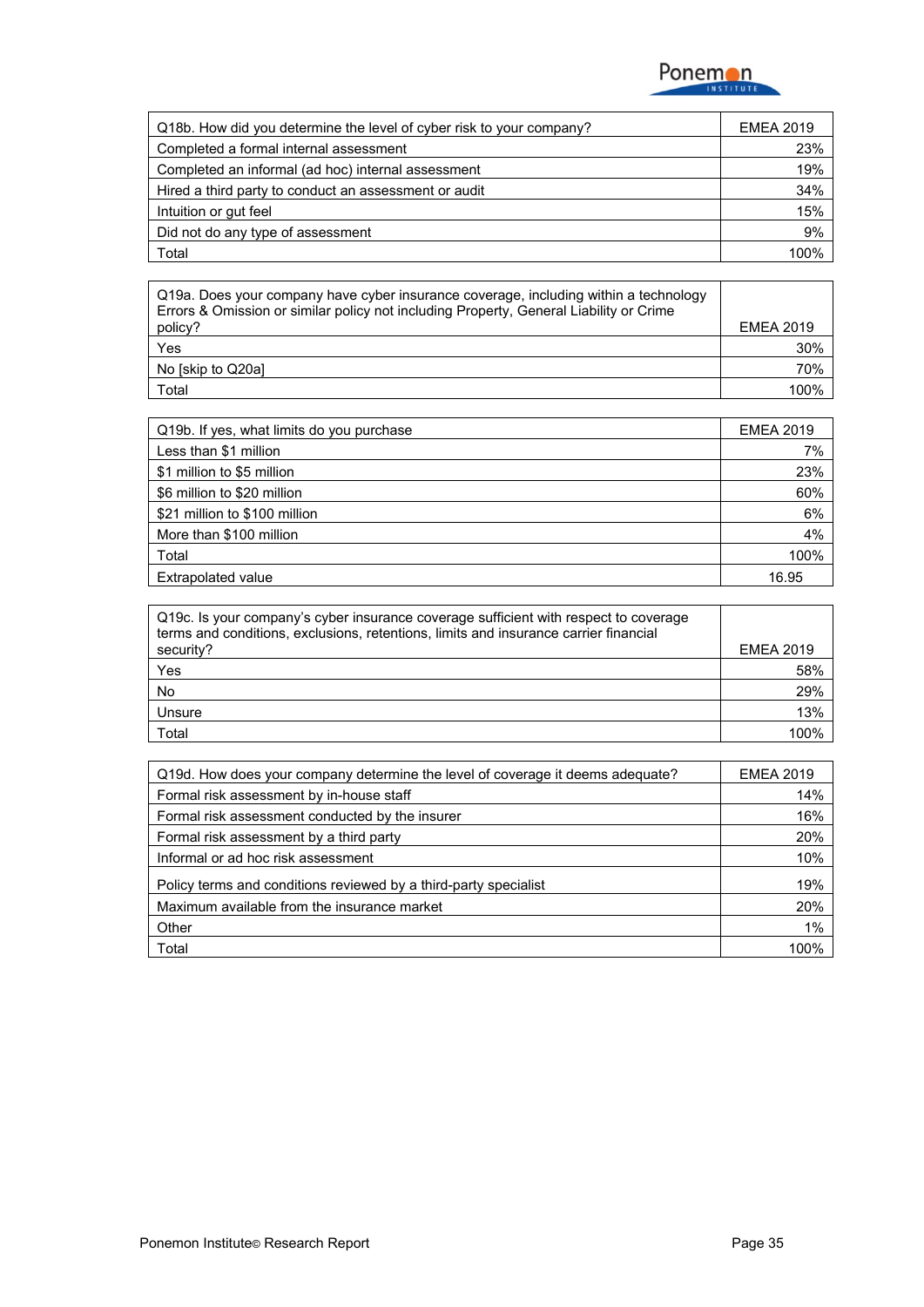

| Q19e. What types of incidents does your organisation's cyber insurance cover? Please<br>select all that apply. | <b>EMEA 2019</b> |
|----------------------------------------------------------------------------------------------------------------|------------------|
| External attacks by cyber criminals                                                                            | 80%              |
| Malicious or criminal insiders                                                                                 | 74%              |
| System or business process failures                                                                            | 33%              |
| Human error, mistakes and negligence                                                                           | 29%              |
| Incidents affecting business partners, vendors or other third parties that have access to                      |                  |
| your company's information assets                                                                              | 31%              |
| Other                                                                                                          | 28%              |
| Total                                                                                                          | 275%             |

| Q19f. What coverage does this insurance offer your company? Please select all that |                  |
|------------------------------------------------------------------------------------|------------------|
| apply.                                                                             | <b>EMEA 2019</b> |
| Forensics and investigative costs                                                  | 48%              |
| Notification costs to data breach victims                                          | 55%              |
| Communication costs to regulators                                                  | 43%              |
| Employee productivity losses                                                       | 49%              |
| Replacement of lost or damaged equipment                                           | 58%              |
| Revenue losses                                                                     | 28%              |
| Legal defense costs                                                                | 39%              |
| Regulatory penalties and fines                                                     | 41%              |
| Third-party liability                                                              | 53%              |
| <b>Brand damages</b>                                                               | 21%              |
| Other                                                                              | 19%              |
| Unsure                                                                             | 28%              |
| Total                                                                              | 482%             |

| Q19g. In addition to cost coverage, what other services does the cyber insurer provide<br>your company in the event of a security exploit or data breach? Please check all that |                  |
|---------------------------------------------------------------------------------------------------------------------------------------------------------------------------------|------------------|
| apply.                                                                                                                                                                          | <b>EMEA 2019</b> |
| Access to cyber security forensic experts                                                                                                                                       | 87%              |
| Access to legal and regulatory experts                                                                                                                                          | 85%              |
| Access to specialised technologies and tools                                                                                                                                    | 50%              |
| Advanced warnings about ongoing threats and vulnerabilities                                                                                                                     | 44%              |
| Assistance in the remediation of the incident                                                                                                                                   | 66%              |
| Assistance in the notification of breach victims                                                                                                                                | 49%              |
| Identity protection services for breach victims                                                                                                                                 | 34%              |
| Credit monitoring services for breach victims                                                                                                                                   | 40%              |
| Assistance in reputation management activities                                                                                                                                  | 49%              |
| Other                                                                                                                                                                           | 15%              |
| Total                                                                                                                                                                           | 519%             |

| Q20a. Does your company plan to purchase standalone cyber insurance? | <b>EMEA 2019</b> |
|----------------------------------------------------------------------|------------------|
| Yes, in the next 12 months                                           | 17%              |
| Yes, in the next 24 months                                           | 26%              |
| Yes, in more than 24 months                                          | 16%              |
| No                                                                   | 41%              |
| Total                                                                | ነበበ%             |

| Q20b. If no, what are the two main reasons why your company is not planning to |                  |
|--------------------------------------------------------------------------------|------------------|
| purchase standalone cyber security insurance?                                  | <b>EMEA 2019</b> |
| Premiums are too expensive                                                     | 34%              |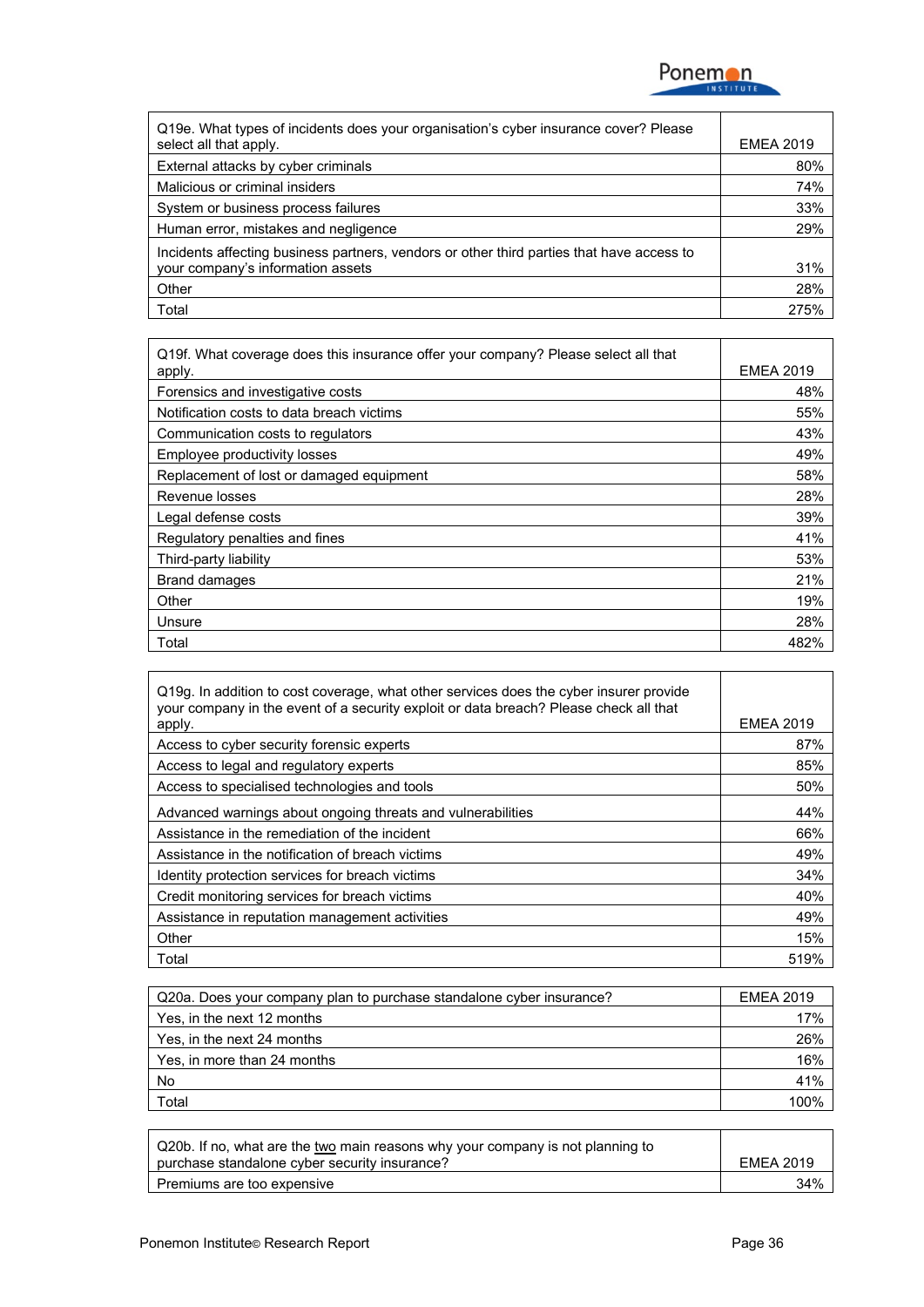

| Coverage is inadequate based on our exposure                         | 38%  |
|----------------------------------------------------------------------|------|
| Too many exclusions, restrictions and uninsurable risks              | 27%  |
| Risk does not warrant insurance                                      | 7%   |
| Property and casualty policies are sufficient                        | 24%  |
| Executive management does not see the value of this insurance        | 19%  |
| Unable to get insurance underwritten because of current risk profile | 24%  |
| Other                                                                | 7%   |
| Total                                                                | 180% |

| Q21. Who in your company is <b>most responsible</b> for cyber risk management? Please |                  |
|---------------------------------------------------------------------------------------|------------------|
| select your two top choices.                                                          | <b>EMEA 2019</b> |
| CEO/board of directors                                                                | 3%               |
| Chief financial officer                                                               | 5%               |
| Business unit (LOB) leaders                                                           | 22%              |
| Chief information officer                                                             | 21%              |
| Chief information security officer                                                    | 12%              |
| Risk management                                                                       | 19%              |
| Procurement                                                                           | 8%               |
| General counsel                                                                       | 6%               |
| Compliance/audit                                                                      | 4%               |
| Other                                                                                 | $0\%$            |
| Total                                                                                 | 100%             |

#### **Part 3. IP risks**

| Q22. Does your company's enterprise risk management activities include risks to IP such<br>as trademarks and brand, patents, copyrights and trade secrets as well as liability risks |                  |
|--------------------------------------------------------------------------------------------------------------------------------------------------------------------------------------|------------------|
| relating to third party IP?                                                                                                                                                          | <b>EMEA 2019</b> |
| Yes                                                                                                                                                                                  | 60%              |
| No (Please skip to Part 4)                                                                                                                                                           | 40%              |
| Total                                                                                                                                                                                | 100%             |

| Q23. What is the total value of your company's IP assets such as trademarks, patents, |                  |
|---------------------------------------------------------------------------------------|------------------|
| copyrights, trade secrets and know-how?                                               | <b>EMEA 2019</b> |
| Less than \$1 million                                                                 | $0\%$            |
| \$1 to 10 million                                                                     | 9%               |
| \$11 to 50 million                                                                    | 18%              |
| \$51 to 100 million                                                                   | 27%              |
| \$101 to 500 million                                                                  | 28%              |
| \$501 to 1 billion                                                                    | 14%              |
| \$1 to 10 billion                                                                     | 3%               |
| More than \$10 billion                                                                | 1%               |
| Total                                                                                 | 100%             |
| <b>Extrapolated value</b>                                                             | 475.10           |

| Q24a. Did your company experience a material IP event in the past 24 months? | <b>EMEA 2019</b> |
|------------------------------------------------------------------------------|------------------|
| Yes                                                                          | 29%              |
| No                                                                           | 71%              |
| Total                                                                        | ነበበ%             |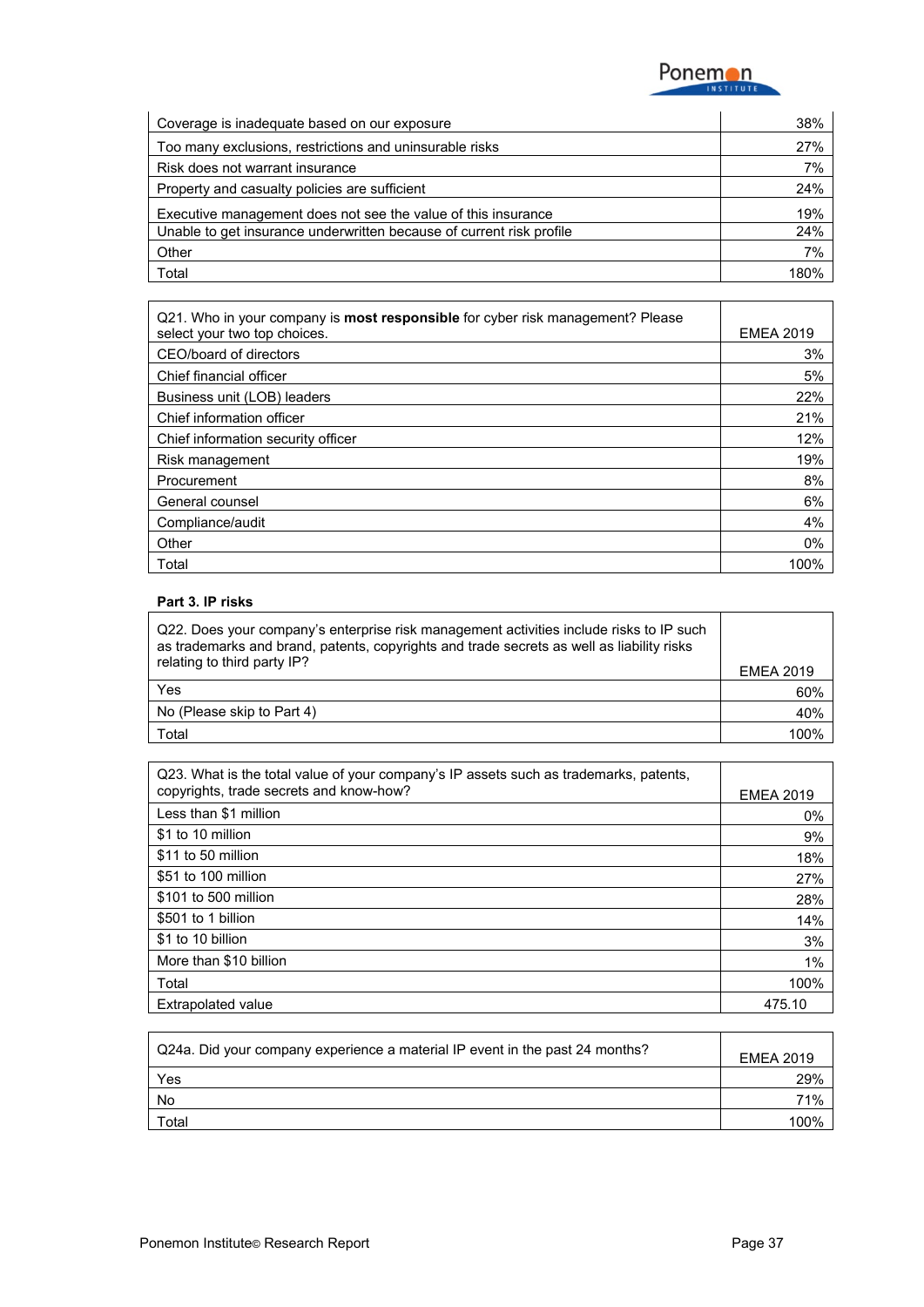

#### **If your company experienced more than one material IP event, please refer to the most recent event that occurred over the past 24 months.**

| Q24b. If yes, what type of IP asset was involved in the event? | <b>EMEA 2019</b> |
|----------------------------------------------------------------|------------------|
| Patent                                                         | 24%              |
| Trade secret                                                   | 37%              |
| Copyright                                                      | 30%              |
| Other                                                          | 9%               |
| Total                                                          | 100%             |

| Q24c. If yes, what best describes the event?             | <b>EMEA 2019</b> |
|----------------------------------------------------------|------------------|
| Challenge to company rights                              | 23%              |
| Infringement of company rights                           | 41%              |
| Allegation of company infringement of third-party rights | 36%              |
| Total                                                    | በበ%              |

| Q25. How do IP risks compare to other business risks?         | <b>EMEA 2019</b> |
|---------------------------------------------------------------|------------------|
| IP risk is the number one or two business risk for my company | 17%              |
| IP risk is a top 5 business risk for my company               | 30%              |
| IP risk is a top 10 business risk for my company              | 33%              |
| IP risk is not in the top 10 of business risks for my company | 20%              |
| Total                                                         | 100%             |

| Q26. Does your company's existing insurance policy (e.g., property, general liability or<br>crime) cover any of the following IP events? | <b>EMEA 2019</b> |
|------------------------------------------------------------------------------------------------------------------------------------------|------------------|
| A challenge to your company's IP assets,                                                                                                 | 45%              |
| Third-party infringement of your company's IP assets                                                                                     | 51%              |
| An allegation that your company is infringing third-party IP rights                                                                      | 39%              |
| Our existing policy does not cover IP events                                                                                             | 38%              |
| Total                                                                                                                                    | 173%             |

| Q27a. Does your company have a trade secret theft insurance policy as a complement to<br>a cyber risk policy? | <b>EMEA 2019</b> |
|---------------------------------------------------------------------------------------------------------------|------------------|
| Yes                                                                                                           | 25%              |
| No                                                                                                            | 75%              |
| $\tau$ otal                                                                                                   |                  |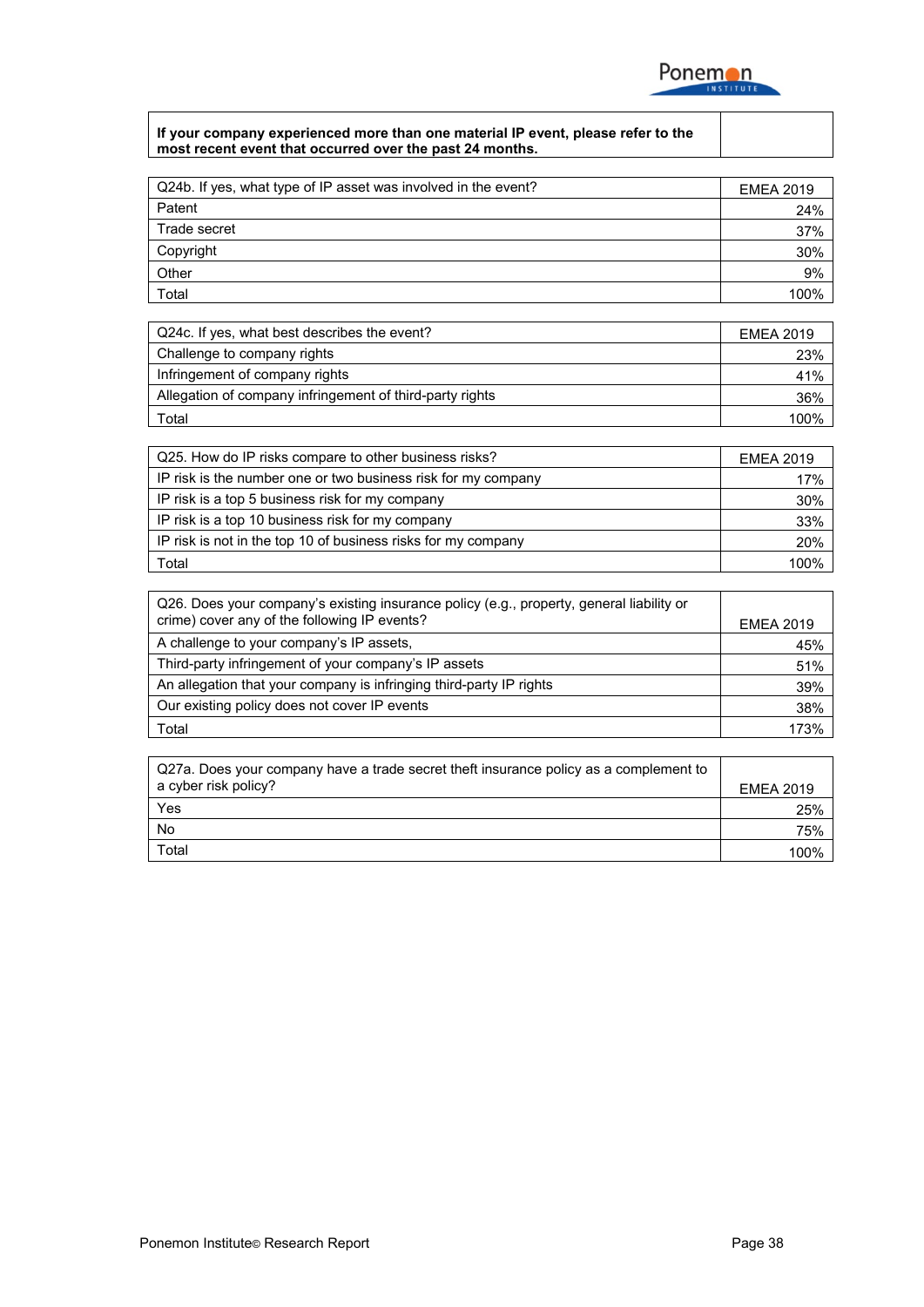

| Q27b. If no, what is your company's level of interest in purchasing a trade secret theft<br>insurance policy as a complement to a cyber risk policy? | <b>EMEA 2019</b> |
|------------------------------------------------------------------------------------------------------------------------------------------------------|------------------|
| Very interested                                                                                                                                      | 28%              |
| Interested                                                                                                                                           | 36%              |
| Somewhat interested                                                                                                                                  | 21%              |
| Not interested                                                                                                                                       | 15%              |
| Total                                                                                                                                                | 100%             |

| Q28a. Does your company have an intellectual property liability policy? | <b>EMEA 2019</b> |
|-------------------------------------------------------------------------|------------------|
| Yes                                                                     | 33%              |
| No                                                                      | 67%              |
| Total                                                                   | ' በበ%            |

| Q28b. If no, what is your company's level of interest in purchasing an intellectual property<br>liability policy? | <b>EMEA 2019</b> |
|-------------------------------------------------------------------------------------------------------------------|------------------|
| Very interested                                                                                                   | 31%              |
| Interested                                                                                                        | 35%              |
| Somewhat interested                                                                                               | 24%              |
| Not interested                                                                                                    | 10%              |
| Total                                                                                                             | 100%             |

#### **Part 4. Role & Organisational Characteristics**

| D1. What level best describes your current position? | <b>EMEA 2019</b> |
|------------------------------------------------------|------------------|
| Senior executive                                     | 4%               |
| Vice president                                       | 6%               |
| <b>Director</b>                                      | 11%              |
| Manager                                              | 16%              |
| Supervisor                                           | 13%              |
| Associate/staff                                      | 8%               |
| Technician                                           | 31%              |
| Contractor/consultant                                | 10%              |
| Other                                                | 1%               |
| Total                                                | 100%             |

| D2. What is the worldwide employee headcount of your company? | <b>EMEA 2019</b> |
|---------------------------------------------------------------|------------------|
| Less than 500                                                 | 13%              |
| 500 to 1,000                                                  | 17%              |
| 1,001 to 5,000                                                | 27%              |
| 5,001 to 25,000                                               | 24%              |
| 25,001 to 75,000                                              | 11%              |
| More than 75,000                                              | 8%               |
| Total                                                         | 100%             |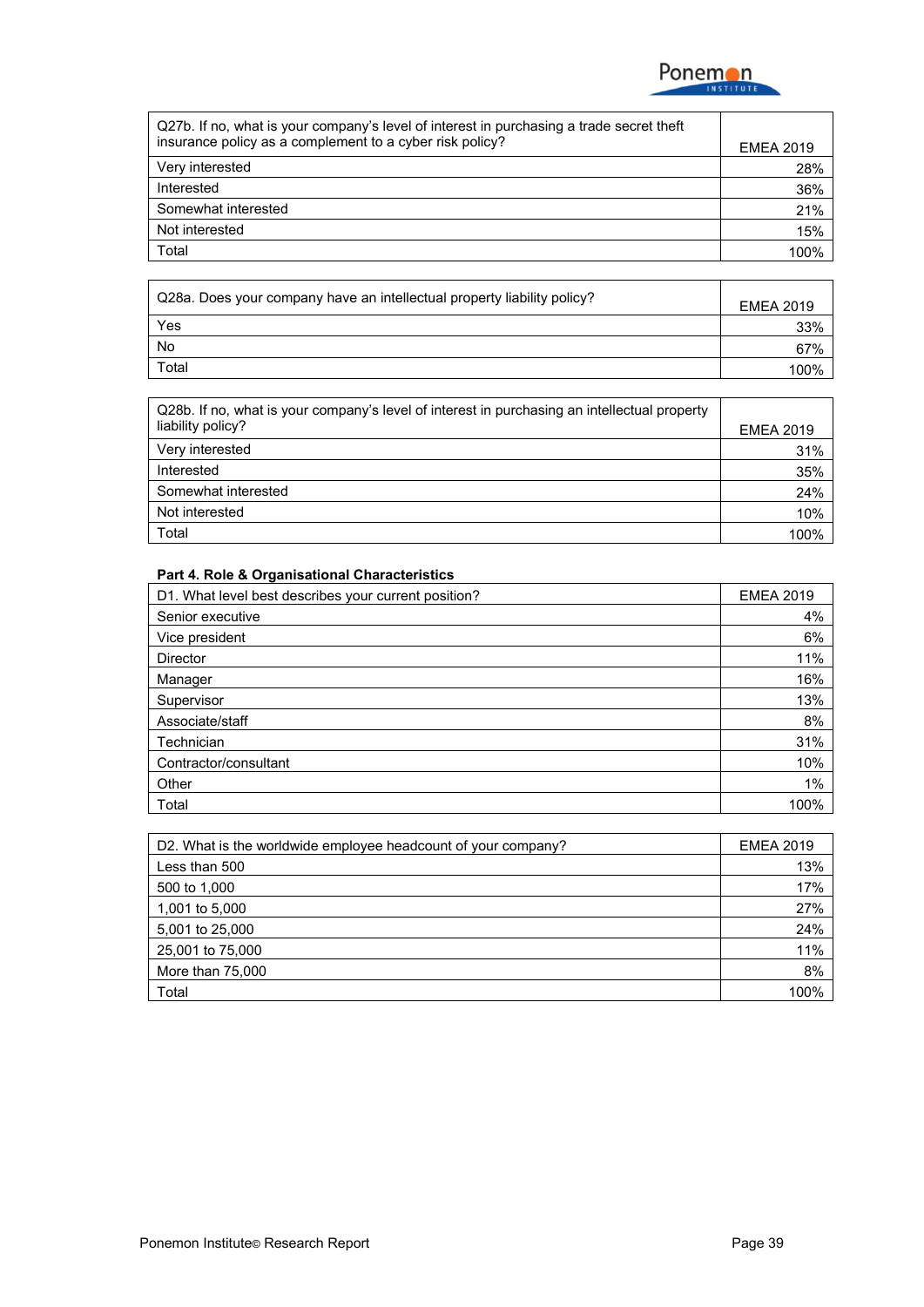

| D3. What best describes your company's industry focus? | <b>EMEA 2019</b> |
|--------------------------------------------------------|------------------|
| Communications                                         | 2%               |
| Consumer products                                      | 5%               |
| Defense & aerospace                                    | 1%               |
| Education & research                                   | 4%               |
| Energy & utilities                                     | 5%               |
| Entertainment & media                                  | 1%               |
| <b>Financial services</b>                              | 19%              |
| Health & pharmaceuticals                               | 10%              |
| Hospitality                                            | 2%               |
| Industrial                                             | 12%              |
| Public sector                                          | 9%               |
| Retailing                                              | 9%               |
| <b>Services</b>                                        | 10%              |
| Technology & software                                  | 8%               |
| Transportation                                         | 3%               |
| Other                                                  | $0\%$            |
| Total                                                  | 100%             |

**For more information about this study, please contact Ponemon Institute by sending an email to [research@ponemon.org](mailto:research@ponemon.org) or calling our toll free line at 1.800.887.3118.**

#### **Ponemon Institute** *Advancing Responsible Information Management*

Ponemon Institute is dedicated to independent research and education that advances responsible information and privacy management practices within business and government. Our mission is to conduct high quality, empirical studies on critical issues affecting the management and security of sensitive information about people and organisations.

As a member of the **Council of American Survey Research Organisations (CASRO)**, we uphold strict data confidentiality, privacy and ethical research standards. We do not collect any personally identifiable information from individuals (or company identifiable information in our business research). Furthermore, we have strict quality standards to ensure that subjects are not asked extraneous, irrelevant or improper questions.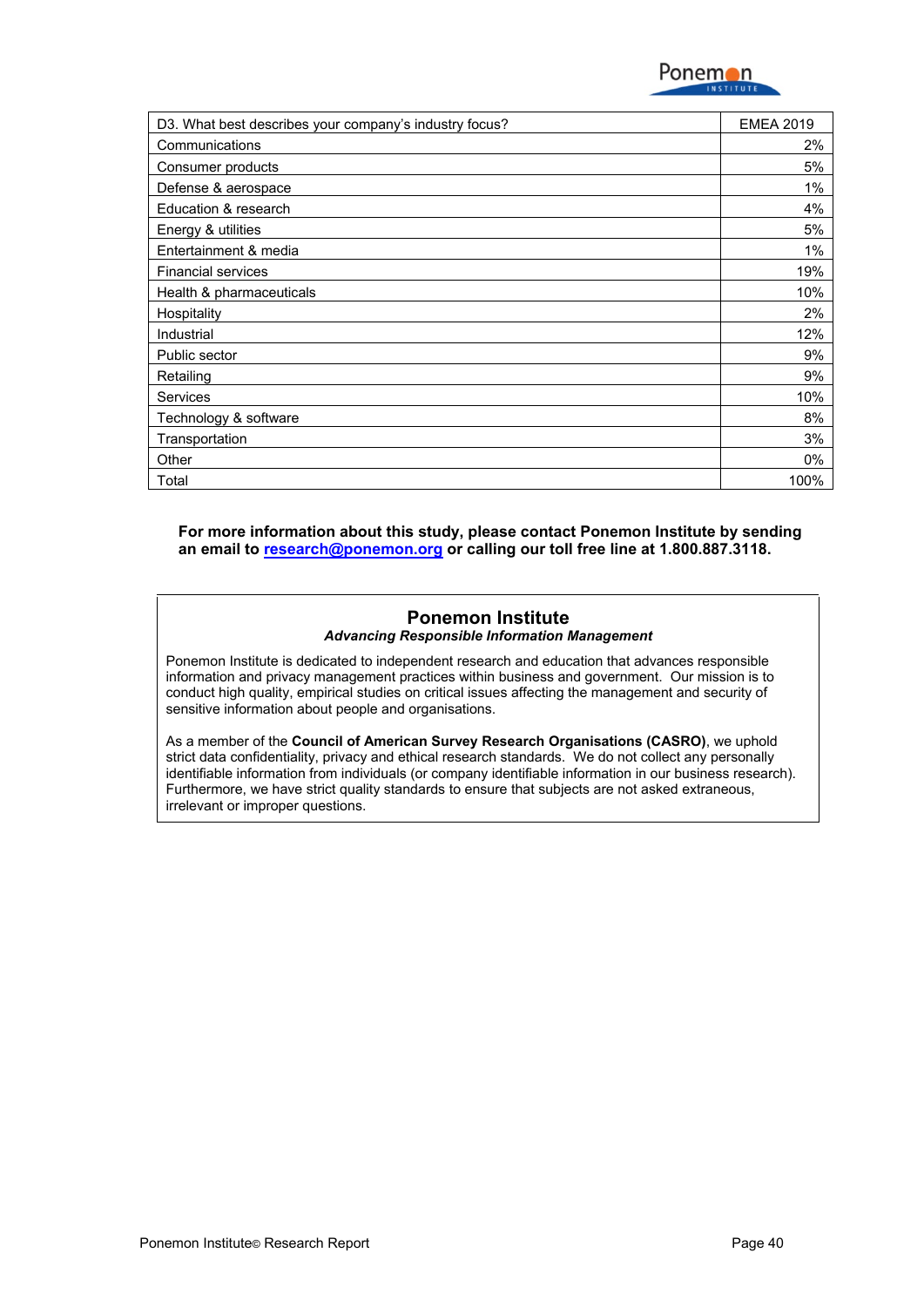# Contacts

### Aon's Cyber Solutions EMEA

#### Onno Janssen

Chief Executive Officer +49 (0) 40 3605 3608

#### Vanessa Leemans

Chief Commercial Officer Cyber Solutions EMEA vanessa.leemans@aon.co.uk

Spencer Lynch Managing Director, Cyber Security Cyber Solutions EMEA +44 (0)20 7061 2304

#### David Molony Cyber Solutions EMEA +44 (0)7775 227 008 david.molony@aon.co.uk

Shannan Fort Global Broking Centre +44 (0)20 7086 7135

#### Alistair Clarke

Cyber Insurance Leader Global Broking Centre +44 (0)207 086 7357 alistair.clarke@aon.co.uk

### Aon's Intellectual Property Solutions EMEA

#### Christian Gordon-Pullar

Intellectual Property Solutions EMEA +442070861426

#### Will Kier

Intellectual Property Solutions EMEA +442070860852 will.kier@aon.co.uk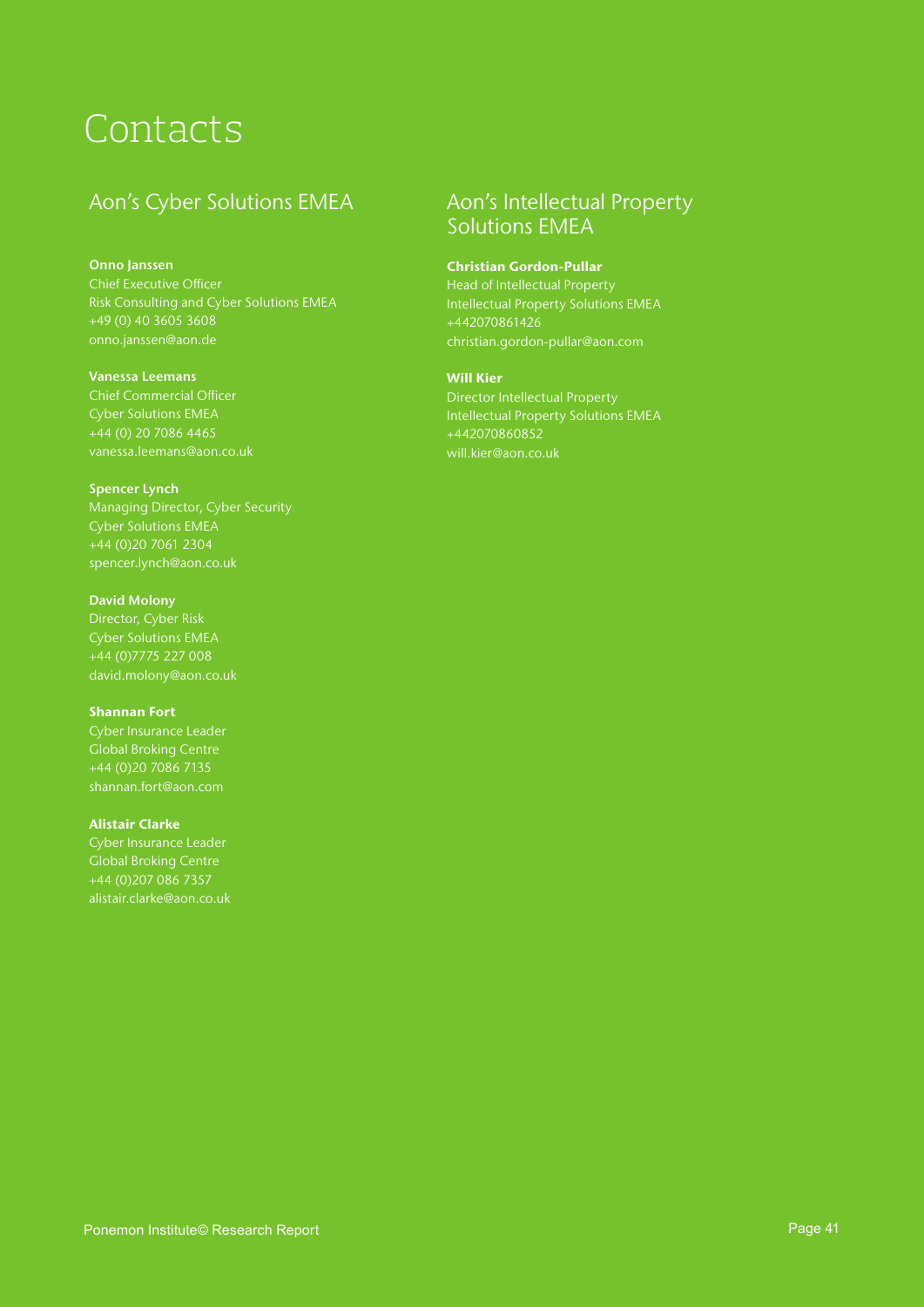# Contacts

### Cyber Country Leaders

Mark Brannigan mark.brannigan@aon.co.uk +44 207 086 5847

Johannes Behrends +4920870062250

Søren Carl Stryger +45 32697168 soren.stryger@aon.dk

Maarten van Wieren Cyber Leader +31 6 82019225

Timothee Crespe Cyber Leader Cyber Solutions France +33147830975 timothee.crespe@aon.com

Vincenzo Aliotta +390245434316

Claudia Beatriz Gomez Cyber Leader +34913405645 claudiabeatriz.gomez@aon.es

Karl Curran +35312666424